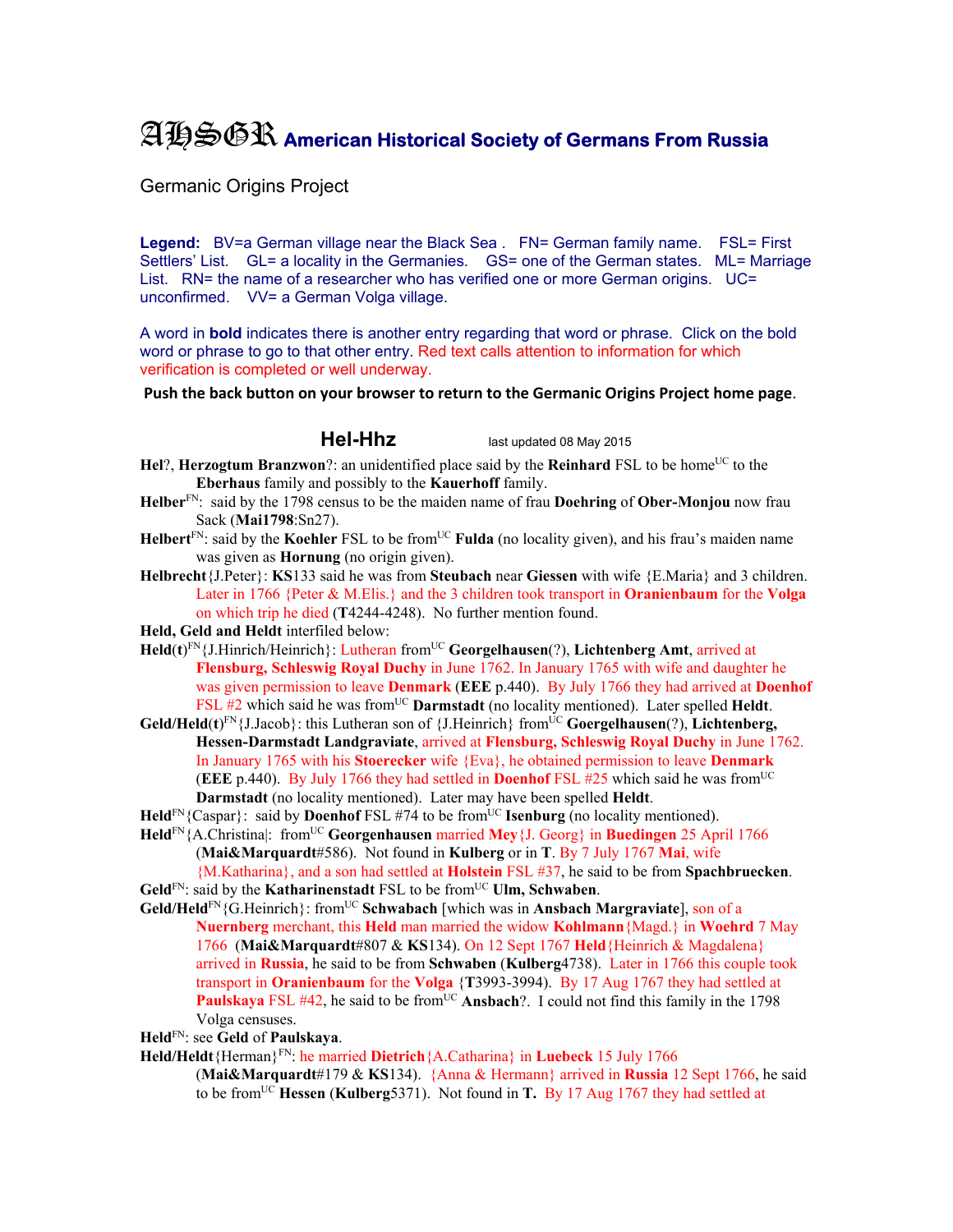**Philippsfeld** FSL #42, he said to be from **Hirschfeld**. Spelled **Heldt** in 1798 (**Mai1798**:Pp8).

- **Held** {Michael}<sup>FN</sup>: said by the **Phillipsfeld** FSL #25 to be from<sup>UC</sup> **Hirschfeld**. Spelled **Heldt** in 1798 (**Mai1798**:Pp4).
- **Geld**FN: said by the **Schuck** FSL to be fromUC **Heppenheim**, [**Kur**-]**Mainz**.Later spelled **Heldt**. I could not find them in **Mai1798** under any likely spelling.
- **Held**{Wolffgang/Wolfgang}: married **Mertini**{Catharina} 18 June 1766 in **Rosslau**  (**Mai&Marquardt**#1019). **KS**134 has {Wolfgang}, {Katharina}, and the wrong year: 1765. Not found in any later source.
- **Held/Heldt**{G.Balzer}: said by Recruiter Beauregard's list to have been fromUC **Herborn**?, [**Nassau Dilllenberg Principality**?] (**Lk**14). Spelled **Heldt** in 1767 (**T**2594-2597). I could not find them or any likely descendant associated with any **Volga** colony.
- **Held**FN: this family name was found recorded in **Kirburg** marriage records 1762-1767; see **Flegel** trip. **Held**FN: also see **Geld**.
- **Helde/Holde/Golde**FN{J.August}: married **Meyer**{Eva Dorothea} in **Rosslau** 6 April 1766 {**Mai&Marquardt**#905}. **KS** consistently has the wrong year: 1765. **KS**134 has **Helde**. **KS**135 has **Holde**. Not found in **Kulberg** or in **T**. By 3 Aug 1767 **Golde** and {Eva} had settled at **Orlovskaja** FSL #13, he said to be from **Schmiedeberg**. .I could not find this family in the 1798 censuses.
- **Heldenbergen**GL: see **Friedberg**.
- **Heldenreich**FN: go to **Heidenreich**.
- **Helhorn**<sup>FN</sup>: said (no locality mentioned) by the **Kutter** FSL to be from<sup>UC</sup> **Isenburg**. Later spelled **Gelhorn**.
- **Heldt**FN: this family name was found recorded in **Kirburg** marriage records 1762-1767; see **Flegel** trip. **Heldt**FN: also see **Geld**, **Held**, and **Hilt**.
- **Helefeld**?<sup>FN</sup>: said by the **Boregard** FSL to be from<sup>UC</sup> **Hadersleben**?. I could not find this family in the 1798 Volga censuses.
- **Helenhof**, **Kurpfalz**: an unidentified place said by the **Galka** FSL to be home<sup>UC</sup> to a **Wegner** family. **Helfenbein**: filed with **Helffenbein**.
- **Helfenstein**FN: listed by both the 1816 **Neudorf** census (#1) and **KS**:301 without origin, but another confused entry on **KS**:301 said they came fromUC **Ehnweiler**, **Kusel** [**Amt**], **Rheinpfalz**. The GCRA found one reference which said one of their children had been born in<sup>UC</sup> Rewelt-bei-**Zweibruecken** and another which said one had been born at<sup>UC</sup> Rechweiler-bei-Zweibruecken. So far, the **GCRA** has found no proof of origin; see their book for more.
- **Helferskirchen**, [**Kurtrier**]: is 22 km NE of **Koblenz** city and was said by the **Schoenchen** FSL to be home<sup>UC</sup> to a **Munsch** family.
- **Helffbein** FN: see **Helfenbein**.
- **Helfenbein/Helfenbein**FN{Johannes}: married **Lufft**{Susanna} in **Buedingen** 12 April 1766 (**Mai&M**arquardt#523). On 13 Sept 1766 **Helfenbein**{Johann & Susanna} arrived in **Russia**, he said to be from **Riedesel** (**Kulberg**5250).Later in 1766 **Helffenbein**{Johannes & A.Susanna} took transport in **Oranienbaum** for the **Volga** (**T**412-413). By 24 Aug 1767 **Helfenbein** {Johannes & Susanna} had settled at **Stephan** FSL #25, he said to be fromUC **Lanhausen**.
- **Helffenbein**{Gerdraut}: fromUC **Lannenhausen** married **Felde**{Johannes} in **Buedingen** 25 April 1766 (**Mai&Marquardt**#589).
- **Helffert**FN: see **Hellferich**.
- **Helfreishofe** or **Helfreichshof**: Gwen Pritzgau says that in 1766 80 German familes were to settle here and in **Hirschenhof**, one of the four or five non-Volga colony areas in 1765-67. See **Livonia**.
- **Hell**FN: said by the 1816 **Glueckstal** census (**KS**:671, 301, 276) to be fromUC **Sulz**, **Weissenburg** [**Amt**], **Elsass**. However, using **FHL**(1,055,882-7), the **GCRA** proved origin in **Moehringen**, **Stuttgart** [**Amt**], **Wuerttemberg**. See the **GCRA** book for more details.Also spelled **Gell**, **Gohl** and **Goll**.
- Hell<sup>FN</sup>: said by the **Katharinenstadt** FSL to be from<sup>UC</sup> **Darmstadt** (no locality mentioned). Later spelled **Geller**.
- **Hell**FN: said by the **Katharinenstadt** FSL to be from<sup>UC</sup> **Koeln**.
- **Hellborn**GL: is some 14 miles SE of Jena city (and looks to have been in the **Altenburg Duchy**). Said by the **Orlovskaya** FSL to be home<sup>UC</sup> to a Goetz family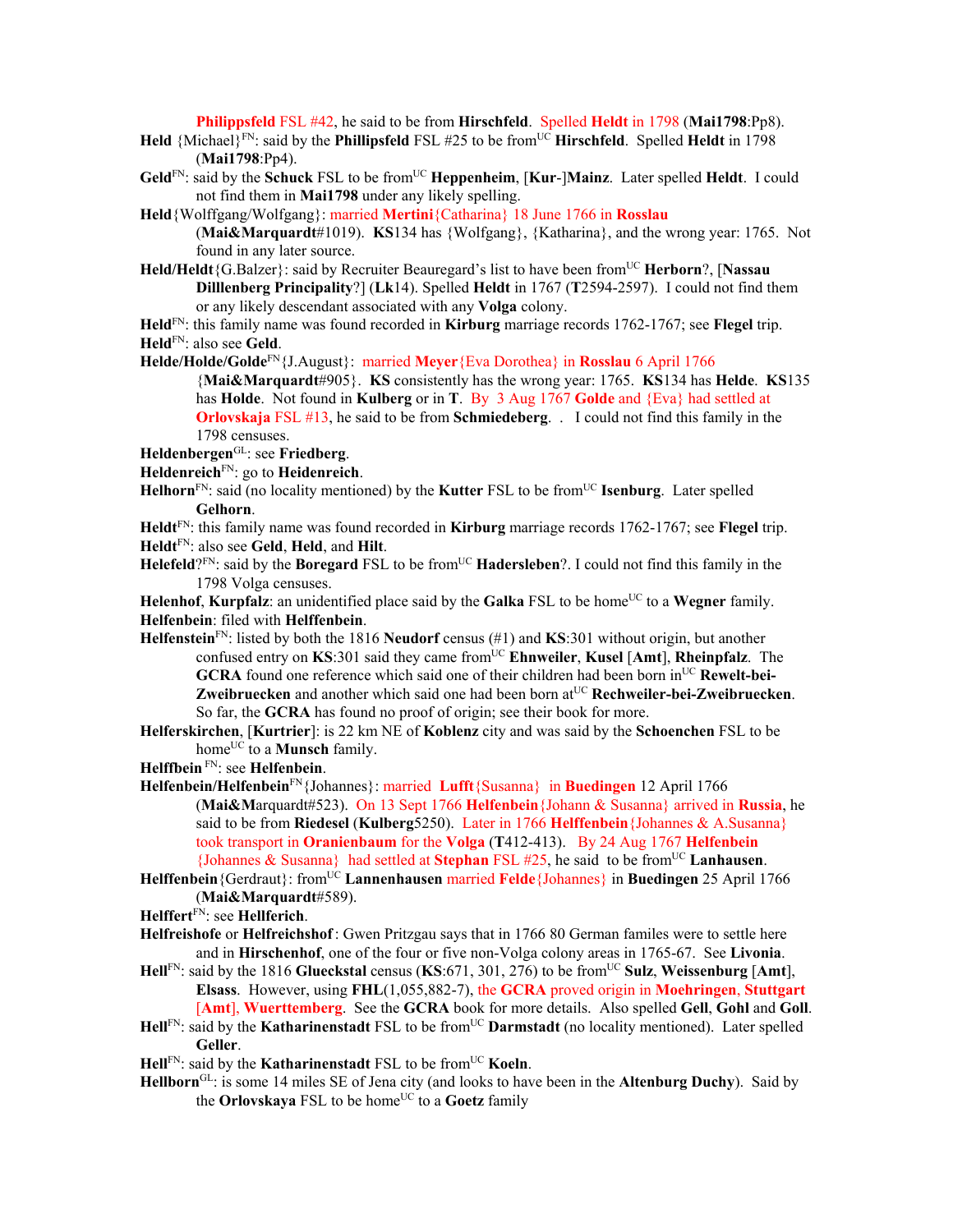**Hellborn**GS: an unidentified country. See **Sulzfeld**.

- Hellburg<sup>?GL</sup>: said by the **Jost** FSL to be home<sup>UC</sup> to an Eberlein family. This might have been in **Kurbrandenburg** some 72 miles NW of **Berlin**??
- **Hellburg**?<sup>GL</sup>: an unidentified place said by the **Neidermonjou** FSL to be home<sup>UC</sup> to a **Zinock**? man. This probably was **Hellburg**, **Kurbrandenburg**, some 40 miles SE of **Schwerin** city.
- **Helleck/Hellek**{Susanna M.}: and husband **Weychardt**{J.Christian}, their son was baptized in **Luebeck**  30 May 1766 (**Mai&Marquardt**#1312). Not found in **Kulberg**. Later in 1766 **Wigand**{Christoph}, {Maria} and infant an son took transport in **Oranienbaum** for the **Volga** on which trip the son died (**T**#4026-4028). Not found in any later source.
- **Hellefelde**, **Orpiszewo** [**Amt**, **Posen Department**, **Krotschin Kreis**], **South Prussia**: nka Jasne Pole, **Poland**, is 3 miles WSW of **Orpiszew** and 4 miles E of **Krotschin**, near **Forsthaeus**. The **GCRA** found a source which says that the **Wittich** family that went to **Bergdorf** was here in 1801. In addition they found it it associated with **Maihoefer**, **Wetzler**, and **Wittich** families in the first decade of the 1800s. See the**GCRA** book for more on these families.
- **Hellenfels**, **Orpiszewo**, **South Prussia**: aka Hellefelde?
- **Heller**FN: said by the **Dietel** FSL to be fromUC **Kork**, **Darmstadt** [**Hanau**]. I could not find any of this family in the 1798 Volga censuses.
- **Heller/Holler**{Gottfried}: married **Buch**{A.Margaretha} in **Luebeck** 10 Oct 1765 (**Mai&Marquardt**#27).
- **Heller**FN: said by the **Laub** FSL to be fromUC **Bubenheim**?, **Kurpfalz**.
- **Heller**FN: said by the **Straub** FSL to be step-children in the **Baecker**{Matthias} household. For a possible 1798 see **Mai1798**:Jo22?
- **Hellerbach**: see **Hollerbach**.
- **Hellferich/Helffert**FN{Catharina}: according to the **Goebel** FSL #26 this was the maiden name of **Schaefer** (from<sup>UC</sup> **Margetenhaun, Fulda**)'s wife. Her name is spelled **Helffert** in the **Buedingen** ML (**Mai&Marquardt**#398).
- **Hellfuss**FN: see **Kellfuss**. **Hellfuss**FN: see **Kellfuss**.
- **Hellinger** FN: said by the **Schuck** FSL to be fromUC **Erfurt**, **Kurpfalz**[sic]. Spelled **Gehlinger** and **Gallinger** in 1798 (**Mai1798**:Su17(where the wife's maiden name is given as **Jacob**),16 and Hd31.
- **Hellmut/Helmuth/Hellmuth**{Christoph|: Lutheran fromUC **Heidelberg, Kurfalz** arrived at **Fridericia**, **Juetland Royal Province** in Nov 1760. In April 1763 he, with wife and son gained permission to leave **Denmark**. Before 1775 they had settled in **Schilling** (1775 census #47) (**EEE** p.541).
- Hellmut/Helmuth/Hellmuth {J.Peter}|: Catholic from<sup>UC</sup> Brandau, Lichtenberg Oberamt, Hessen **Darmstadt Landgraviate** arrived at **Fridericia**, **Juetland Royal Province** in Nov 1760. In April 1763 he, with wife and daughter gained permission to leave **Denmark**. Before 1775 they had settled in **Schilling** (1775 census #25) (**EEE** p.541).
- **Hellmut/Helmut/Hellmuth**{Michel}: Lutheran fromUC **Wieblingen** near **Heidelberg**, arrived at **Fridericia**, **Juetland Royal Province** in Nov 1760. In April 1763 he, with wife and daughter gained permission to leave **Denmark**. Before 1775 they had settled in **Schilling** (1775 census #46) (**EEE** pp.540-541).
- **Hellmuth**FN: see **Hellmut**.
- **Hellroth**FN: see **Hellrut**.
- **Hellrut**?<sup>FN</sup>: said by the **Bauer** FSL to be from<sup>UC</sup> **Tolarn**(?), **Schweden.** In 1798 spelled **Hellroth** (**Mai1798**:Mr10).
- **Hellstein**GL, **Henburg County**: see **Gelstein**.
- **Hellwig**FN: go to **Helwig**, but also see **Heilig**.
- Helm<sup>FN</sup>: said by the **Caesarsfeld** FSL to be from<sup>UC</sup> **Straslund**. I could not find this family in the 1798 Volga censuses.
- **Helm** FN: listed by both the 1858 **Kassel** census (#252) and **KS**:301 without origin. Said by both the 1816 **Neudorf** census (#43) and **KS**:301 to have come from<sup>UC</sup> Oberhausen, **Koblenz** [Oberamt], **Rheinpfalz**. The **GCRA** found sources to indicate that they in fact came from<sup>UC</sup> Oberhausen**bei-Kirn**, **Kirn** [**Amt**], **Rheinpfalz**, going first to **Hilsbach**, **Krzepice Amt**, **South Prussia**, on their way to **Neudorf**. See the **GCRA** book for more.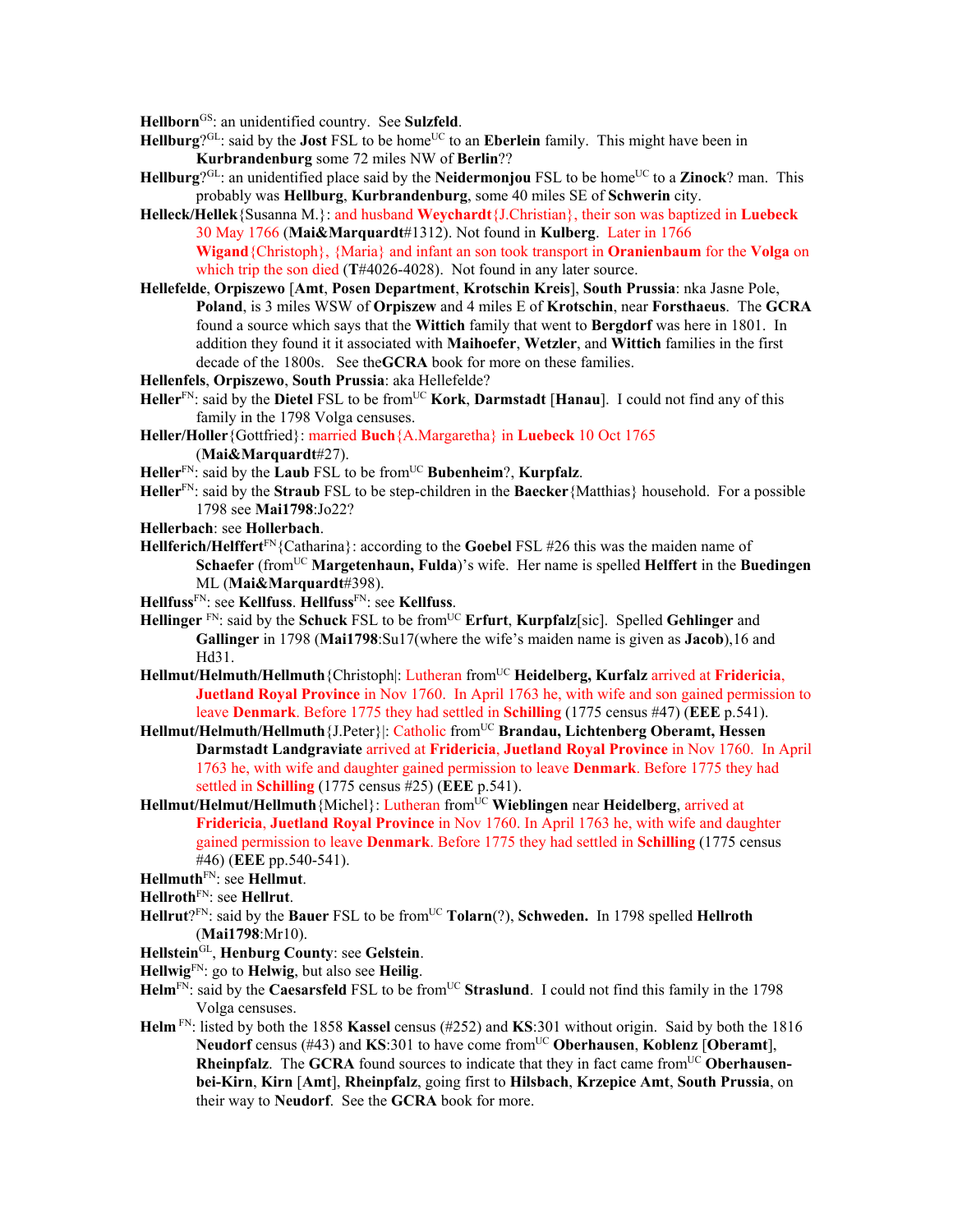**Helm**: **KS**134 says he left **Schotten** heading for **Jag.Poljana**. Not found in any other source. **Helm**?FN: see **Gelm** or **Heilm**.

**Helmersheim: KS**134 said this was near **Alsfeld**. Said to be home<sup>UC</sup> to **Henergart**{A.Margaretha} who married **Hellwig**{Henrich} 15 April 1766 in **Buedingen** (**Mai&Marquardt**#546).

**Helmeshausen**FN: said by the **Belowescher Kolonien** FSL to be fromUC **Sachsen** (no locality mentioned).

**Helmighausen** : an unidentified place said by Recruiter Beauregard's list to have been home<sup>UC</sup> to the **Spaeter**{Christian}family (**Lk**135). There are two Helmighausens in Gemany.

**Helmlein/Hehnlein**{Elisabeth}: married **Lang{Hanss}** in **Rosslau** 18 June 1766 (**Mai&Marquardt**#1024). On 31 May 1766 {Johann & Anna} Catholics arrived in **Russia**, he said to be from **Mainz** (**Kulberg**537). Not found in **T**. By 11 Sept 1767 {Johannes & Elisabeth} had settled at **Hoelzel** FSL #16, he said to be fromUC **Reichenbach**, **Bamberg** [**Bishopric**].

- **Helmlein/Mehrlein**FN{Michael}: On 12 Sept 1767 he, wife{Helena} and 2 daughters arrived in **Russia,** he said to be from **Wuerzburg** (**Kulberg**6175).Not found in **T**. By 11 Sept 1767 he, wife {Helena} and daughter {Barbara} had settled at **Hoelzel** FSL #15, he said to be from<sup>UC</sup> **Freienfels**?, **Bamberg** [**Bishopric**]. Spelled **Mehrlein** in 1795 (**Mai1798**:Mv953) and in 1798 (Ps82).
- **Hemlim**{Rosina}: married **Besselt{**Andreas**}** in **Rosslau** 18 June 1766 (**Mai&Marquardt**#1023). On 12 Sept 1766 **Besseler**{Andreas} and wife {Regina} arrived in **Russia**, he said to be from **Bamberg**  (**Kulberg**6202). Not found in **T**. By 11 Sept 1767 **Baessler**{Andreas}, wife {Regina} and a 1 yr old son had settled at **Hoelzel** FSL #3, he said to be from **Pettstadt**, **Bamberg** [**Bishopric**]. However, in 1798 the maiden name of frau **Bessler** was given as **Gelwein**{Regina} (**Mai1798**:Hz14), and his family name was given variously as **Bessler** (Hz23), **Beuler** (Sm2), **Boehringer** (Nk52), and possibly as **Bauser** (Dl42). In 1792 it was given as **Besener**(?) (Mv942).
- **Helmlingen**, near **Buehl**, **Baden**: is 8 miles W of **Buehl** town, and incorrectly said to be home<sup>UC</sup> to **Meier**{Jakob} who died in **Glueckstal**; see the **GCRA** book for a bit more detail.
- **Helmreich**{Veronica}: this widow of {J.Adam} from the **Sulzburg** district married **Meiling**{Matthaeur} in **Woerd** 13 April 1766 (**Mai&Marquardt**#770). Not found in any later source.
- **Helmsbach**?, **Kurpfalz**: an unidentified place said by the **Brabander** FSL to be home<sup>UC</sup> to a **Schmelzinger** family. There is a Helmbacher some 11 miles SE of **Kaiserslautern** city.
- **Helmsgruen**?GL, [**Kur**-]**Sachsen**: is some 17 miles SW of **Zwickau** and said by the **Fischer** FSL to be home<sup>UC</sup> to a **Fischer** family.
- **Helmstadt**: the current spelling for **Helmstatt**.
- **Helmstatt/Helmstadt:** is 27 km NW of **Heilbronn** city, 16 km N of **Berwangen** and 12 km W of **Mossbach**.
- **Helmstedt**, **Braunschweig** [**Duchy**]: is 20 miles E of **Braunschweig** [**Brunswick**] city and said by the Hildmann FSL to be home<sup>UC</sup> to a **Remisch/Romme/Romig** family. Said by the **Katharinenstadt** FSL to be home<sup>UC</sup> to **Wagner** families.
- **Helmut**FN: see **Gelmut** and **Hellmut**.
- **Helpershain**GL: **KS**131 said this was near **Alsfeld** and home to **Guenter**{J.Heinrich, J.Adam} who went to Russia. This is the same place as the next entry.
- **Helpershain**GL**, Felda Gericht, Hessen-Darmstadt**: is 21 miles WNW of **Fulda** city, and said by the Krumm version of the **Jagodnaja Poljana** FSL to be in **Ulrichstein** (this surely is an error) and to be home<sup>UC</sup> to a **Rausch** family.
- **Helpershain**, [**Hessen-Darmstadt Landgraviate**]: is 17 km SSW of **Alsfeld** city and was said by the **Stephan** FSL to be home<sup>UC</sup> to a **Ginergardt**?/**Huehnergard/Huenergard** family and aRuhl family. This is the same place as the previous entry.
- **Helske**FN: said by the **Brabander** FSL to be fromUC **Aepfelborn**?, **Lothringen**. I could not find this family in the 1798 Volga censuses.
- **Helwig/Hellwig/Gelwig** all interfiled below:
- Helwig/Helwert<sup>FN</sup>{Peter}: Catholic from<sup>UC</sup> Wuerzburg Bishopric arrived at Fridericia, Juetland Royal **Province** in Nov 1759. In April 1763 with wife and 6 chidren he received permission to leave **Denmark**. In Aug 1765 in **Oranienbaum** they took transport for the **Belowesch** colonies (**EEE** p.443). They were said by the **Belowescher Kolonien** FSL to be fromUC **Wuerzburg** (no locality mentioned).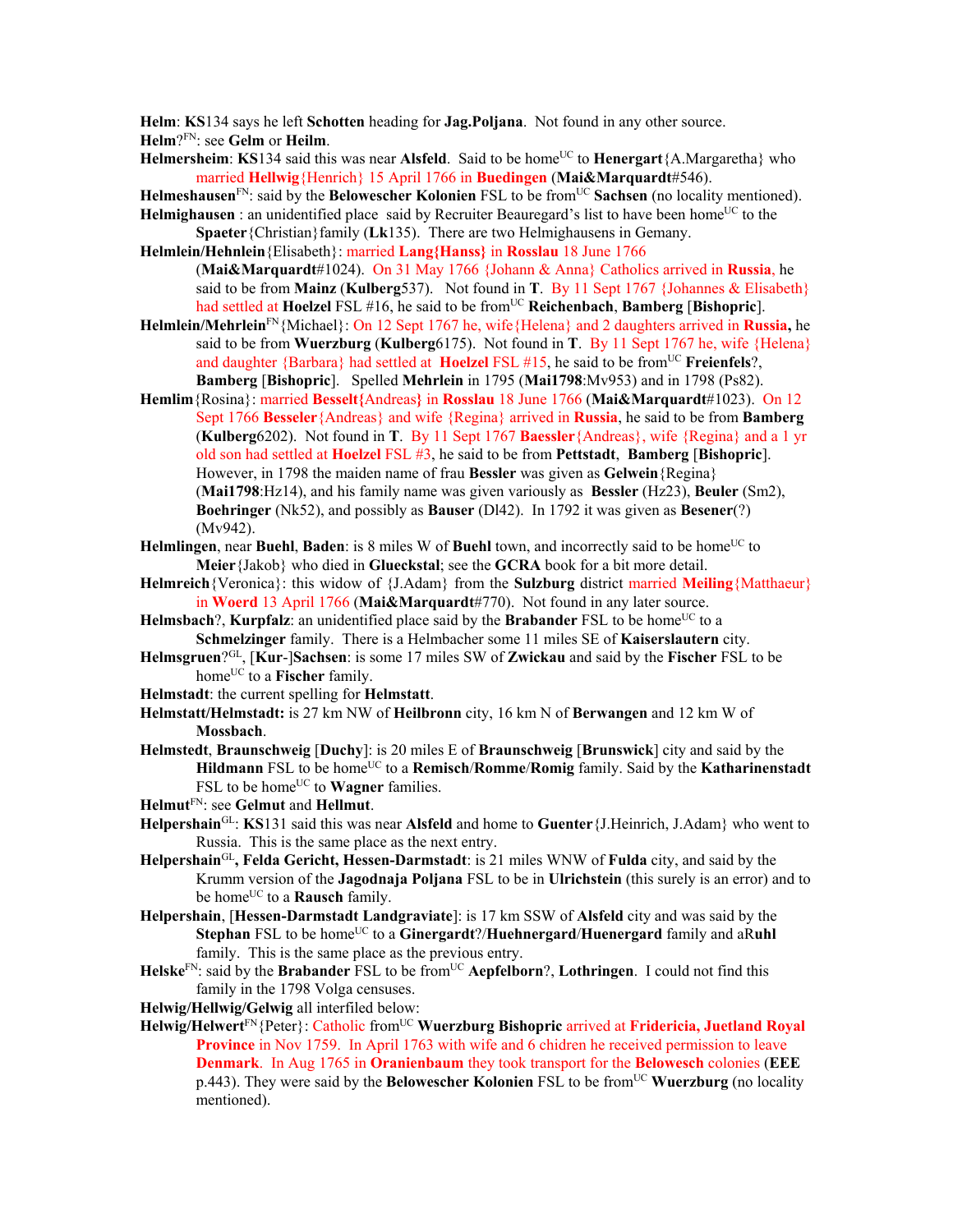**Helwig**? $\text{FN}$ {Adam}: said by the **Katharinenstadt** FSL #315 to be from<sup>UC</sup> Alzey.

- **Helwig**FN{Peter/J.Peter}: said by the **Kraft** FSL #11 to be fromUC **Alsfeld**. The **Buedingen** Births and Deaths record says Helwig was from<sup>UC</sup> Obern Breidenbach in the district of **Romrodt** (**Mai&Marquardt**#1218). In 1798 {J.Peter} is listed in **Kraft** (**Mai1798**:Kf51).
- **Helwig**<sup>FN</sup>{Konrad}: said by the **Moor** FSL #56 to be from<sup>UC</sup> **Isenburg** (no locality mentioned). The wife's maiden name was given as **Pomersheim** in 1798 (**Mai1798**:Mo71). **Bonner** found that their **Vonhausen** marriage record said he was fromUC **Neu Wiedermus**, **Isenburg**[-**Meerholz**? **County**] and that she was baptized a **Bomersheim** in **Vonhausen**.
- **Gelwig/Helwig**<sup>FN</sup>{Melchior}: said by the **Norka** FSL #44 to be from<sup>UC</sup> **Isenburg** (no locality mentioned). Spelled **Helwig** in 1798 (**Mai1798**:Nr95).
- Helwig<sup>FN</sup>{Jacob}: said by the **Orlovskaya** FSL #91 to be from<sup>UC</sup> **Magdeburg** (no locality mentioned).
- **Helwig**{J.Tobias}: On 10 Aug 1766 **Hellwig**, wife {A.Margaretha} and son {Philipp} arrived in **Russia**, he said to be from **Isenburg** (**Kulberg**4908). Not found in **T**. By 25 Aug 1767 he, wife {Margarethe| and son {Philip} had settled at **Walter** FSL #37, he said to be from **Schwateter**,
	- **Isenburg**.
- **Hellwig/Helwig**FN{Jacob}: possible early settlers of **Zuerich** said to be fromUC **Voelkershausen** (**Lk**34). The wife's maiden name was given as **Schmidt**{Katharina} in 1798 (**Mai1798**:Zr23). Possibly spelled **Helwig** in 1767 see **T**5686??.
- **Hellwig**{Henrich/Heinrich}: fromUC **Breitenbach** married **Henergart**{A.Margaretha} 15 April 1766 in **Buedingen** (**Mai&Marquardt**#536). **KS**134 says {Heinrich}escaped **Ober-Breidenbach** near **Alsfeld**. Not found in any later source.
- **Hellwig**{Konrad}: **KS**134 says he was from **Ober-Breidenbach** near **Alsfeld**. Not found in any other source.
- **Helwig**{Philipp}: **KS**134 says he was from **Mittel-Gruendau** near **Buedingen.** No further references to him found.
- **Helzer**FN: listed by the 1816 **Neudorf** census (#47) with no origin. Also spelled **Gelzer**.

**Helzer**FN: also see **Hoelzer**.

- **Hem**FN: this family name was found recorded in **Kirburg** marriage records 1762-1767; see **Flegel** trip.
- **Hemann**?<sup>FN</sup>: said by the **Ober-Monjou** FSL to be from<sup>UC</sup> **Denklingen**. I could not find this man in the 1798 Volga censuses.
- **Hembach**, [**Breuberg Condo**?] : is 8 km SW of **Hoechst-im-Odenwald** and was said by the **Susannental** FSL to be home<sup>UC</sup> to a **Fladung** man.
- **Hemerling**?FN: said by the **Dinkel** FSL to be fromUC **Dresden, Sachsen**.
- **Hemhofen**, **Bamberg** [**Bishopric**]: is 15 miles SSW of **Bamberg** city, and was said by the **Leitsinger** FSL to be home<sup>UC</sup> to a **Frank** family.
- **Hemlim**FN{Regina}: married **Besselt**{Andreas} in **Rosslau** on 18 June 1766 (**Mai&Marquardt**#1023). Having arrived in Russia on 12 Sept. 1766, they had settled in **Hoelzel** FSL #3. In 1798 her maiden name was given as **Gelwein**{Regina} (**Mai1798**:Hz14).
- Hemmel<sup>FN</sup>: said by the **Seelmann** FSL to be from<sup>UC</sup> Gat?. I did not locate him or any descendants in **Mai1798**.
- **Hemmerich** FN: this family was in **Glueckstal** for a time; the **GCRA** believes it came via<sup>UC</sup> **Torshau**, **Batshka**, **Hungary** fromUC **Reichmannshausen**, **Schweinfurt** [**Amt**], **Bavaria**; see the **GCRA** book for detail.
- **Hemmingen**, **Leonberg** [**Amt**], **Wuerttemberg**: is 4.5 miles N of **Leonberg** city, and said by the 1816 **Neudorf** census  $(\#45)$  to have been home<sup>UC</sup> to a **Fuchs** family.
- **Hemminger**FN: listed by **KS**:301 without origin but said by the 1816 **Kassel** census (#80) possibly to be from **Nagold**, **Wuerttemberg**. See the **GCRA** book for more. **Jerry Frank** confirmed this origin using the Nagold Ortssippenbuch.
- Hempel<sup>FN</sup>{Georg}: said by **Kuhlberg**3133 to be from<sup>UC</sup> **Isenburg** (no locality mentioned and his widow is said by the **Huck** FSL to be from<sup>UC</sup> **Isenburg** (no locality mentioned).
- Hempel<sup>FN</sup>{J.Peter}: said by **Kuhlberg**3134 and the **Huck** FSL to be from<sup>UC</sup> **Isenburg** (no locality mentioned).
- **Hempel**<sup>FN</sup>{Lousia Margaretha}: said by **Kuhlberg**3134 FSL to be from<sup>UC</sup> **Isenburg** (no locality mentioned) and and the **Huck** FSL to be frau **Weisgerber{**Christoph}.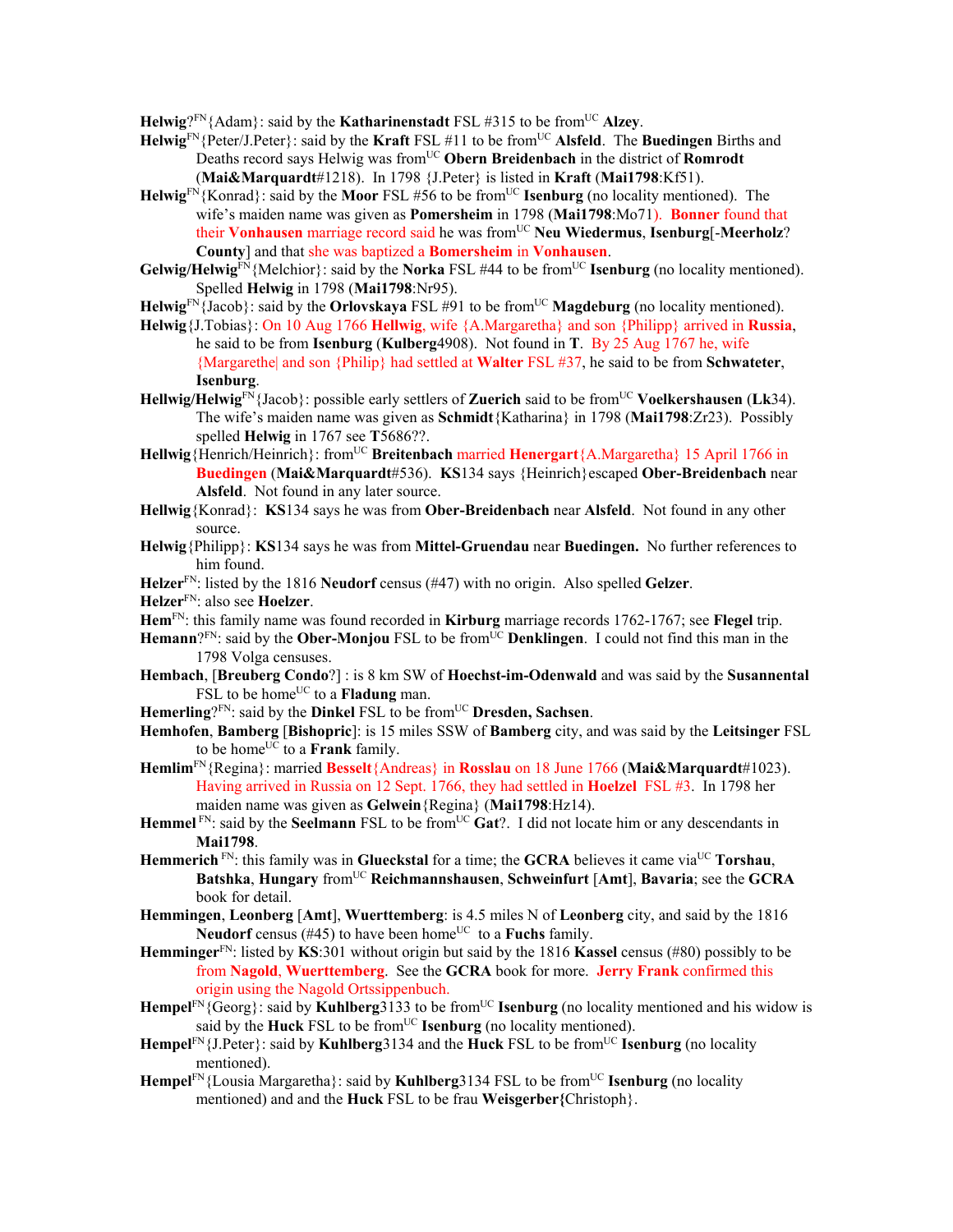- Hemrisch/Emrisch<sup>FN</sup>: said by the **Orlovskaya** FSL to be from<sup>UC</sup> Zerbst (no locality indicated). The family name was spelled **Ermisch** in 1798 (**Mai1798**:Or36).
- **Henburg County**GS: The **Walter Research Group** thinks this may have been a mistransiteration of **Hessen**, but I think there is a good chance that it stood for the **Henneberg County**.
- **Henckel**FN: filed amongst the **Henkel**s.
- Hendel<sup>FN</sup>: said by the Grimm FSL to be from<sup>UC</sup> Sachsen (no locality mentioned).
- Hendel<sup>FN</sup>: said by the **Katharinenstadt** FSL to be from<sup>UC</sup> **Susshausen**(?), **Wuertenburg**(?).
- Hendelbach<sup>FN</sup> said by the **Frank** FSL to be from<sup>UC</sup> Bisuses(?), **Hessen-Darmstadt.**
- **Hendendein**?GL: an unidentified place said by the **Boregard** FSL to be home<sup>UC</sup> to the **Meier** family. Hendreg<sup>FN</sup>: two families said by the **Norka** FSL to be from<sup>UC</sup> **Zweibruecken** (no locality mentioned).
- Later spelled **Heinrich** (**Mai1798**:Nr1, 9, 90, 154, 161, 221).
- **Henecker**FN: see **Sachs** and **Vierschenk**.
- **Henergart/Huenergart**{A.Margaretha}: from<sup>UC</sup> **Helmersheim** married **Hellwig**{Henrich} 15 April 1766 in **Buedingen** (**Mai&Marquardt**#546). **KS**134 has {Heinrich}, and **Ober-Briedenbach** near **Alsfeld**. Not found in any later source.
- **Heneswart**?<sup>GL</sup>: an unidentified place said by the **Boregard** FSL to be home<sup>UC</sup> to a **Stecker**?120, and possibly to a **Bachmann** family. There is a **Hunneswarf** some 64 miles NW of **Kiel** city.
- **Henff** FN: see **Genf**.
- **Henger**<sup>FN</sup>{Georg, Julianna}: said by the **Bergdorf** 1816 census (**KS**:662, 665, 301) to have been from<sup>UC</sup> **Kaltental**, **Stuttgart** [**Amt**], **Wuerttemberg**. However, **KS**:278 gave the origin as **Bergfelden**, **Sulz** [**Amt**], **Wuerttemberg**, which was proven by the **GCRA** using **FHL**(1,732,270), which also found that the family first went to S. Prussia and then to **Bergdorf**. See the **GCRA** book for more details. Also spelled **Ginger**, **Haenger**, **Hinger**, and **Huenger**.
- **Hengmantel**, **Erbach** [**County**]: is a tiny hamlet (like 3 or 4 structures) at the southern edge of **Breitenbrunn**, **Hesse**, then in **Breuberg Condominium** (jointly owned and operated by **Erbach Countyand Liwenstein Principality. It was said by the <b>Buedingen** ML to be home<sup>UC</sup> to **Alt**{J.Adam}.
- **Hengofen**?GL: an unidentified place said by the **Boregard** FSL to be home<sup>UC</sup> to the **Ruder**?/**Rueder** family. There is a **Hennhofen** some 15 miles NW of **Augsburg** city.
- **Hengst**FN: see **Milgeig**.
- **Hengst**{Catharina}: married **Mileker**{Johannes} in **Rosslau** 20 May 1766 (**Mai&Marquardt**#975). **KS**134 has the wrong year: 1765. They might have been **Milling**{Johannes & Magdalena Judit} who arrived in **Russia** with daughter {Henrietta} 10 Aug 1767 (**Kulberg**4884). Not found in **T**. They might have been **Milling**{Johannes & Magdalena} who settled before 15 Aug 1767 at **Norka** FSL #118, he said to be from **Isenburg** with step-daughter **Dietz**{Susanna} daughter of {Kaspar}, plus the orphan **Bartel**{Johannes} in the household (FSL #118a & 118b). In 1798 he might have been the widower **Milgenk/Milgeig** at **Norka #**166.
- **Hengstler** FN: see **Hingster**.
- **Henicke**FN: said by the **Paulskaya** FSL to be orphans living in the **Schneider** household. I could not find them in the 1798 Volga censuses.
- **Hening**FN: see **Henning**.
- **Heninger**FN: said by the **Bauer** FSL to be fromUC **Michelstadt**, **Kurpfalz**, with a **Kohlmer** step-son in the household. Later spelled **Henninger**; reported as a runaway in 1789 (**Mai1798**:Mv151), but for 1798 see Br58.
- **Heninger**{Charlotte Margaretha}: married **Schuster**{Andreas} in **Friedberg** 15 April 1766 (**Mai&Marquardt**#314). Not found in any later source.
- **Henke/Hinke**FN: **Curt Renz** has found the church records for this **Hoffnungstal, Bessarabia**, family in **Moehringen, Stuttgart Oberamt, Wuerttemberg**.
- **Henke**FN: also see **Hinke**.
- **Henkel/Henckel/Hinkel/Hinckel** all interfiled below:
- **Hinkel/Hinckel**FN{Jacob}: he, said to be from **Friedeburg,** arrived in **Russia** 29 Aug 1766 with wife
	- {Anna} and 2 children, ages 15 and 13 (**Kulberg**5044). Said by the **Belowescher Kolonien** FSL to be fromUC **Freiberg**.
- **Henkel**FN{J.Georg}: with wife {A.Maria} and a son age 10 by 21 July 1766 he had settled at **Doenhof** FSL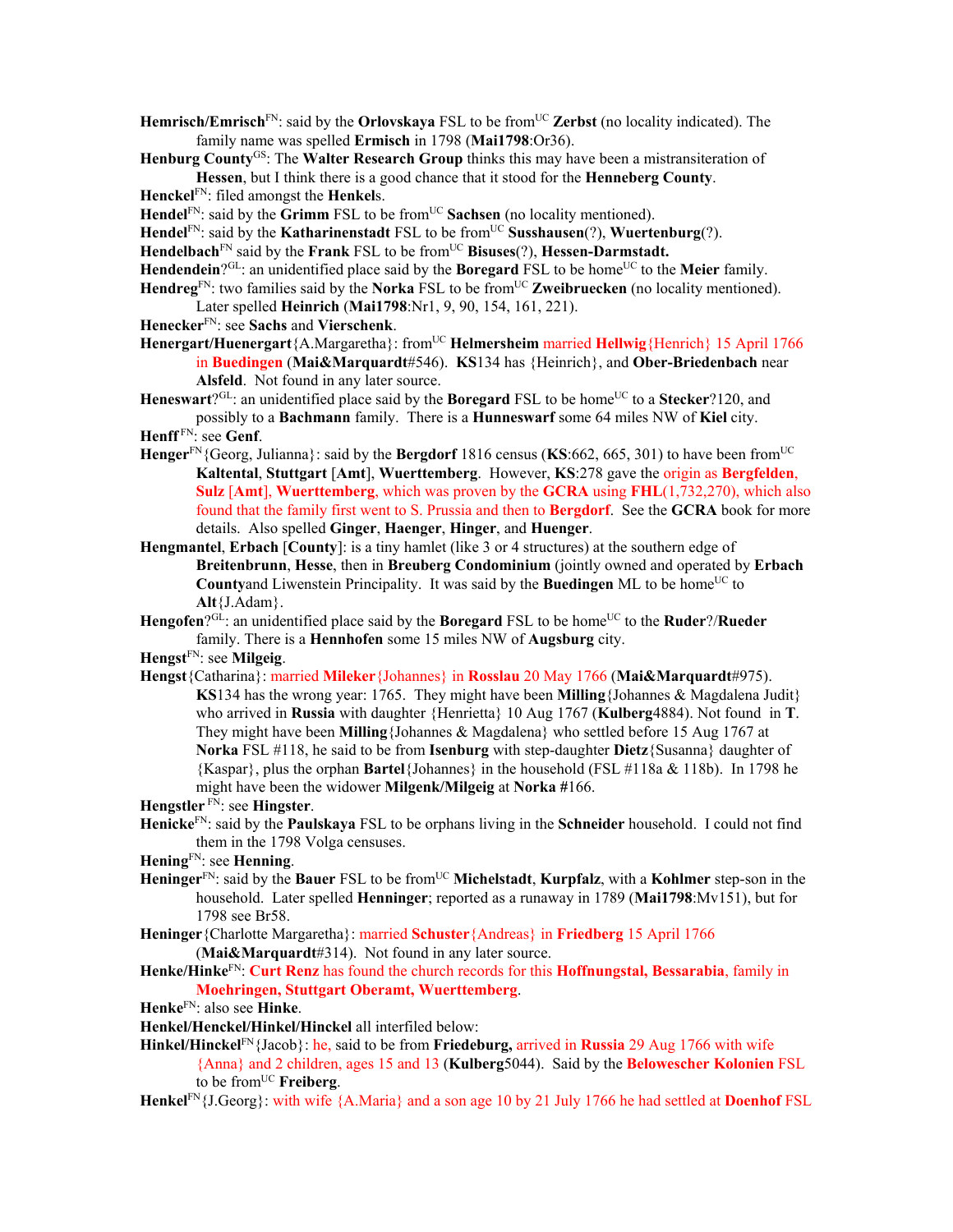$#15$ , said to be from<sup>UC</sup> **Darmstadt** (no locality mentioned).

- **Hen**(**c**)**kel/Jaekel/Jekel/Yakel**FN{J.Georg}: Lutheran from UC **Hessen-Darmstadt Landgraviate** arrived at **Flensburg, Schleswig Royal Duchy** in June 1762. In May 1765 with his **Bernhardt** wife {A.Maria} and son he deserted **Denmark** (**EEE** p.442). On 29 Aug 1766 **Hinckel**{Georg Ernst & A.Barbara} were recorded as arriving in **Russia**, he said to be from **Isenburg** (**Kulberg**5132). By 21 July 1766 **Henkel**{J.Georg}, wife {A.Maria} and son {J.Conrad} age 10 had settled at **Doenhof** FSL #15 which said he was from<sup>UC</sup> Riedesel [Barony] (no locality mentioned). Spelled **Jaekel** in 1798 (**Mai1798**:Ml22). Henckel looks like a mistransliteration from the Russian to me. When Pleve did their family chart he spelled the family name **Jekel** and **Yakel**. At least one branch of descendants uses the **Yakel** spelling. Marvin **Yakel** is hunting for the exact origin.
- **Henkel**FN{Karl}: said by the **Kolb** FSL #4 to be fromUC **Heimweiler**(?), **Freie Adelprovinz der alten Ritter**(?). His wife was {A.Maria}.
- **Hinckel**{Valentin}: from **Darmstadt** he with wife {Anna} and 2 children ages 4 and .5 arrived in **Russia**  4 July 1766 (**Kulberg**2220). By 12 July 1766 he, said to be from **Ober-Ramstadt**, with wife {M.Margaretha} and son {Johannes} age 5, had settled at **Laub** FSL#22, said to be fromUC **Ober-Ramstadt**, **Darmstadt**.
- **Henkel/Henckel/ Hinckel**{Georg Ernst}: son of {Jacob} of **Buedingen** married **Hossfeld**{A.Barbara} in **Buedingen** 13 May 1766 (**Mai&Marquardt**#640). With wife {A.Barbara} he arrived in **Russia** 29 Aug 1767, he said to be fromUC **Isenburg (Kulberg**5132). Not found in T. By 15 Aug 1767 he, his **Hosfeld** wife and her orphaned younger sister, **Gutfeld**{A.Katharina} age 16, had settled at **Norka** FSL #85 & 85a. In 1798 {Ernst & Barbara} were still in **Norka** (**Mai1798**:Nr33).
- Henkel<sup>FN</sup>(Johannes): he, said to be from<sup>UC</sup> **Isenburg** (no locality mentioned), with wife {Elisabeth} had settled at **Norka** FSL # 23. For 1798 see perhaps Nr217?
- **Henkel**FN(Nicolaus): arrived in **Russia** 29 Aug 1766 said to be from **Isenburg** with wife {Magdalena}  $(Kulberg40)$ . Said by the **Norka** FSL #40 to be from<sup>UC</sup> **Isenburg** (no locality mentioned); in 1767 they had a baby girl. For 1792 and 1798 see Mv1769, Mv1970, Kk23, and perhaps Nr217. The wife's maiden name is given as **Becker** in 1798 (**Mai1798**:An3).
- **Henkel**FN{Peter}: by 16 Aug 1767 young {Peter} a single wage worker had settled at **Preuss** FSL #136 he said to be fromUC **Rohrbach**, **Wuerzburg**.
- **Henkel**{Jakob}: **Gerhard Lang** says he is in the **Schilling** 1775 census at #77 and is a likely first settler there. **Kulberg**1683 says he was fromUC **Gelnhausen** arriving in **Russia** 4 July 1766 with wife {Anna} and two children ages 17.5 and 16. No further information.
- **Henkle**{Georg/J.Georg}: he arrived in **Russia** 13 Sept 1766 said to be from **Schlitz** with wife {A.Margaretha} and 4 children ages 1 to 15 (**Kulberg**6290). **KS**134 says he left **Schlitz** near **Lauterbach**. No further reference found.
- **Hinckel**{Carl/J.Carl}: arrived in **Russia** 18 June 1766 said to be from **Zweibruecken** with wife {Anna} and infant daughter {Anna} (**Kulberg**1008). The daughter (A.Maria) had been baptized 11 May 1766 in **Luebeck**; her mom was **Schreiner**{A.Maria} (**Mai&Marquardt**#1352).
- **Henkel**{Jacob}: arrived in **Russia** 8 Aug 1766 said to be from **Thuengen** with wife {Anna} and brother {Christoph} (**Kulberg**2989). No further information.
- **Hinckel**{J.Carl}: husband of **Schreiner**{A.Maria} and father of {A.Maria} who was baptized 11 May 1766 in **Luebeck** (**Mai&Marquardt**#1352). {Carl} and wife and daughter arrived in **Russia** on 18 June 1766 when he was said to be fromUC **Zweibruecken** (**Kulberg**#1008). Not listed in **KS**, **T** or in any published FSL.
- **Henkel**{J.Heinrich}: married **Jaenicke**{Johanna Catharina Elisabeth} 10 April 1766 in **Rosslau** (**Mai&Marquardt**#945). On 4 July 1766 the Lutheran couple {Heinrich & Catharina} without children arrived in Russia, he said to be from<sup>UC</sup> Hannover (Kuhlberg1247). Later in 1766 in **Oranienbaum** they took ship for the **Volga** (**T**5335-5336). Not found in any pubished FSL.

**Hinckel**{J.Heinrich}: he, from **Isenberg**, with wife {Elisabeth} arrived in **Russia** (**Kulberg**

**Henkel/Hinkel**FN{Ludwig}: he, said to be from **Isenburg**, with wife {Anna} arrived in **Russia** 4 July 1766 (**Kulberg**1740). By 18 June 1767 said to be from **Isenburg** he, with wife {A.Margaretha} had settled at **Messer** FSL #49. In 1798 the name was spelled **Hinkel** and the wife's maiden name was given as **Kaiser** (**Mai1798**:Ms77). **Bonner** proved this maiden name and her baptism in **Buches** record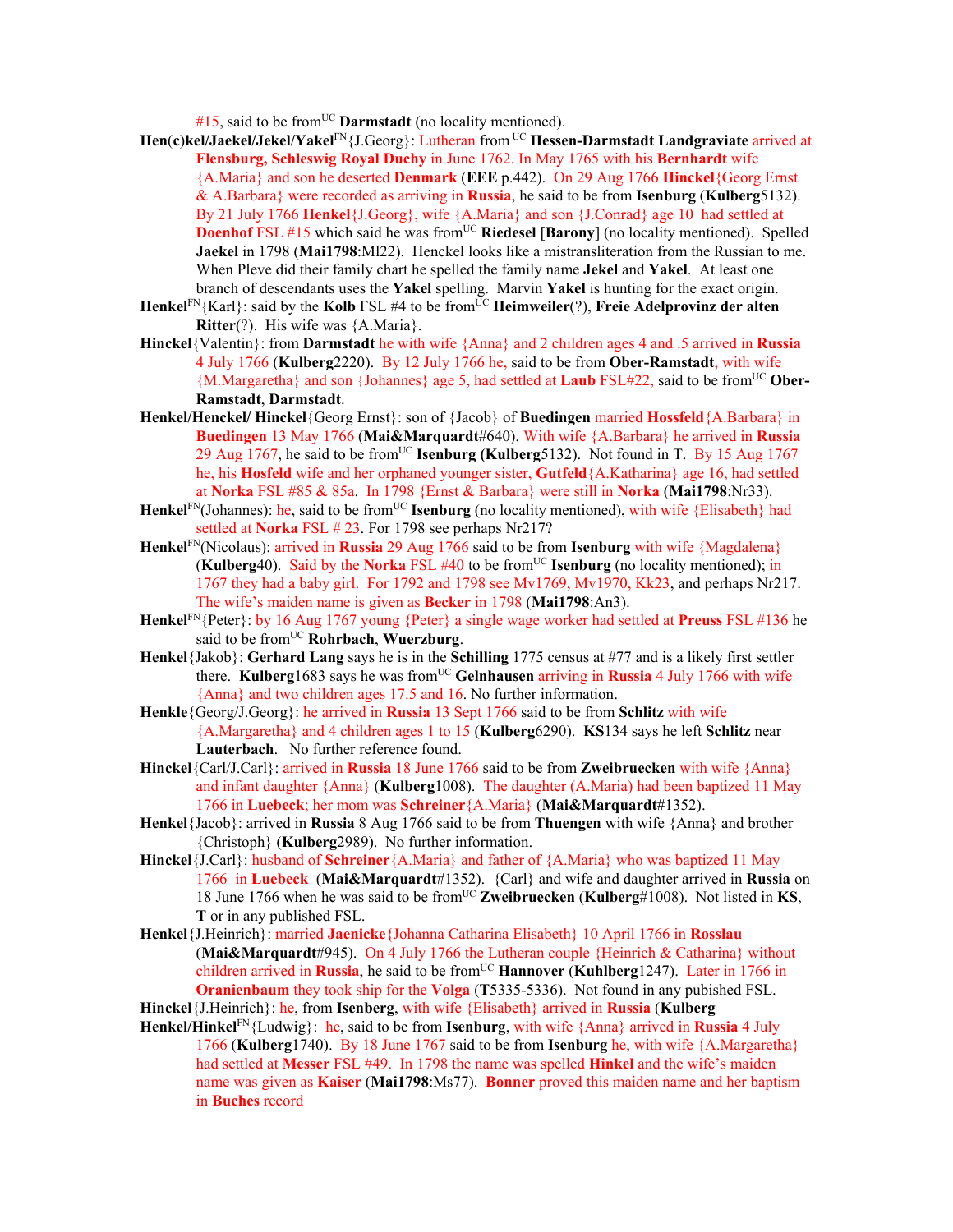**Henkel**FN: this family name was found recorded in **Tann** marriage records 1762-1767; see **Flegel** trip. **Henkelmann**: go to **Hinkelmann**.

**Henlein**?: see **Genlein**.

- **Henn/Hoen/Heen/Haen/Huehn**{J.David}FN: Lutheran from **Kuernbach**(?), **Wuerttemberg** arrived at **Schleswig city, Schleswig Royal Duchy** in May 1761. After April 1765 with wife {A.Rosina} and son he left **Denmark** (**EEE** p.450). By July 1766 they had settled in **Reinwald** FSL #20 which said he was from<sup>UC</sup> **Killingen**?, **Wuerttemberg** [Duchy]. Spelled **Huehn** in 1798 (**Mai1798**:Rw57).
- **Henne**?FN: said (no locality mentioned) by the **Neidermonjou** FSL to be fromUC [**Anhalt**-]**Dessau** [**Principality**]. I could not find this family in the 1798 censuses.
- **Henne**FN: said by both the 1816 **Neudorf** census (#100 and **KS**:302 to have come from **Rohrdorf**, **Calw** [**Amt**], **Wuerttemberg**; said by a.second **KS**:302 entry to have come from **Altensteig**, **Calw** [**Amt**], **Wuerttemberg**. Using **FHL**#1,201,997, the **GCRA** proved their origin in **Rohrdorf-bei-Altensteig**, **Calw** [**Amt**], **Wuerttemberg**. See the **GCRA** book for more.
- **Henne/Gine**FN{Matthias} from **Wuerttemberg** arrived at **Flensburg, Schleswig Royal Duchy** in May 1762. By 1769 the widow had settled in **Riebensdorf** colony in **Woronesch** (**EEE** po.443).
- **Henne**FN: also see **Hehn**.
- **Henneberg**FN{Caspar, Adam}: said by the **Stahl-am-Karaman** FSL (#32 & 33) to be fromUC **Gening** (early publication) and **Dienheim** (latest publication). By 1798 family members were still in Stahl and also in **Fischer** and **Rosenheim** (**Mai1798**:Fs22 & 28, Rm37 and Sk2 & 14.
- Henneberg<sup>GS</sup>: an uidentified place said (no locality mentioned) by the **Boaro** FSL to be home<sup>UC</sup> to a **Leinhardt** family. Said by **Kulberg**110 to be home<sup>UC</sup> to **Mehring**{J.Martin+w+2c}.
- **Henneberg County**GS: was a **County** mostly in or near present-day **Meiningen, Thueringin**, but which held some lands in present-day **Hessen**. In the 1760s it was considered part of the Saxe-Meiningen Duchy.
- Hennersdorf<sup>GL</sup>: an unidentified place said by the **Kano** FSL to be home<sup>UC</sup> to a **Nicks** family. There were at least 10 Hennersdorfs in the Germanies.
- **Hennhofen**GL: see **Hengofen**.
- **Hening**? FN{Johannes}: said by the **Neidermonjou** FSL to be from<sup>UC</sup> **Winner**?. I could not find this family in the 1798 censuses.
- **Henning** FN{Peter}: said (no locality mentioned) by the **Neidermonjou** FSL to be from<sup>UC</sup> **Hamburg**. For 1798 see **Mai1798**: Or26.
- **Henning**FN: said by both the 1816 **Neudorf** census (#117) and **KS**:302 to have come fromUC **Metzingen**, **Reutlingen** [Amt], **Wuerttemberg**. The GCRA says his death record says he was born<sup>UC</sup> in **Juterbach in Sachsen**, which they suggest might be **Jueterbog**, SW of **Berlin**. See the **GCRA** book for more.
- **Henning**{J.Gottfriedt}: married **Schmidt**{Maria} in **Rosslau** 30 April 1766 (**Mai&Marquardt**#954). No further reference found.
- **Henning**FN: this family name was found recorded in **Winterhausen** marriage records 1760-1769; see **Flegel** trip.
- **Henninger**FN: see **Heninger**.
- **Hennings**<sup>FN</sup>: said by the **Schaefer** FSL to be from<sup>UC</sup> **Wesselburen**, **Holstein**[-**Gottorp Duchy**]. For 1782 and 1798 see **Mai1798**:Mv2511 and Sf8.
- **Hennings**<sup>FN</sup>: the wife was said (no locality mentioned) by the **Schaefer** FSL to be from<sup>UC</sup> **Regensburg**. **Hennstadt** in **Norderdithmarschen**: is 25 miles SW of **Kiel**.
- **Hennweiler?, Herzogtum Zweibruecken**: said by the **Rosenheim** FSL to be home<sup>UC</sup> to a **Planz** family. This is the same place as the next entry, just 50 years earlier.
- **Hennweiler**, **Kirn** [**Amt**], **Rheinpfalz**: is 5 miles NW of **Kirn** town, and was said by both the 1816 **Neudorf** census (#44) and **KS**:479 to have been home<sup>UC</sup> to **Weinz**{Johannes} family.
- **Henrich**FN go to **Heinrich**.
- Hensch<sup>FN</sup>: said by the **Katharinenstadt** FSL to be from<sup>UC</sup> **Anhalt-Zerbst** (no locality mentioned). **Hensch**FN: also see **Gensch**.
- Hense<sup>FN</sup>: said by the **Katharinenstadt** FSL to be from<sup>UC</sup> Eutin.
- **Hensel**<sup>FN</sup>{Peter}: said by the **Dinkel** FSL #32 to be from<sup>UC</sup> **Kabbel, Daenemark**.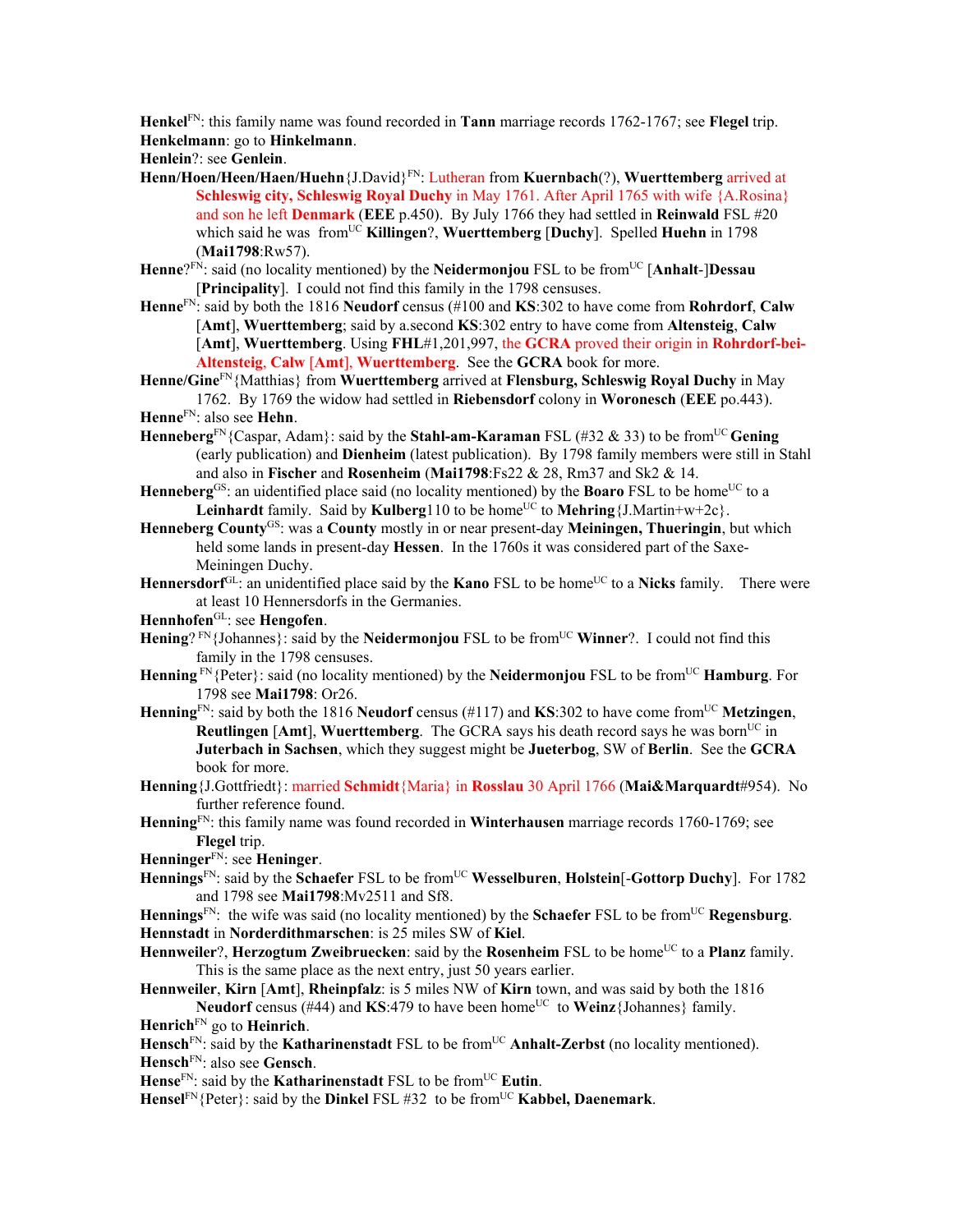- **Hensel**FN{Michael}: said by the **Leitsinger** FSL #71 to be fromUC **Gitting**?, **Pfalz-Neuburg**[**Duchy**]. I could not find this family in the 1798 Volga censuses. **KS**134 says a {Michael} was from **Eich**  near **Darmstadt.**
- **Hensler/Henssler**FN: arrived in South Russia in 1819 and later settled in **Gueldendorf, Odessa**; family records found by **Curt Renz** in **Pfuellingen, Reutlingen Oberamt, Wuerttemberg**.
- Henselmann<sup>FN</sup>: said by the Rosenheim FSL to be from<sup>UC</sup> Ettlingen?, Markgrafschaft Baden-Durlach. I could not identify them or descendants in **Mai1798**.
- **Hensse/Hentze/Genze**FN{Christian}: said by the **Boaro** FSL #13 to be fromUC **Dessau** (no locality mentioned). Spelled **Genze** in 1788 and 1798 (**Mai1798**: Mv320, Mv337, Sk29). Just before leaving for Russia they were called **Hentze**, the husband said to have been from **Naundorf**, **Dessau**, but originally from<sup>UC</sup> Saxony and the wife said to be from **Hindsdorf**, Saxony (**Mai&Marquardt**#1085). No later information.
- **Hensse/Hentze/Genze**<sup>FN</sup>{Gottlieb/Christlieb}: said by the **Boaro** FSL #15 to be from<sup>UC</sup> **Dessau** (no locality mentioned). Spelled **Genze** in 1798 (**Mai1798**: Bx47). Just before leaving for Russia they were called **Hentze**, the husband was from **Naundorf**, **Dessau**, but originally from **Saxony** (**Mai&Marquardt**#1086). **KS**134 says he was born in **Hindsdorf, Sachsen**. No later information.
- **Hensser**{J.Peter}: from **Hessen-Darmstadt Landgraviate** married **Goettinger**{A.Elisabeth) 1 Oct 1766 in **Luebeck** (**Mai&Marquardt**#215 & **KS**134). Not found in any later source.
- **Henssler**FN: see **Hensler**.
- **Hentze**FN{Margaretha}: married 9 April 1766 **Kirchner**{G.Wilhelm} in **Rosslau**
	- (**Mai&Marquardt**#925). On 18 June 1766 {Georg} and wife with no children arrived in **Russia**, he said to be from **Erfurt** (**Kulberg**1097). Not found in **T**. By 5 July 1767 {Wilhelm & Margaretha E.} without children had settled at **Jost** FSL  $\#10$ , he said to be from<sup>UC</sup> **Erfurt**, **Thueringen**.
- **Hentze**{J.Georg}: he married **Baehrend**(**t**){A.Elisabeth} on 3 August 1766 in **Rosslau** (**KS**119, **KS**134, **Mai&Marquardt**#1043). They have not as yet been found in any printed FSL.
- **Hentze**{J.Georg}: **Dessau** archival records say he sold his house (twice!) and abandoned his wife and child in preparation for his going to **Russia** (**Mai&Maruardt**#1086 & **KS**134). No further information,
- **Hentze**{M.Sophia}: married **Mueller**{Heinrich} in **Rosslau** 8 April 1766 (**Mai&Marquardt**#914 & **KS**164). No further information.
- **Hentze**FN: also see **Hensse** and **Hintze**.
- **Henze**(??): according to **Anhalt-Dessau** archival materials this Jung-Braunschweig soldier born in **Woerlitz** left **Dessau** in 1766 for **Russia** (**Mai&Marquardt**#1087). No further information. **Hepberg**GL: see **Geperkh.**
- 
- **Hepfner**FN: said by the **Laub** FSL to be fromUC **Zwickau**, **Sachsen**.
- **Hepler**<sup>FN</sup>: said by the **Stephan** FSL to be from<sup>UC</sup> **Hanau** [County, **Hessen-Kassel Landgraviate**], no locality mentioned. I did not find them or any descendants in **Mai1798**.
- **Hepp**FN: said by the **Graf** FSL to be from<sup>UC</sup> **Aschaffenburg**.
- $\text{Hepp}^{\text{FN}}$ : said by the **Grimm** FSL to be from<sup>UC</sup> **Gelnhausen**, **Hessen** (no locality mentioned). This family evidently was known in Russia as **Hess**.
- **Hepp**<sup>FN</sup>: said by the **Katharinenstadt** FSL to be from<sup>UC</sup> **Ems**.
- **Heppel**<sup>FN</sup>: said by the **Grimm** FSL to be from<sup>UC</sup> **Darmstadt** (no locality mentioned).
- Heppenheim<sup>GL</sup>: said by a Friedberg ML to be home<sup>UC</sup> to a Bichmann woman who in 1766 married **Jung**{Andreas} (**Mai&Marquardt**#299); by 1768 this couple was in **Warenburg**. Heppenheim was one of the next two places.
- **Heppenheim-an-der-Bergstrasse**GL, [**Kurmainz**]: is 20 km E of **Worms** city.
- **Heppenheim-an-der-Wiese**GL, [**Leiningen County?**]: is 7.5 km NE of **Gruenstadt** town and 7.5 km SW of **Worms** city.
- **Heppenheim**GL,[**Kur**-]**Mainz**: nka **Heppenheim-an-der-Bergstrasse** . is some 13 miles NE of **Mannheim** and some 30 miles SE of Mainz city.and was said by the Schuck FSL to be home<sup>UC</sup> to a **Geld** family
- Heppenheim Oberamt<sup>GL</sup>, Kurmainz: is the district containing the town of Heppenheim and the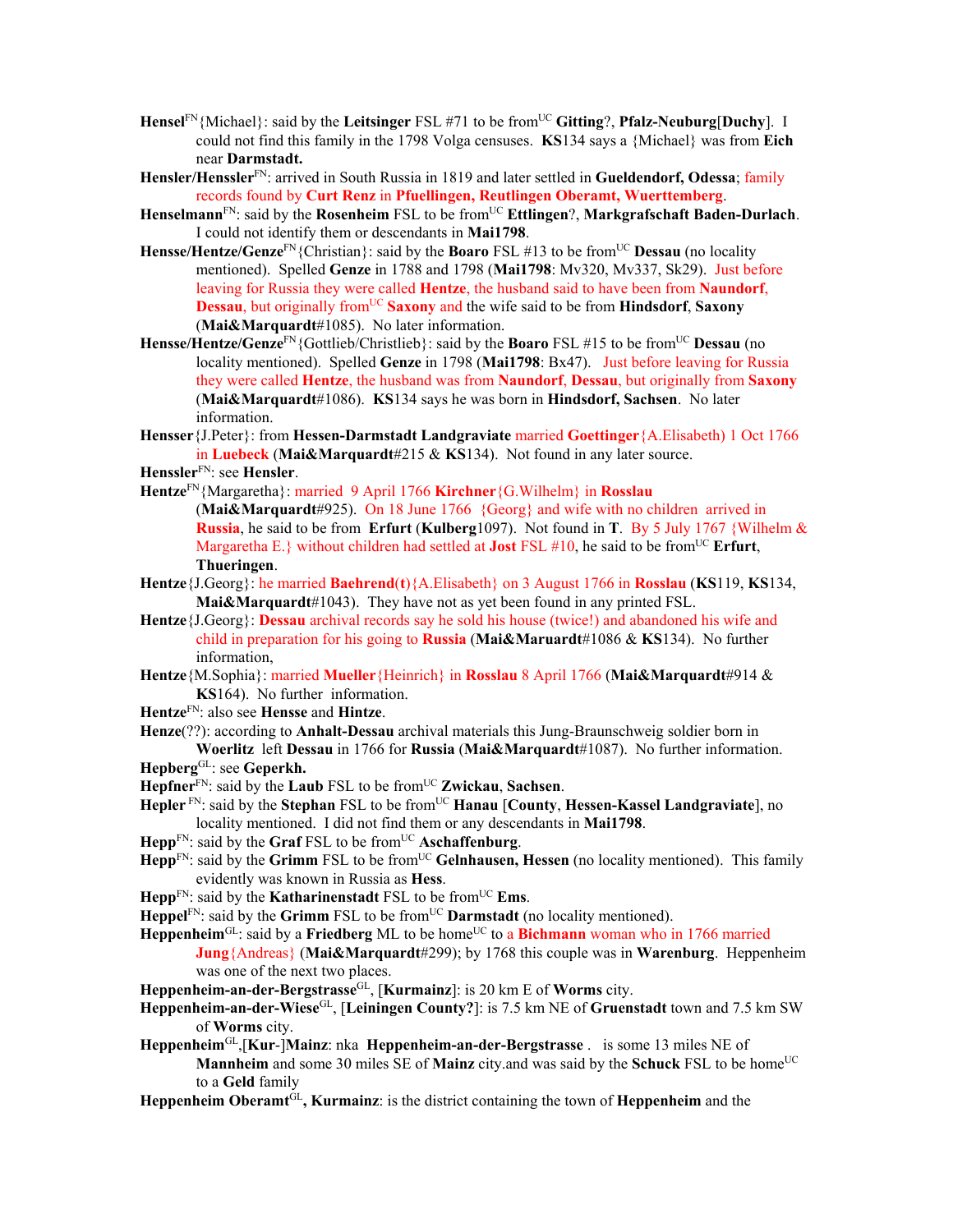surrounding villages and is said by the **Anton** FSL to be home<sup>UC</sup> to a **Keil** family.

- **Hepperle**FN: in 1820 settled in **Gueldendorf, Odessa**; family records found by **Curt Renz** in **Oberstenfeld, Ludwigsburg parish, Wuerttemberg**. Stumpp, p.599, said the locality was **Grossbottwar**, not **Oberstenfeld**.
- Heppner<sup>FN</sup>: said by the **Ober-Monjou** FSL to be from<sup>UC</sup> Windheim?. Spelled Huebner in 1798 (**Mai1798**:Sn22) and **Hoepfner** in 1786 (Mv2073).
- **Her** {M.Margaretha}: from<sup>UC</sup> **Heuchelheim** near **Giessen** married **Kitschler** {Kilianus} 15 April 1766 in **Friedberg** (**Mai&Marquardt**#311). She died sometime before 1790.
- Herbel<sup>FN</sup>{Jacob}: said by the **Balzer** FSL (#39) to be from<sup>UC</sup> Hessen (no state or locality indicated). **KS**134 mistakenly says he headed for **Dreispitz**.
- **Herbel**FN{Konrad}: **T**1-6 said he, his wife and 4 children were transported from **Oranienbaum** to **Saratov** but the wife and 1 son died along the way. Arriving in **Kukkus** (FSL #27), he was said to be from<sup>UC</sup> **Bechlingen, Braunfels**, and he had a new wife (a widow), 2 step sons, a step daughter, and another of his own sons evidently had died in **Saratov** before the family moved to **Kukkus**. **KS**134 said **Bechlingen** was near **Wetzlar**.
- **Herbelsheimer** {J.Adam}: born in<sup>UC</sup> **Hof**(**f**) to the late {Adam Friedrich} married **Mueller** {Marg.} 28 April 1766 in **Woehrd** (**Mai&Marquardt**(#778 & **KS**134). Not found in any later source.
- **Herber**<sup>FN</sup>: by the time of the **Herzog** FSL the widow Herber, said to be from<sup>UC</sup> Gruensfeld, Wuerzburg, had married **Gerstner** bringing her Herber son with her. Later this name was spelled **Herr** (**Mai1798**:Hr23).
- **Herber/Herbert**[J.Conrad]FN: I could not find this man in any FSL. He was said by the **Schlitz** ML to be fromUC "**Neuengronau** in the baronial district of **Duengen**", marrying a **Schmidt** girl fromUC "**Elm** in the district of **Brandenstein**" on 22 July 1766 (**Mai&Marquardt**#732). He maybe lived in **Nieder Monjou** and may be listed as deceased under the name **Herbert** in **Schaefer** (**Mai1798**:Sf21) in 1798 (**Mai&Marquart**note724 [where Sh21 is a misprint for Sf21 – rak]).
- **Herber**{Catharina/A.Katharina}: the former **Stiehler**{Katharina}. Was godmother at the **Luebeck** 17 May 1766 baptism of a son of **Endters**{Johannes}and his **Fischer** wife {A.Maria} (**Mai&Marquardt**#1290). Not found in **Kulberg** or **T**. By 8 July 1767 she and husband **Herber**{Johann} had settled at **Schwab** FSL #2.
- Herber {Johannes/Johann}: from<sup>UC</sup> [Hessen-] Darmstadt [Landgraviate] married Stiehler {A.Catharina} in **Buedingen** 3 March 1766 (**Mai&Marquardt**#359).Not found in **Kulberg** or **T**. By 8 July 1767 {Johann} and wife  ${A.Katharina}$  had settled at **Schwab** FSL #2, he said to be from<sup>UC</sup> **Lipsa**. In 1798 {Johann} and his **Stiehler** wife {Katharina} were still in **Schwab** (**Mai1798**:Sb23).
- **Herber**{Johannes}: was godfather at the **Luebeck** 17 May 1766 baptism of a son of **Endters**{Johannes}and his **Fischer** wife {A.Maria} (**Mai&Marquardt**#1290 & **KS**134). {Johann & Anna} arrived in **Russia** 19 July 1766, he said to be fromUC **Darmstadt**  (**Kulberg**2586). Not found in **T**. By 8 July 1767 {Johannes & A.Maria} with an infant daughter had settled at **Schwab** FSL #20, he said to be from<sup>UC</sup> **Klausen?**. In 1798 a different family was listed in **Schwab** (**Mai1798**:Sb23), so not found in 1798.
- Herber/Gerber {Johann/Johannes}<sup>FN</sup>: said by the **Schwab** FSL #7 to be from<sup>UC</sup> Wehrshausen and his wife is named {A.Katharina}. Spelled **Gerber** in 1798 and his wife is named **Herdt**{Katharina} (**Mai1798**:Sb8)

**Herber**FN: also see **Gerber**.

- **Herbert/Huebert**FN{Catharina}: the **Rosslau** ML #864 says she married **Ruebsame** {Valentin}3 June 1765 (**Mai&Marquardt**#863). By 10 June 1766 this couple with one young son had settled at **Graf** FSL #22, which said she was from<sup>UC</sup> Schoenburg. In 1798 he was still in Graf and his spouse was said to be **Deis**{Katharina} the recent widow of **Bach**{Heinrich} (**Mai1798**:(Gf25).
- Herbert<sup>FN</sup>: said by the **Paulskaya** FSL to be from<sup>UC</sup> **Nabugen**?. I could not find this family in the 1798.
- **Herbert/Herber** {Joseph}: from<sup>UC</sup> **Blanchenau married Hass** {A.Margaretha} 14 May 1766 in **Buedingen** (**Mai&Marquardt**#649). **KS**134 has {Josef} and **Blanchenau**, **Fulda [Bishopric**]. On 13 Sept 1766 they arrived in **Russia**, he said to be fromUC **Fulda** (**Kuhlbereg**5748). Later in 1766 without children this **Herber** couple in **Oranienbaum** took transport for the **Volga** (**T**737-738). Not found in any published FSL, however in 1790 a **Herber**{Joseph} is recorded as moving with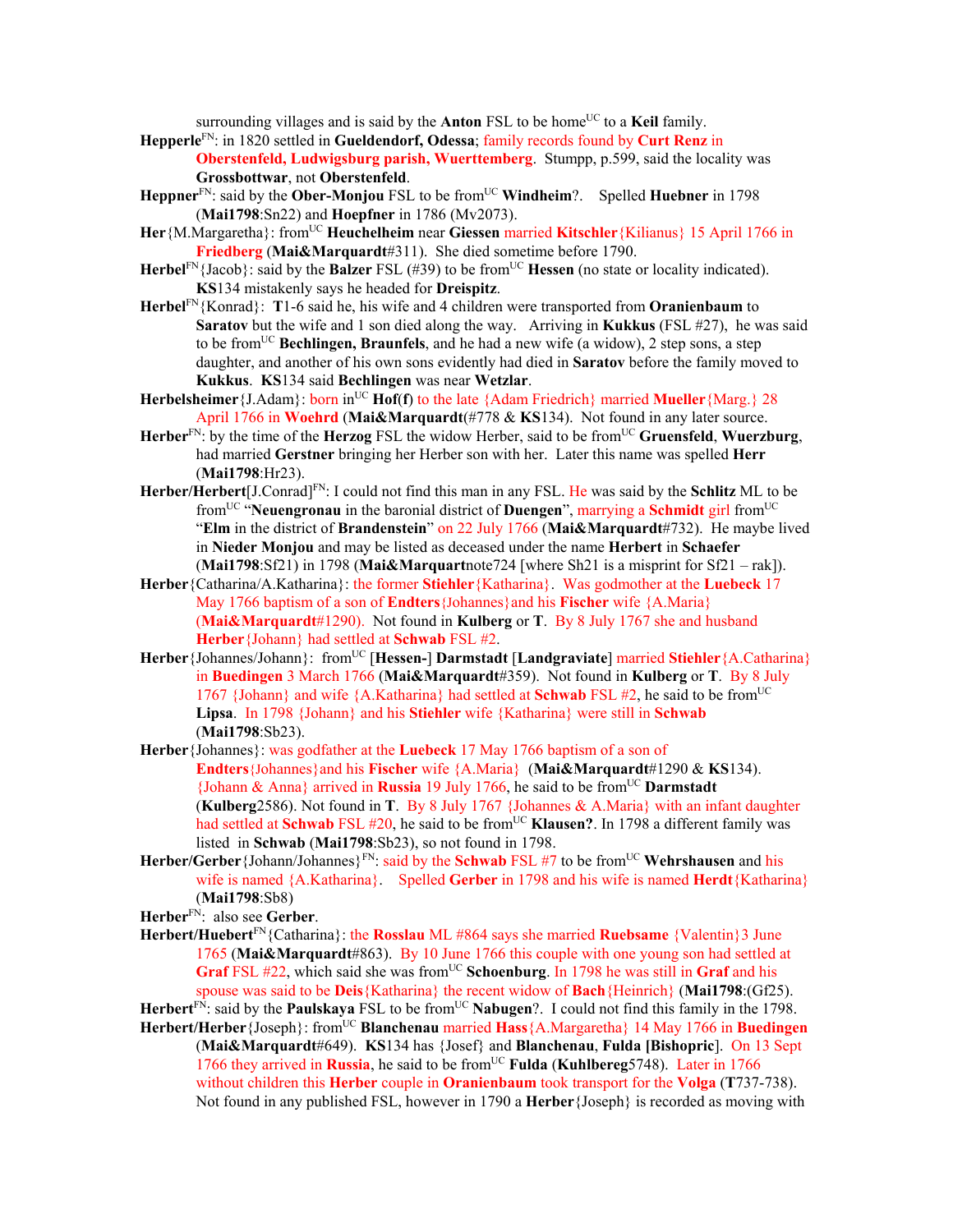his family from **Koehler** to **Semenovka**, and in 1798 that man, his **Gette** wife {Margaretha} and son are still there (**Mai1798**:Se4).

**Herbert**FN: also see **Herber.** 

**Herbion**FN: said by the **Louis** FSL to be fromUC **Bitsch**, **Lothringen**.

- **Herborn**GL, **Hessen**: is some 42 miles NNW of **Frankfurt-am-Main**, some 3 miles S of **Dillenburg** town, and in the 1760s was part of **Nassau-Dillenburg County**. In 1972 the **Flegel**s found mention of the following families in 1762-67 Herborn church marriage records: **Amdt, Bauman, Bender, Benner, Bernhardt, Clauss, Ebert, Eisenkramer, Frank, Frey, Fuhrman, Gorlingshausen, Gueenther, Gunther, Haller, Hartmann, Haubach, Heuser, Hild, Hoffman, Jaeger, Jung, Kiegelmann, Hoch, Kolb, Kraft, Kuntz, Lang, Metzler, Morgenstern, Moritz, Mueller, Muller, Nicodemus, Niess, Offman, Paul, Petri, Piscator, Pistor, Relch, Reichardt, Reuter, Schaab, Schaaf, Scheldt, Schmidt, Schneider, Schreiner, Schuhmann, Schultz, Schumann, Schwartz, Seibel, Stuhl, Theis, Walther, Weber, Weidenbach, Weller, Weyel**, and **Wilhelm**. These families were from such places as Amdorf, Braunfelz, Herborn, and Hobach. **Amdorf** and **Hobach** were small villages to the Wof Herborn. Braunfels was **Nassau-Braunfels County** to the S of Herborn.
- **Herborn**?, [Nassau Dilllenberg Principality] : said by Recruiter Beauregard's list to have been home<sup>UC</sup> to the **Held**{G.Balzer} family (**Lk**14). Probably the same place as the preceding entry.
- **Herbrecht**(J.Peter): **KS**134 says he left **Steinbach** near **Giessen.**
- Herbst<sup>FN</sup>: said by the Stumpp supplement to the Dietel FSL to be from<sup>UC</sup> Mecklenburg (no locality indicated)**.** The wife's maiden name was given as **Mink** in 1798 (**Mai1798**:Fk65).
- **Herbst**FN{Sophie Henrijette/Sopie}: according to a **Rosslau** ML this woman (no origin given) married in 1766 a **Krauswald**(**t**) man; by 1767 the couple was in **Jost** (**Mai&Marquardt**#989).
- **Herbst**FN: said by the **Leitsinger** FSL to be fromUC **Laibaroes**, **Bamberg** [**Bishopric**]. I could not find this family in the 1798 Volga censuses.
- Herbst<sup>FN</sup>: said by the Urbach FSL to be from<sup>UC</sup> Sangerhausen, [Kur-]Sachsen. They surely had died prior to the 1798 Volga censuses.
- **Herbst**<sup>FN</sup>: his ( $1^{st}$ ) wife, who had been the widow **Lehmann**, was said by the **Urbach** FSL to be from<sup>UC</sup> **Kolberg**[**Colberg**], **Preussich Pommern**.
- **Herbst**FN: his (2nd?) wife, is listed in 1798 with no hint of her maiden name, or her probable earlier husband, or her origin, or where she first settled in Russia.
- Herbst {Henriette Sophie): according to the **Anhalt-Dessau archives** she was from<sup>UC</sup>**Raguhn** and had been living with her mother and her 2nd husband **Waeschen**{Christoph} prior to leaving for **Russia** in 1766 (**Mai&Marquardt**#1088). **KS**134 has {Sofie}. Not found in any other source.
- Herbstein<sup>GL</sup>: said by the **Buedingen** ML to be home<sup>UC</sup> to a **Schwing** woman who in 1766 married a **Weidhardt** man; by 1767 this couple was in **Karasnoyar**; Stumpp said her family name was **Schwinning** and that this place was in **Oberhessen** near **Buedingen** (**Mai&Marquardt**#597). Said by the **Koehler** FSL to be home<sup>UC</sup> to a Leister family, and possibly to a Werz family. This is surely the same place as the following entry.
- Herbstein, [Riedesel Barony]: said by Recruiter Beauregard's 1768 list to have been home<sup>UC</sup> to the **Schneide**r{Nicolaus} family (**Lk**91) [probable first settlers in **Zug**]. Kuhlberg said this was in **Fulda** [**Bishopric**], which it was, prior to 1428! Fulda may have issued passports for Herbstein Catholics?
- **Herbstein**GL, **Fulda** [**Bishopric**] [sic]: is some 14 miles W of **Fulda** city, and said by the **Koehler** FSL to be homeUC to **Ruhl**, **Schneider**, and **Trin** families, and possibly **Fleischer** and **Hein** families. Herbstein actually was in the **Riedesel Barony** since 1428.
- Herbsthausen<sup>GL</sup>: an unidentified place said by the **Katharinenstadt** FSL to be home<sup>UC</sup> to a **Doehlinger** family.
- **Herchenau/Horgenau**GL: is some 13 miles SW of **Schlitz** city and was in the **Riedesel Barony**. Herchenau<sup>GL</sup>: Said by the **Boaro** FSL to be home<sup>UC</sup> to **Winterholder** families. Schulze says the place is now known as **Hoerganau** (**Mai&Marquardt**#745). See **Schlitz**.
- **Herchenhan**FN: this family name was found recorded in **Tann** marriage records 1762-1767; see **Flegel** trip.

**Hercher**FN: see **Herr**.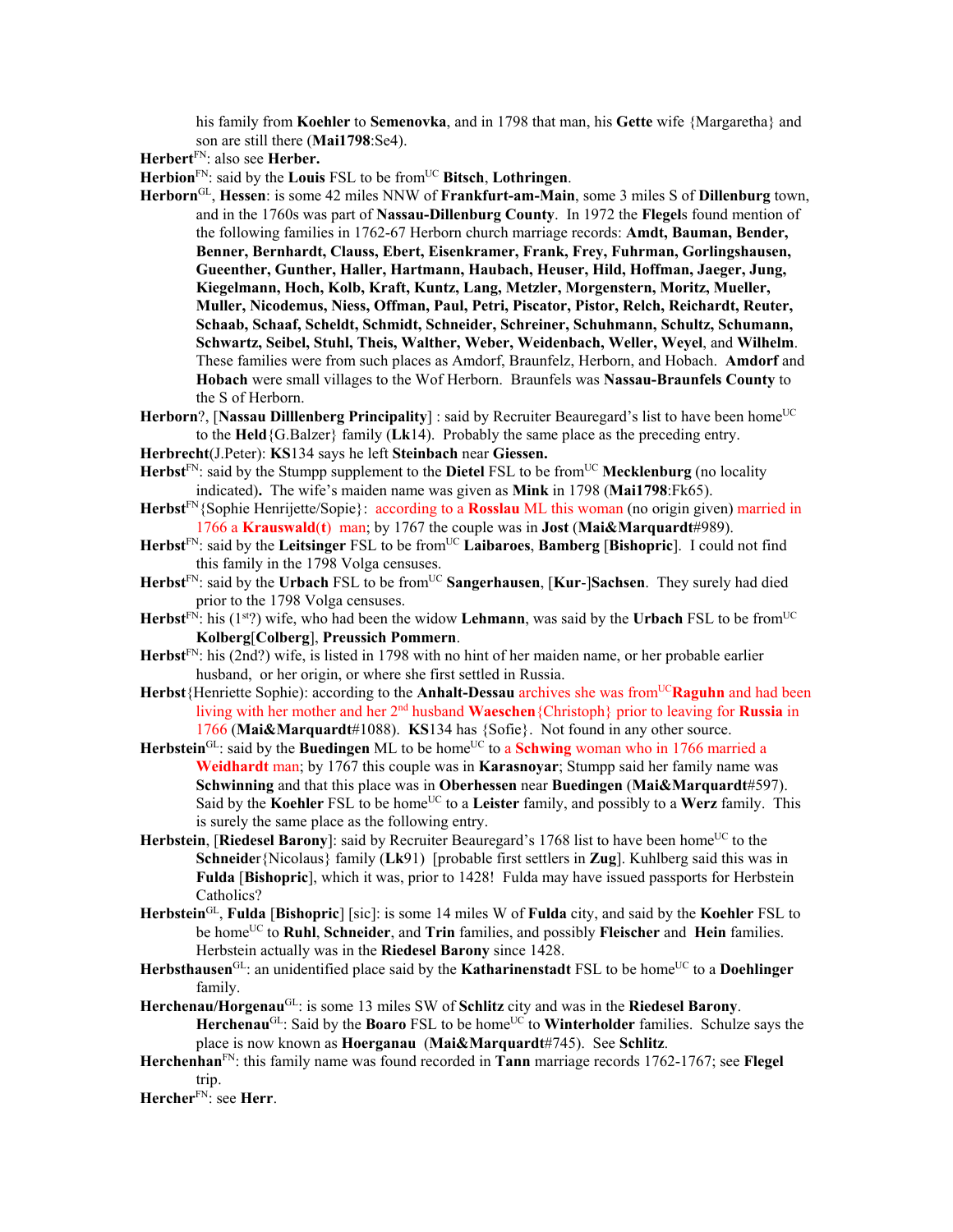**Herd**FN: see **Herdt**.

- **Herdorf**:<sup>GL</sup>: said by the **Mueller** FSL to be home<sup>UC</sup> to an **Edelbach** family. There is a **Herdorf** in the **Westerwald** some 15 miles W of **Dillenburg**.
- **Herdt**FN said by the **Balzer** 1798 census to be the maiden name of frau **Lotz**/**Lutz**.
- **Herdt**<sup>FN</sup> {Heinrich}: said by **Kuhlberg**3117 and the **Huck** FSL #51 to be from<sup>UC</sup> **Isenburg** (no locality mentioned).
- **Herdt**<sup>FN</sup> {J.Heinrich}: said by the **Huck** FSL #51 to be from<sup>UC</sup> **Isenburg** (no locality mentioned). Not in **Kuhlberg**.
- **Herdt**FN {Johannes}: said by **Kuhlberg**3129 and the **Huck** FSL #48 to be fromUC **Isenburg** (no locality mentioned).
- **Herdt**FN{Philipp}: said by the **Kraft** FSL #22 to be fromUC **Pawlagau**(?), **Hanau**.
- **Herdt**FN{Margaretha}: a widow said (no locality mentioned) by the **Kutter** FSL #26 to be fromUC **Isenburg**.
- **Herdt**FN{Anton} & {Christoph} & {Konrad} & {Thomas}: said by the **Messer** FSL 58 & 62 & 63 & 78 to be fromUC **Isenburg** (no locality mentioned). In 1798 the family name was spelled **Hardt** and one of the wives' maiden name was given as **Goebel** (**Mai1798**:Ms11,22). **Bonner** proved the maiden name of another wife as **Meissinger** from **Aulendiebach**.
- **Herdt/Herd**{Adam}FN: said by the **Moor** FSL to be from **Isenburg**. The **Buedingen** ML says this man fromUC **Offenbach** married a **Zipp** woman also fromUC **Offenbach** in 1766; Stumpp also uses a **Herd** spelling (**Mai&Marquardt**#473). **Bonner** proved **Herdt** was baptized in **Offenbach**, **Isenburg**[-**Birstein Principality**]. For 1798 see Pb20 and probably Pb6,19,28 and 35.
- Herdt{A.Elisabeth}: said to be from<sup>UC</sup> Offenbach and on 4 April 1766 in **Buedingen** she married **Faelsing** {Ludwig Jakob (**Mai&Marquardt**#474). **KS**127 repeated most of this information. **Felsing**{Jakob}, wife {Johanna} and 4 children arrived in **Russia** 4 July 1766, he said to be fromUC **Darmstadt** (**Kulberg**1278). Later in 1766 {Jacob & A.Elisabeth} and the 4 children took transport in **Oranienbaum** for the **Volga** (**T**5386-5391). By 7 June 1767 they all had settled at **Paulskaya** FSL #44, her maiden name given as **Herdt** from<sup>UC</sup> **Offenbach**<sup>UC</sup>. In 1798 the family name was spelled **Feltsing** and **Feltz** (**Mai1798**:Pl55/Bs09).
- **Herdt**{A.Katharina}FN:wife of **Herber**{Johann}, she is mentioned without her maiden name in **Schwab** FSL #7. Spelled **Gerber** in 1798 (**Mai1798**:Sb8).
- Herdt<sup>FN</sup>{Adam}: said by the **Schwed** FSL #26 to be from<sup>UC</sup> **Eckert**?, **Isenburg**. For 1798 see **Mai1798**:Sw7 and possibly Pb19.
- **Herdt**{Johannes}: from **Ober Reichenbach** and his wife{A.Catharina}: their daughter was baptized in **Buedingen** 6 June 1766 (**Mai&Marquardt**#1208). Not found in any later source.
- **Herdt**{Sus.}: sister of {Johannes} and godmother at the baptism of his daughter in **Buedingen** 6 June 1766 (**Mai&Marquardt**#1208). Not found in any later source.
- **Herdt**FN: also see **Hardt**.
- Herel<sup>FN</sup>: said by the **Boregard** FSL to be from<sup>UC</sup> Schoenwald. ?. I could not find this family in the 1798 Volga censuses.
- **Herel**<sup>FN</sup>: said by the **Brabander** FSL to be from<sup>UC</sup> **Busendorf**. [**Kur-]Bayern**. I could not find this family in the 1798 Volga censuses.
- **Herelein**FN: see **Harlon**.
- **Herforst**?, [**Kur**-]**Trier**: is 22 km NNE of **Trier** city and was said by Recruiter Beauregard's 1768 list to have been home<sup>UC</sup> to a **Dornhof** family (**Lk**87) [probable first settlers in **Zug**].
- **Herfurth**: see **Herbert** and **Herrfort**.
- **Hergaz**(?)GL, was an unidentified locality which according to the **Frank** FSL was in the state of **Fulda** and was home<sup>UC</sup> to a **Rossmann** family.
- **Hergenborte**GL: see **Hasselborn**.
- Hergenhein<sup>FN</sup>: said by the Messer FSL to be from<sup>UC</sup> **Isenburg** (no locality mentioned). In 1798 the family name was spelled **Hargenhein** and the wife's maiden name was given as **Dietrich** (**Mai1798**:Ms36).
- **Hergenraeder**<sup>FN</sup>: said by the **Norka** FSL to be from<sup>UC</sup> **Isenburg** (no locality mentioned). For 1798 see Mai1798:Nr185, and it may also have been spelled **Ergender** (Nr200)?.
- **Hergenraeder**<sup>FN</sup>: the **Seewald** FSL gives some evidence that one such family might have been from<sup>UC</sup>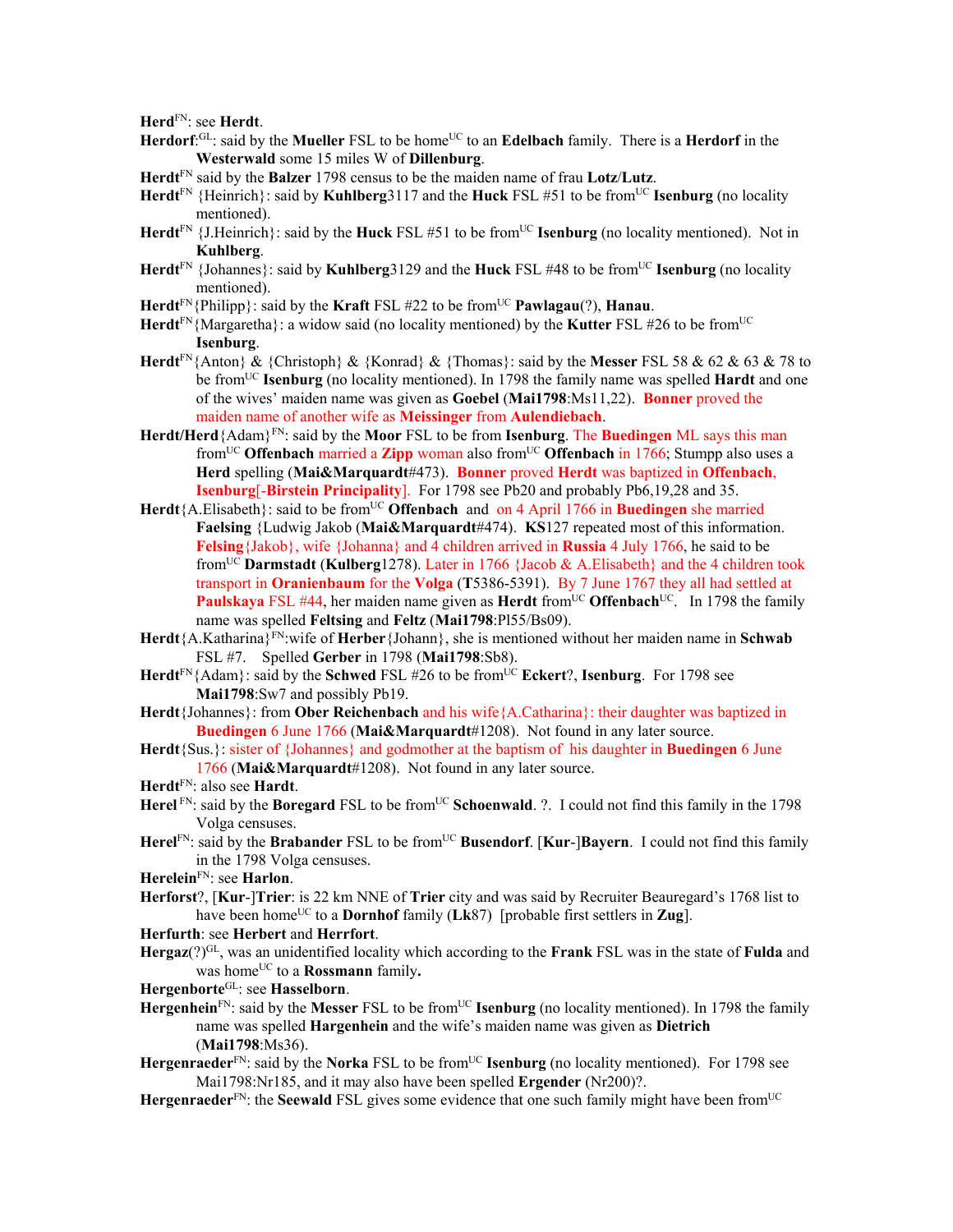**Schwalbach, Nassau.**

**Hergenraeder**FN also see **Hergenroether**.

**Hergenroeder**<sup>FN</sup>: said by the **Kukkus** FSL to be from<sup>UC</sup> **Raubach, Isenburg**.

- **Hergenroether/Hergenraeder**<sup>FN</sup>{Catharina}: a widow said by **Kuhlberg**3120 to be from<sup>UC</sup> **Isenburg** (no locality mentioned).
- **Hergenroether/Hergenraeder**<sup>FN</sup>{Christian}: said by the **Huck** FSL to be from<sup>UC</sup> **Isenburg** (no locality mentioned). Not in **Kuhlberg**.
- **Hergenroether/Hergenraeder**FN{Ludwig}: said by **Kuhlberg**3120 and the **Huck** FSL to be fromUC **Isenburg** (no locality mentioned). Son of Catharina.
- **Herger/Gerger**FN{Georg}: On 25 July 1766 {Georg & Catharina} arrived in Russia, he said to be from **Elsass** (**Kulberg**2706). By 1 July 1767 {Georg & Dorothea} had settled at **Dietel** FSL #43, he said to be from<sup>UC</sup> **Zenbar**(?), **Elsass**. In 1790 and 1798 spelled both **Gerger** and **Herger** (**Mai1798**:Mv398,Dt49).
- **Hergert**<sup>FN</sup>{Daniel}: said by the **Doenhof** FSL #106 to be from<sup>UC</sup> **Zweibruecken** (no locality mentioned).
- **Hergert**FN{Konr.Wilh.}: **KS**134 says he was 25 going from **Niederseemen** near **Buedingen** to **Jag.Poljana** traveling with wife {M.Elisabeth} 25, a daughter, a sister 14, and a brother 8. Not found in **Mai&Marquardt**, **Kulberg**, or **T**. By 16 Sept 1767 these five had settled at **Jagodnaja Poljana** FSL #32, he said to be from **Niederseemen**, **Nidda**. Kromm explains was in the **Gedern Amt** of **Stollberg County** near **Nidda**. The Kromm version of the **Jagodnaja Poljana** FSL says the wife of **Lahnert** was a sister (p.30).
- **Hergert**{Nikolaus}: by 16 Sept 1767 he and brother {J.Kaspar}were settled at **Jagodnaja Poljana** FSL #42a, as step-sons in the household of **Lahnert**{Michael} who was said to be from **Erbach**  [**County**] (FSL #42).
- **Hergert**FN{E.Regina}: her father (Peter}is deceased when in July 1767 the **Kutter** FSL #51a shows her to be an orphan living in the **Weigand**{Konrad} household, the head of which is listed as coming from **Isenburg**.
- **Hergert**FN{J.Georg}: and wife {A.Elisabeth} arrived in **Russia**, he said to be from **Isenburg** (**Kuhlberg**4967). Not found in KS. Not identified in **T**. By 26 Aug 1767 {Georg & Eva E.} had settled at **Norka** FSL #179, he said to be fromUC **Isenburg** (no locality mentioned). I could not find this family in **Mai1798**.
- Hergert<sup>FN</sup>{Elias}: this widower said by the **Orlovskaya** FSL #21 to be from<sup>UC</sup> Hellborn. The family name was spelled **Hergert** in 1798 (**Mai1798**:Mv2139,Or54).
- **Hergert**{Franz}FN: said by the **Rohleder** FSL to be fromUC **Aschaffenberg**, [**Kurmainz**] and the wife fromUC [**Pfalz-**]**Zweibruecken**. I could not find this family in the 1798 Volga censuses.
- **Hergert**{Franz} FN: his wife was said by the **Rohleder** FSL to be fromUC [**Pfalz**-]**Zweibruechen** [**Duchy**] (no locality mentioned).
- **Hergert**{Peter}FN: said by the **Rohleder** FSL to be fromUC **Aschaffenberg**, [**Kurmainz**]. For 1798 see **Mai1798**:Hr26 and maybe 29?
- **Hergert**{Adam}: with wife {Elisabeth} arrived in **Russia** on 22 July 1766 (**Kulberg**2455). No further information found.
- **Hergert**{ Heinrich}: on 14 Sept 1766 this single Catholic arrived in **Russia** on 15 Sept 1766 (**Kulberg**2455). No further information found.
- **Hergert**{J.Philipp}: with wife {Elisabeth} and a son arrived in **Russia** on 8 Aug 1766 (**Kulberg**2455). No further information found.

**Hergert**FN: see also **Gerkhered**.

**Herget** FN: see **Hergert**.

**Hergheim**GL: see **Friedberg**.

**Hergins**FN: see **Juergens**.

- **Hering/Gehring/Goering**?FN: said by the **Belowescher Kolonien** FSL to be fromUC **Schwaben** (no locality mentioned) and to have married the widow **Donne**.
- **Hering**FN: listed by both the 1816 **Neudorf** census (#63) and **KS**:275, 289, and 303 with no origin. Using **FHL**#1,190,227, the **GCRA** proved their origin in **Taebingen**, **Sulz** [**Amt**], **Wuerttemberg**. See

the **GCRA** book for more. Also spelled **Gering**, **Haering**, and, correctly, **Goehring**.

**Hering**FN: also see **Haring**.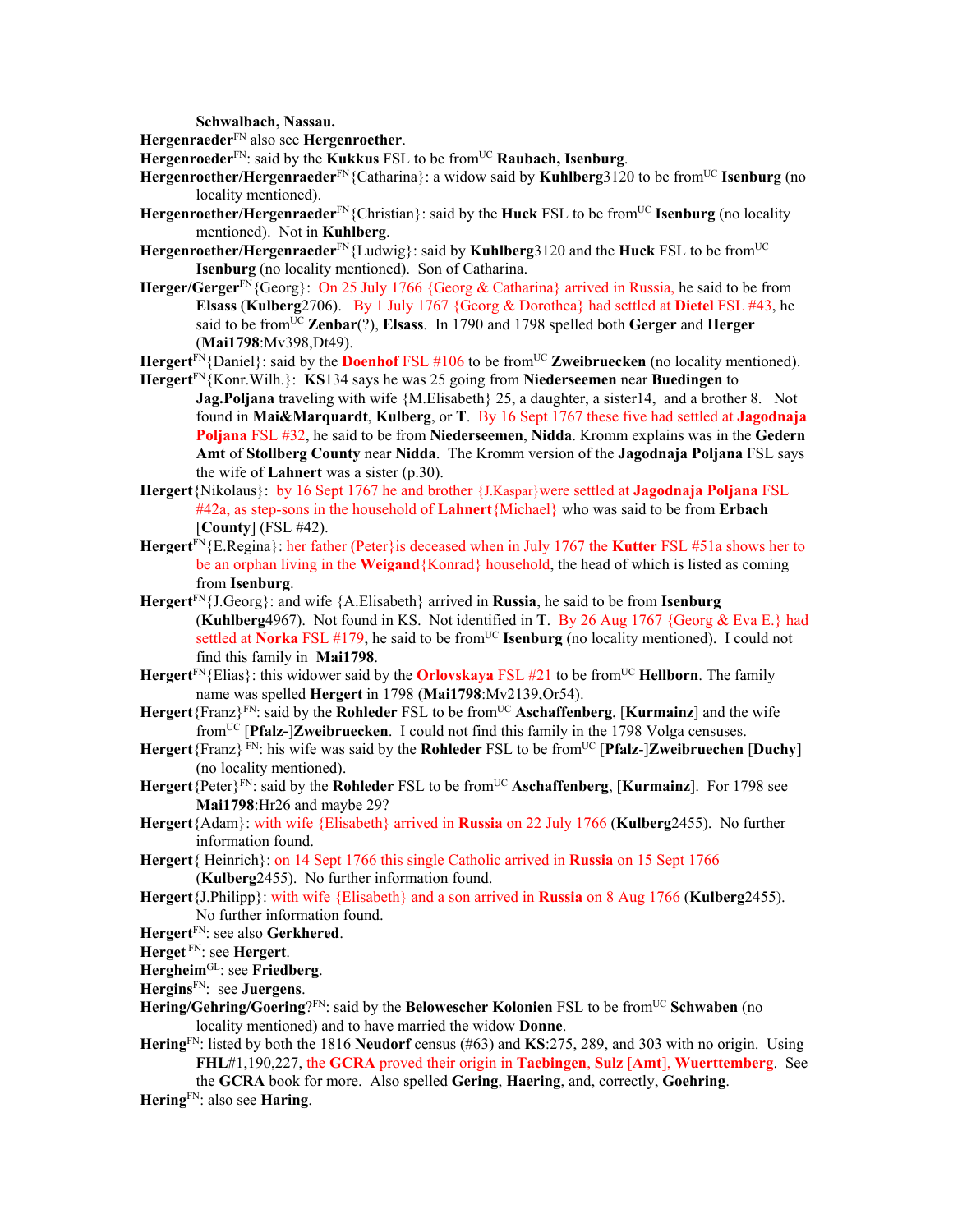- **Heringen**, [**Hessen-Kassel Landgraviate**]: is 13 miles E of Bad Hersfeld, and was said by the **Phillipsfeld** FSL to home<sup>UC</sup> to **Knatz**, **Sommer**, and **Wagner** families. Kuhlberg said this was in **Hessen**. Said by thePleve version of the **Walter** FSL (#81) to be home<sup>UC</sup> to a **Windecker** family. The **Walter Research Group** later confirmed in parish records that there were **Windecker** family in **Herrnhaag**, **Isenburg** (now **Hessen**).
- **Heritzdorf**FN: see **Geritzdorf**.

**Herklotsch**: see **Herklotzsch**.

- Herklotz<sup>FN</sup>: said by the **Schoenchen** FSL to be from<sup>UC</sup> **Dessau** (no locality mentioned). Spelled **Goerlitz** in 1798 (**Mai1798**:Sn5 and 45).
- **Herklotzsch/Herklotsch**{Dorothea Christiana} in **Rosslau** on 17 Septermber 1765 married **Boehme**{Andreas} (**Mai&Marquardt**#873). **KS**122 gives her maiden name as **Herklotsch**. Not found in **Kulberg**, **T** or in any published FSL. In 1798 there is a widow {Dorothea} whose husband was {Andreas} living in **Niedermonjou** (**Mai1798**:Nm5).
- **Herl**{Katharina E.}: she and her husband **Basrom**{Ludwig} leftUC **Laubach** near **Giessen** for Russia (**KS**119).

**Herl**FN: also see **Heberlin**.

- **Herlein**{Barbara}: probable 3rd wife of **Gossmann/Kossman**{Johannes/J.Michael} listed in **Mai1798**:Gb3.
- Hermann<sup>FN</sup>: said by the **Belowescher Kolonien** FSL to be from<sup>UC</sup> **Isenburg** (no locality mentioned).
- **Hermann**FN: said by the **Belowescher Kolonien** FSL to be fromUC **Sachsen** (no locality mentioned) and to have married in **Oranienbaum**, a **Kramer** woman.
- **Hermann/Herrmann**<sup>FN</sup>: said by the Bergdorf 1816 census (KS:659, 303) to have been from<sup>UC</sup> Bieselsberg, Calw [Amt], Wuerttemberg. However, the **GCRA** has proven this family was from **Nellingsheim**, **Rottenburg** [**Amt**], **Wuerttemberg**, and established his wife's maiden name as **Daub** or **Daublin**. see their book for details. Also spelled **Herrmann**.
- **Hermann**FN: said by the **Dehler** FSL to be fromUC **Weitersburg**, **Kurpfalz** with a **Schaefer**? step-son in the household.
- **Herman/Herrmann**FN{Eva M.}: fromUC **Goetzenhain** married in **Buedingen** 20 May 1766 **Weisbinder**{Conrad/Konrad} (**Mai&Marquardt**#657). On 29 Aug 1766 with his mother {Ursula} and wife {Maria}, he arrived in **Russia**, he said to be from **Isenburg** (**Kulberg**5028). By May 1767 **Weissbinder**{Konrad} with his wife and his mother had settled at **Grimm** FSL # 59, he said to be from **Isenburg**. In 1788 this **Weissbender** family moved to **Mueller**  (**Mai1798**:Mv761). In 1798 they were still in **Mueller**, {J.Konrad} with a new younger wife **Schmidt**{A.Barbara} the widow of **Schneider**{J.Georg} (**Mai1798**:Ml34).
- **Hermann**FN: said by the **Graf** FSL to be fromUC **Homberg-an-der-Ohm, Darmstadt**. Later spelled **Herrmann** (**Mai1798**:Gf17).
- **Herman**FN{Philipp}: Catholic **fromUC Kraichgau Canton, Barony of Baron von Venningen, Swabian Knights' Circle**, arrived at **Fridericia, Juetland Royal Province** in June 1760. After 1763 with his wife and 3 children he received permission to leave **Denmark**. They arrived at **Kronstadt** in May 1766. In August 1766 in **Oranienbaum** he signed a pledge to settle in **Hirschenhof** colony in **Latvia** (**EEE** p.445).
- **Hermann**FN: said by the **Hoelzel** FSL to be fromUC **Stetten**?, **Kurpfalz** with a **Fort** stepson in the household. Spelled **Herrmann** in 1798 (**Mai1798**:Hz33).
- **Hermann** FN: said by the **Koehler** FSL to be the maiden name of frau **Warle**.
- Hermann<sup>FN</sup>: said by the **Laub** FSL to be from<sup>UC</sup> **Appenrod, DarmstadtHerrmann**
- Hermann<sup>FN</sup>: said by the **Laub** FSL to be from<sup>UC</sup> **Krumbach**, **Darmstadt**. In 1798 spelled (**Mai1798**:Lb9).
- Hermann<sup>FN</sup>: said by the Leichtling FSL to be from<sup>UC</sup> Alzey (no locality mentioned).
- **Hermann**{Philipp+w+5c}: **Kulberg**216 said these were Catholic fromUC **[Kur-]Pfalz** and went to **Livonia**.
- Hermann<sup>FN</sup>: said by the Mariental FSL to be from<sup>UC</sup> Bitsch, Lothringen. Later spelled Herrmann (**Mai1798**:Mt8,11,36,38).
- **Hermann**FN: said by the **Mariental** FSL to be fromUC **Luxembourg**. The name was later spelled **Herrmann** (**Mai1798**:Mt42,74).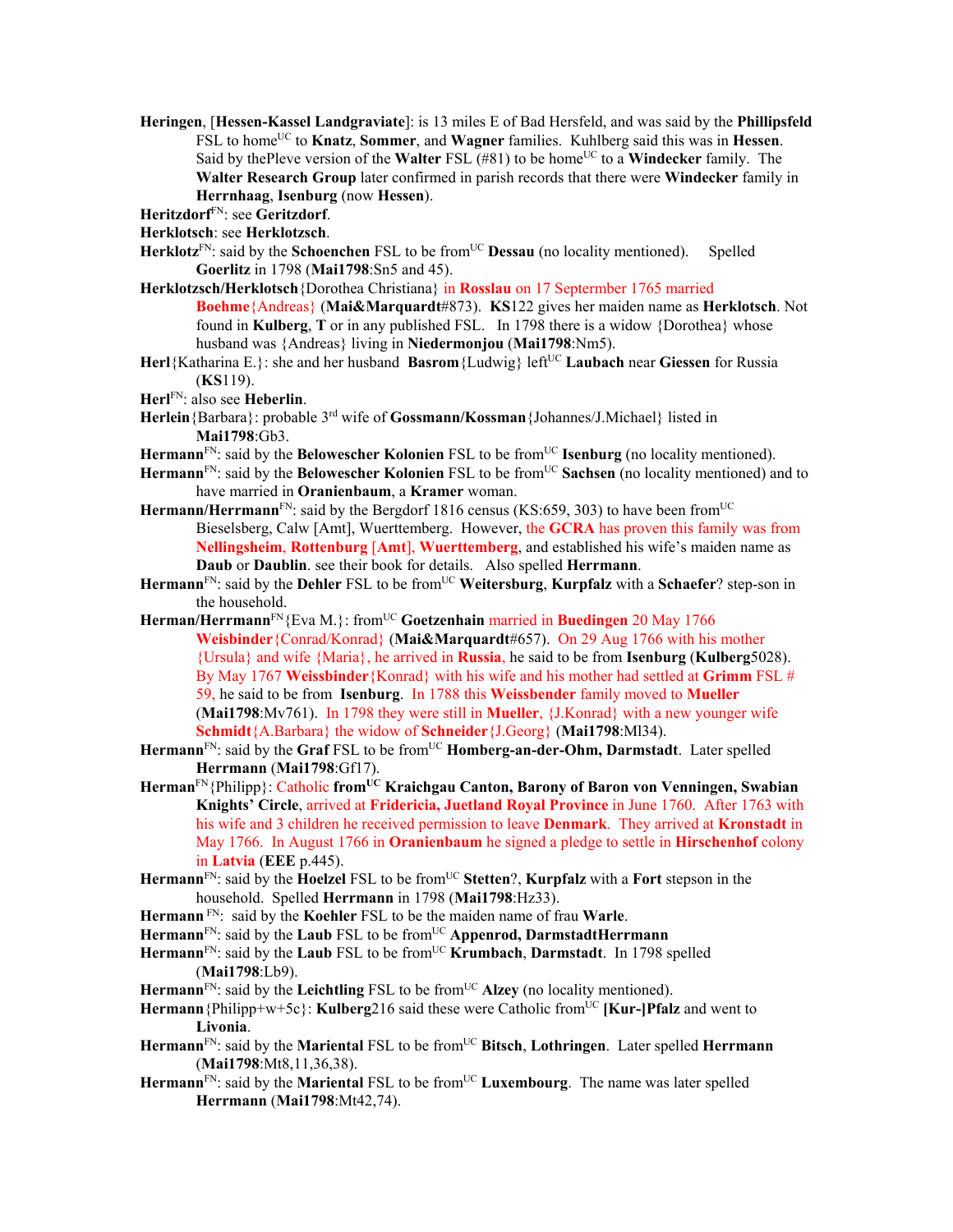**Hermann**<sup>FN</sup>: said by the **Paulskaya** FSL to be from<sup>UC</sup> **Kulm**.

- **Herrmann**{Eliesabetha}: from **Usingen** married **Strack**{J.Adam} 11 May 1766 in **Buedingen**  (**Kulberg**634). By 22 Aug 1766 **Strang**{J.Adam}, wife {Elisabeth} & **Herrmann**{Johannes} the orphaned son of {Christian} had settled at **Pfeifer** FSL #67 & 67a, said to be from **Hannover**. In 1798 **Strack**{Adam} with his new **Ditthorn** wife {A.Maria} and several children were still living in **Pfeifer (Mai1798**:Pf22).
- Hermann<sup>FN</sup>: there is some evidence in the **Rothammel** FSL that one such family might be from<sup>UC</sup> **Hofheim**, **Worms.**
- **Hermann/Herrmann**{Johannes}FN: By Aug 1766 they had settled in **Schaefer** FSL #42 which said he was from<sup>UC</sup> **Lund, Sweden**. They surely had died prior to the 1798 Volga censuses.
- Hermann/Herrmann {Johannes}<sup>FN</sup>: a brother of {A.Magdalena} from<sup>UC</sup> Wuerttemberg arrived at **Flensburg, Schleswig Royal Duchy** in June 1762. In June 1763 with wife and 5 children he was given permission to leave **Denmark** (**EEE** p.445). By Aug 1766 they had settled at **Schaefer** FSL #19 which said he was fromUC **Heilbronn** [**Imperial City**]. Spelled **Herrmann** in 1798 (**Mai1798**:Sf26(in which the wife's maiden name is given as **Remmler**),21,10,29 and Rw33).
- **Hermann** FN: said by the **Stahl-am-Tarlyk** FSL to be fromUC **Gorsenbrun**?, **Holstein** [**Duchy**]. I could not find members of this family in **Mai1798**.
- Hermann<sup>FN</sup>: said by the Warenburg FSL to be from<sup>UC</sup> Humberg?. Spelled Herrmann in 1798 (**Mai1798**:Bz14).
- **Herman/Hermann**{Matthias}FN: **Kulberg**5520 reports that this family arrived in Oranienbaum in September 1766. They are a probable **Zug** first settler family said by Recruiter Beauregard's 1768 list (Lk139) to have been from<sup>UC</sup> Muehlbach and to have gone to Zug in 1768, so are probable **Zug** first settlers. In 1767 the name was spelled **Hermann** (**T**1837-1838). In 1796 his daughter {Ottilia} went to **Luzern** to marry **Schmelzer**{Georg} (**Mai1798**:Mv3072). In 1798 spelled Herrmann (Lz14 and 16).

**Hermann**{A.Margaretha}: married **Bentel**{J.Jo(o)bst} in **Luebeck** on 26 August 1766

- (**Mai&Marquardt** #196, **KS**121). Not found in **Kulberg**, **T** or in any published FSL. **Herrmann**{J.Georg}: married **Berg**{A.Maria} in **Rosslau** 29 May 1765 (**Mai&Marquardt**#862 &
	- **KS**121 & 134). I could not identify them either in **Kulberg**, in **T** or in any published FSL.
- **Hermannstadt**: said by the **Warenburg** FSL to be home<sup>UC</sup> to a **Ritter** family. This may be present-day Hermanovice, Czech Republic, 67 km NE of Olomouc which was then Olmuetz, Austria.
- **Hermaringen**GL, **Heidenheim** [**Amt**], **Wuerttemberg**: is some 7 miles SW of **Heidenheim** city and **GCRA** suggests may have been home to the **Geigle** family that went to **Bergdorf**.
- **Hermersberg**GL, **Pirmasens** [**Amt**], **Pfalz**: is some 8.5 miles N of **Pirmasens** city, and was proven by **GCRA** to be home to the **Oster** family that went to **Glueckstal**. See the **GCRA** book for more details.
- **Hernemann**{Johann}: from<sup>UC</sup> the **Pfalz** married **Heumann**{Susanna M.} 1 Sept 1765 in **Danzig** (**Mai&Marquardt**#763 & **KS**164). Not found in any later sources.
- Hernemann {J.Michael}: from<sup>UC</sup> the **Pfalz** married **Kraus** {Henriette Friederike Charlotte} 1 Sept 1765 in **Danzig** (**Mai&Marquardt**#763 & **KS**164 & 134). They may be the **Hermann** couple {Michael & Regina} who arrived in **Russia** with two sons on 13 Sept 1766, he said to be of the reformed faith and from<sup>UC</sup> the **Pfalz** (**Kuhlberg**5927). Not found in any later sources.

**Herner**FN: see **Horner**.

- **Hernthaller** Spelled **Herrenstahler** in 1798 when the maiden name of frau **Herrenstahler** was given as **Bucholtz** (**Mai1798**:Sn30).
- **Herold**FN{A.Maria}: fromUC **Burg Sinn** married **Gosmann**{Michael} (wife #1?) in **Buedingen** 11 April 1766; (**Mai&Marquardt**#519). On 22 July 1766 {Michael & Anna} arrived in **Russia**, he said to be from **Mainz** (**Kulberg**#2362). Not found in **Kulberg** or in **T**. By 20 Aug 1767 **Kossmann** and his youngwife **Wud**{Elisabeth} had settled at **Goebel** FSL #11, he said to be from **Fell**. In 1798 he is listed as deceased and the family name of his widow given as **Herlein.** (**Mai1798:**Gb03).

**Herold**{Michael}: first husband of **Ihl**{A.Maria} of **Zug** and after 1772 of **Schoenchen**. **Herold**FN: also see **Georghold**.

**Herlein**: see **Herold**.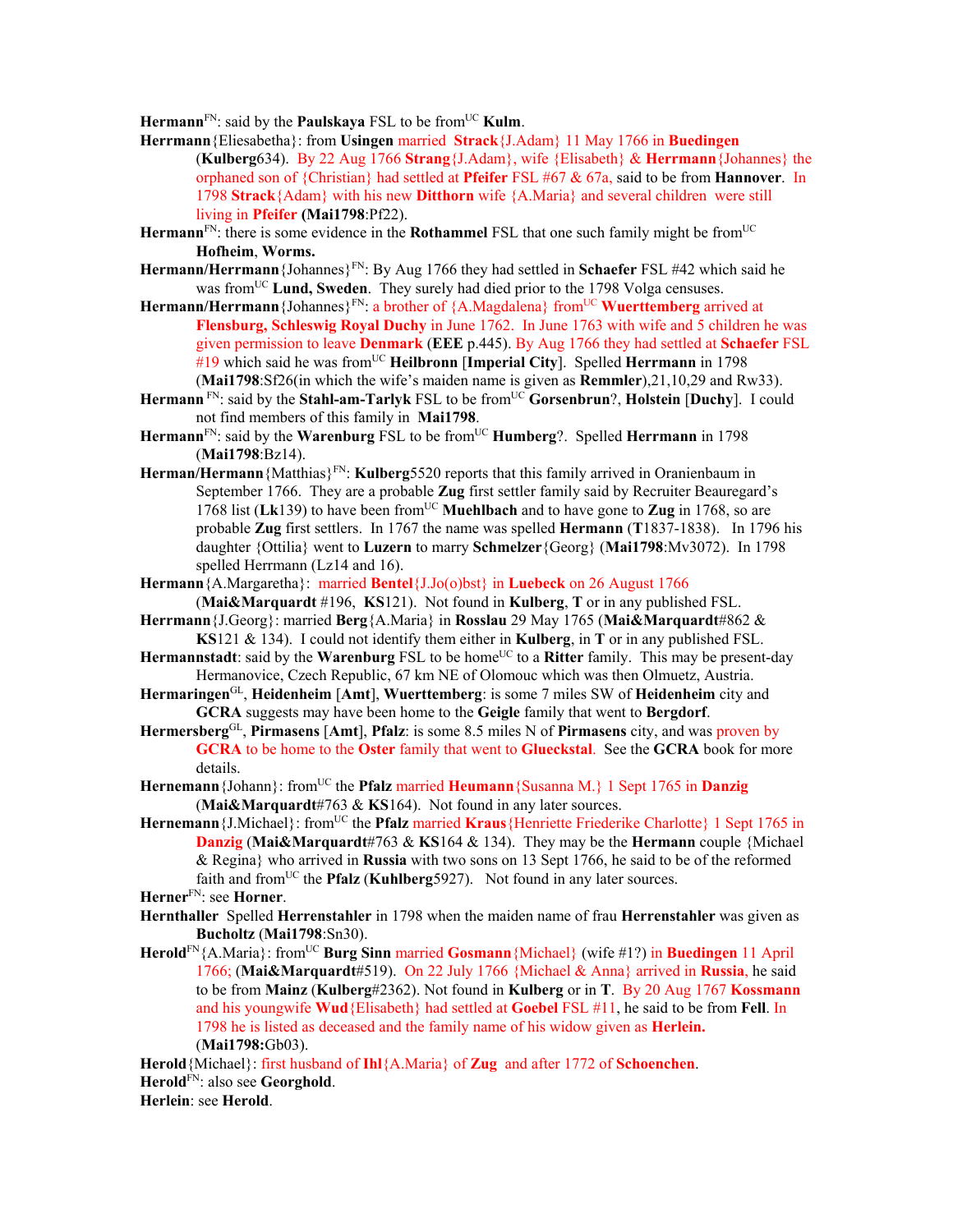Herr/Hercher<sup>FN</sup>: said by the **Belowescher Kolonien** FSL to be from<sup>UC</sup> Mainz (no locality mentioned).

- **Herr**{Georg}FN: said listed both in **Bergdorf** 1816 census (#1), in **Kassel** 1816 census (#49) and twice in **KS**:303, without origin. His origin in **Ingolsheim**, **Sulz** [**Amt**], **Elsass** was proven by the **GCRA**  using **FHL**(721,154). See the **GCRA** book for more.
- **Herr**?FN{J.Heinrich}: said by the **Huck** FSL to be from<sup>UC</sup> **Isenburg** (no locality mentioned). He married the widow of **Schwabauer**{Johannes}.
- $Herr<sup>2FN</sup>$  said by the **Huck** FSL to be from<sup>UC</sup> **Kurpfalz** (no locality mentioned).
- **Herr**FN: in 1798 maiden name of the wife of the **Schoenberger** man who first settled in **Louis** is given as **Herr** (**Mai1798**:Hr28). According to a **Rosslau** ML he had married a **Lick** woman in 1765 (**Mai&Marquardt**:843).
- **Herr** $\{J.Peter\}$ : said by the Recruiter Beauregard's list to have been from<sup>UC</sup> Orb, [**Kurmainz**] (**Lz**65). This couple seems likely to have been among the **Luzern** first settlers. In 1798 his wife's maiden name appears to have been **Ferstrin** but may have been **Pfister** (**Mai1798**:Lz33].
- Herr<sup>FN</sup>: said by the Messer FSL to be from<sup>UC</sup> Isenburg (no locality mentioned). In 1798 the family name was spelled **Geier** and the wife's maiden name was given as **Berger** (**Mai1798**:Ms4,Mv1714).
- Herr<sup>FN</sup>: said by the **Norka** FSL to be from<sup>UC</sup> **Hessen** (no locality mentioned).
- Herr<sup>FN</sup>: said by the **Paulskaya** FSL to be from<sup>UC</sup> **Mecklenburg** (no locality mentioned).
- Herr<sup>FN</sup>: said by the **Pfeiffer** FSL to be from<sup>UC</sup> Orb, Mainz.
- **Herr**FN: said by the **Schaefer** FSL to be fromUC **Leipzig**, [**Kur**-]**Sachsen**. For 1798 see **Mai1798**:Ur19.
- Herr<sup>FN</sup>: his wife was said by the **Schaefer** FSL to be from<sup>UC</sup> **Winterbach**, [Pfalz-]Zweibruecken [**Duchy**].
- **Herr**FN: said by the **Schwab** FSL to be fromUC **Anburg**?, **Nassau**. For 1798 see **Mai1798**:Sb1.
- **Herr**FN: also see **Derr** and **Herber**.
- Herrbrass<sup>GS</sup>: an unidentified country; see **Schilbor**.
- Herrenberg [Amt]<sup>GL</sup>, Wuerttemberg: is some 20 miles SW of Stuttgart city, and was a District administrative center.
- **Herrenstahler**FN: see **Hernthaller**.
- **Herrfort**?/**Herfurth/Herfordt/Herfort**FN{Christian Gottlieb}: married **Kleinmuth**{M.Elis.} in **Rosslau**  10 April 1766 (**Mai&Marquardt**#944). On 10 Aug 1766 **Herfordt** single arrived in **Russia** said to be from **Sachsen** (**Kulberg**4378). Later in 1766 still alone he took transport in **Oranienbaum**  for the **Volga** (**T**4195). By 3 Aug 1767 **Herrfort**(?){Christian & Magdalena} without children had settled at **Boaro** FSL #80, he said to be from **Tiben**(?). In 1798 **Herrfort** was still in **Boaro** with a new younger wife (**Mai1798**: Bx08, plus Mv314, Or24).
- **Herrfurt**FN: according to the **Urbach** FSL he had died and his daughter was a step-daughter in the Landmann household. I could not find her in **Mai1798**.
- **Herrhausen**FN: see **Gerhauser**
- **Herrlein**FN: said by the **Brabander** FSL to be fromUC **Genkingen**, **Siekingen**.
- **Herrlinger**FN: see **Gerlinger**.
- **Herrmann**FN: in 1817 settled in **Gueldendorf, Odessa**; family records found by **Curt Renz** in **Erpfingen, Reutlingen parish, Wuerttemberg**. Stumpp, p.599, said the locality was **Willmandingen**, not **Erpfingen**.
- **Herrmann** {Michael}<sup>FN</sup>: both the 1816 **Kassel** census (#26) and **KS**:304 said this family came from **Freckenfeld**, **Germersheim** [**Amt**], **Rheinpfalz**. Using **FHL**#247,602 the **GCRA** proved this origin. The entry in **KS**:304 that gives an **Elsass** origin seems in error. See the **GCRA** book for more.
- **Hermann**{Eliesabeth}: fromUC **Seligenstadt** married **Beyer**{Johannes}in **Buedingen** 3 July 1766 (**Mai&Marquardt**#730). **KS**121 &164 say **Seligenstadt** was near **Offenbach**, now in **Hesse**. They may have arrived in Russia in Sept 1766 (**Kulberg**7205)? **T**3813 &3824 report a Catholic couple with these names later took transport from **Oranienbaum** for the **Volga**, and report that he died in transit. **KS**134 says they had been heading for **Leichtling**. But I was unable to identify the widow and daughter in any published FSL.

Herrmann<sup>FN</sup>: said by the **Paulskaya** FSL to be from<sup>UC</sup> **Elbersdorf**.

**Herrman**<sup>FN</sup>: the **Buedingen** ML says this woman of <sup>UC</sup> Usingen in 1766 married a Strack man; by 1767 this couple was in **Pfeiffer** (**Mai&Marquardt**:634).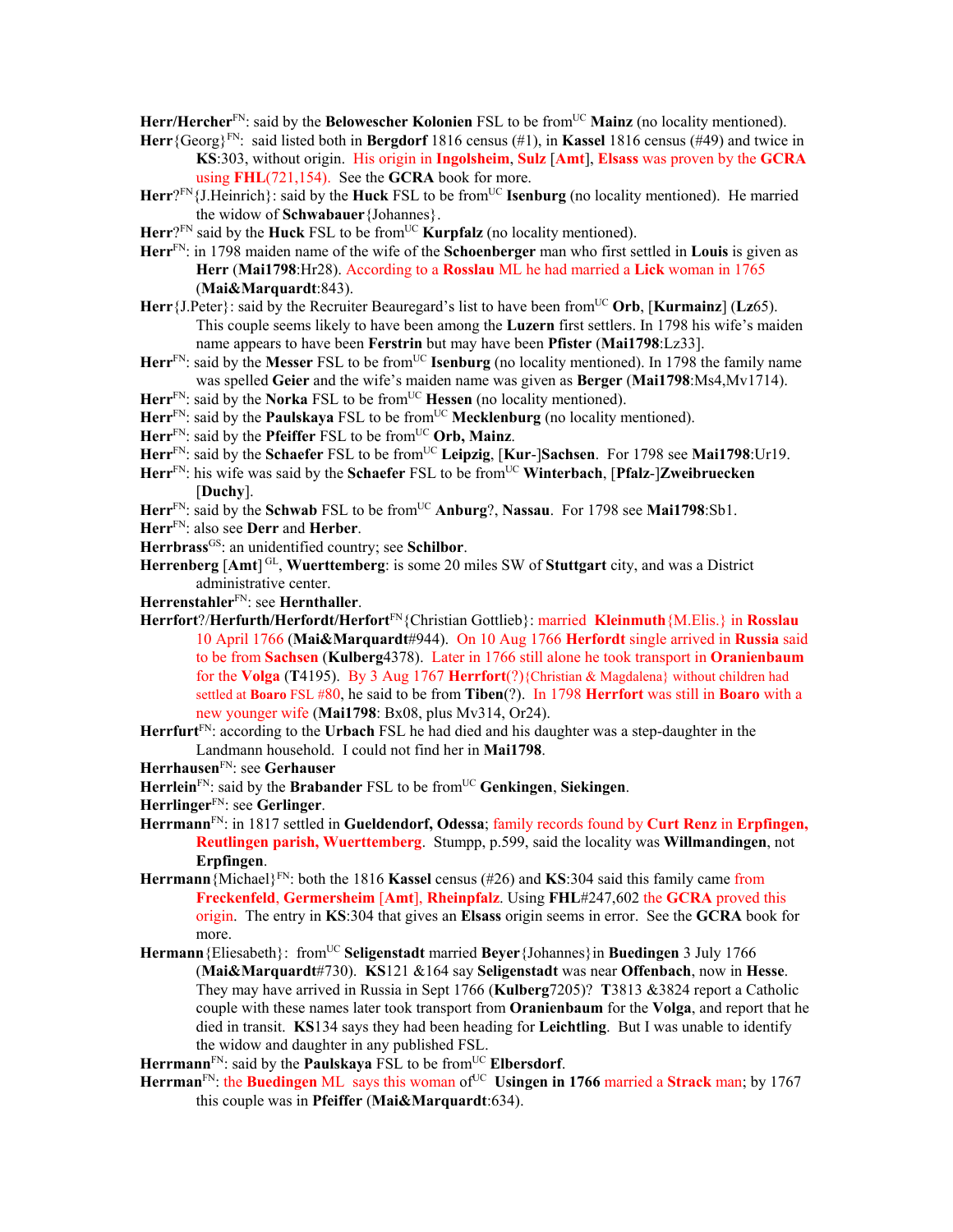- **Herrmann**FN: no place of origin is given for this orphan in the **Pfeiffer** FSL but he is living in the household of a **Strang** family from<sup>UC</sup> **Hannover**.
- **Herrmann** {Johann}<sup>FN</sup>: the wife, aka the widow **Bolk**, was said by the **Schaefer** FSL to be from<sup>UC</sup> **Bernburg**, [**Anhalt**-**Bernburg Duchy**], a **Sachsen** [**Duchy**].
- **Herrmann**FN{J.Georg}: he married in **Rosslau** 29 May 1765 **Bergen**{A.Maria} (**Mai&Marquardt**#862, **KS**121). I could not find them in any published FSL.
- **Herrmann**FN: this family name was found recorded in **Schlitz** marriage records 1762-1767; see **Flegel** trip.
- **Herrmann**FN: also see **Hermann.**
- **Herrmann**FN: see also **Hermann**.
- **Herrnhaag-bei-Buedingen**GL: Stump said the **Reinheimer** widow who married the **Karbon** man in 1766 before they moved to **Norka** was from<sup>UC</sup> here (KS:150). Same place as the following entry.
- **Herrnhaag**GL, **Isenburg**[-**Buedingen County**]: is some 2 miles SW of **Buedingen** town, between **Deibach** and **Vonhausen**. The **Walter Research Group** has confirmed in parish records that a **Windecker** family that went to **Walter** came from **Herrnhaag**, **Isenburg** (now **Hessen**). **KS**127 says this was home<sup>UC</sup> to **Euler** {Peter}. See **Erenga**.
- **Herrschaft Gersfeld**: this knight's holding or 'dominion' was made up of scattered Lutheran towns, villages, and parishes (or Kantons) in an area otherwise made up almost entirely of various Catholic lands. It was ruled by the knights 'von **Ebersburg**' and included **Altenfeld**, **Gersfeldan-der-Rhone, Kippelbach, Maiersbach, Molsbach, Obernhausen, Rodenbach, Rommers, Sandberg** and **Schachen** – this information was taken from that provided by the German Researcher **Steinke**{Mattias} in August 2015 to **Hein**{Maggie}, AHSGR co-village coordinator for **Frank** and **Walter** Volga villages – ed.
- **Herrschaft von Gleichen**?: an unidentified country said by the **Rosenheim** FSL to be home<sup>UC</sup> to a young single **Rodinger** man and to the **Sommer**{Nicolaus} family.
- **Herrwald**FN: see **Gerward** and **Hahn**.
- **Herrward**FN: see **Gerward**.
- **Herrwig**FN see **Herwig**.
- **Hersch**FN: see **Hirsch**.
- Hersfeld<sup>GL</sup>: also see Hirschfeld.
- **Hersfeld Principality**GS, **Hessen-Kassel Landgraviate**: an ancient County which came under the control of **Hessen-Kassel** in 1648. It was seated in the city now called **Bad Hersfeld**, some 22 miles N of **Fulda**. Its lands surrounding its city but the bulk of those lands lay to the W of its city.
- Hershleben<sup>FN</sup>: said (no locality mentioned) by the **Urbach** FSL to be from<sup>UC</sup> Anhalt-Zerbst
	- [**Principality**]. I could not find them in **Mai1798**.
- **Hershleben** FN: his wife was said (no locality mentioned) by the **Urbach** FSL to be fromUC [**Pfalz** ]**Zweibruecken** [**Duchy**]:
- Herstein<sup>FN</sup>: said by the Norka FSL to be from<sup>UC</sup> Hessen (no locality mentioned). For later see **Mai1798**:Kk9.
- **Hersteinkorn**{J.Heinrich}FN: said by the **Reinwald** FSL to be fromUC **Linz**, with a **Kaiser** step-son in the household. I could not find members of this family in **Mai1798**.
- **Hersteinkorn** $\{J.Heinrich\}^{FN}$ : his wife was said by the **Reinwald** FSL to be from<sup>UC</sup> **Buedingen** (no other locality mentioned).
- **Hert**FN: see **Hardt** and **Hort**.
- **Hertel**{J.Georg+w}: **Kulberg**105 said these were Catholic from<sup>UC</sup> [**Kur-]Pfalz**. Not found in **T** or in any published FL.
- **Hertel**FN: said by the **Kukkus** FSL to be fromUC **Soerth**(?), **Baden-Durlach**.
- Hertel<sup>FN</sup>{Gottfried}: said by the **Orlovskaya** FSL (#72) to be from<sup>UC</sup> Auerbach, Pfalz.
- **Hertel/Herthel**{Christian}: **Anhalt-Dessau** archival records say he, his wife and 4 children left **Kochstedt**  in 1766 for **Russia** (**Mai&Marquardt**#1089). **KS**134 had **Herthel**. Later in 1766 they took transport in **Oranienbaum** for the **Volga**, during which trip both parents died (**T**4446-4449).

**Hertel**FN: also see **Hertle**.

**Hertelein**{Dorothea}: the maiden name of the widow **Richter** who in **Luebeck** 14 May 1766 married **Dannicker**{J.Georg} (**Mai&Marquardt**#153), and who settled with him at **Bettinger** FSL 4.

Herter<sup>FN</sup>{Joachim}: said by the **Neidermonjou** FSL to be from<sup>UC</sup> **Malchin**. For 1798 see **Mai1798**: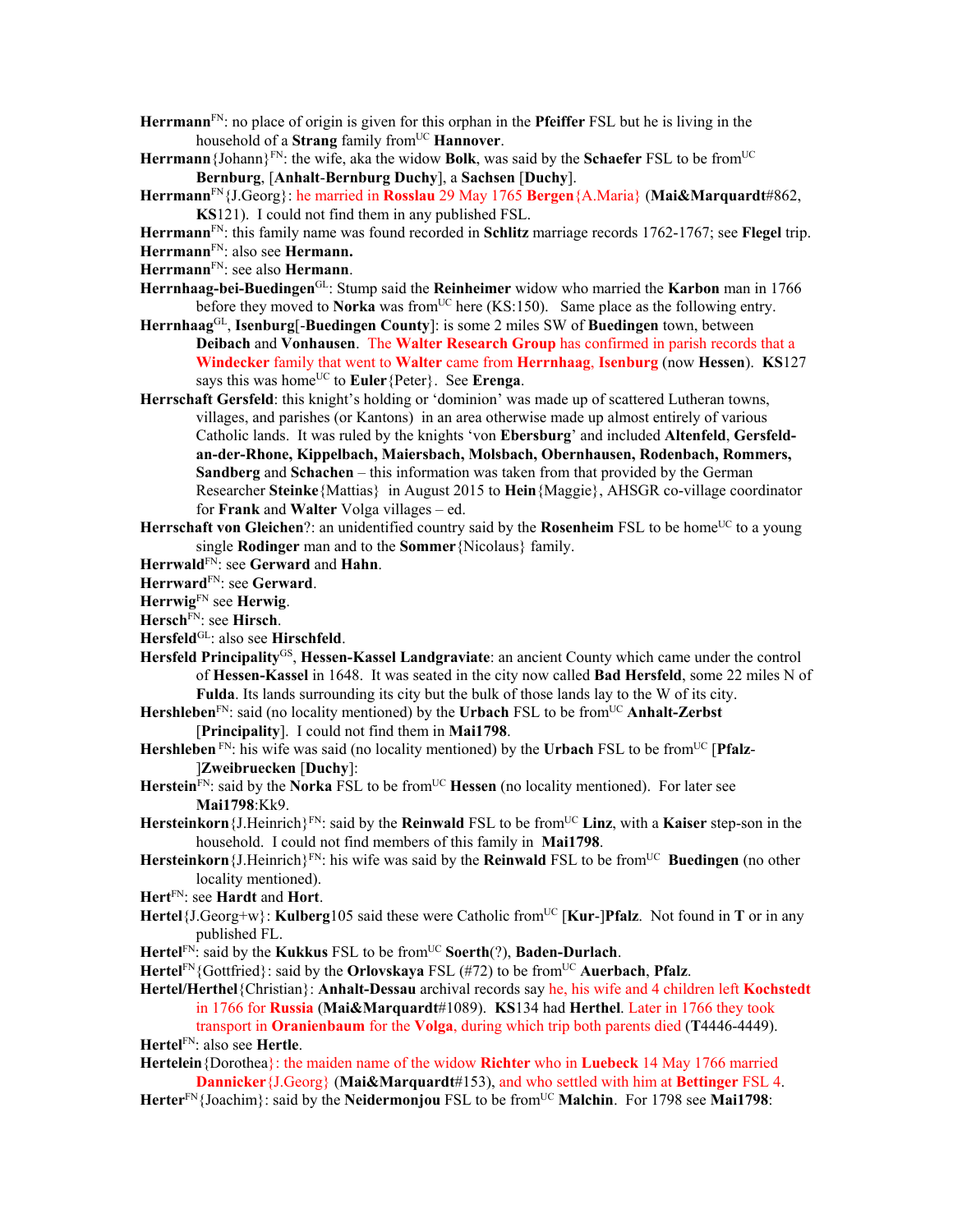Nm16.

**Herter** FN: also see **Hexter**.

- **Hertle**FN: listed in the **Bergdorf** 1816 census (**KS**:661, 292, 356) without origin.Origin in **Zaisenhausen**, **Sinsheim** [**Amt**], **Baden** was proven by the **GCRA** using **FHL**(193,976). See the **GCRA** book for more details. Also spelled **Hartle** and **Haerdle**.
- **Hertle**FN: listed by the 1816 **Glueckstal** census (**KS**:676, 677, 301, 304) with no origin. Using **FHL**(193,771), the **GCRA** proved origin in **Annsweiler**, **Bergzabern** [**Amt**], **Pfalz**, and using FHL(400,459) they proved that this family was later in **Waldhambach**, **Bergzabern** [**Amt**], **Pfalz** before leaving for Russia. See the **GCRA** book for more details. Also spelled **Hartle** and **Hertel**.
- **Hertle**FN: also see **Hartle**.
- **Herting**<sup>FN</sup>: according to the **Urbach** FSL he died on the way to Russia and his daughter from<sup>UC</sup> **Halle**, [**Kur**-]**Brandenburg** was living in the **Totei** household.
- **Herting**<sup>FN</sup>: said by the **Urbach** FSL to be a single girl (living in the **Totei** household) from<sup>UC</sup> **Halle**, [**Kur**-]**Brandenburg**. I could not find her in **Mai1798**.
- **Hertling**FN: also spelled **Gertling** in 1778 (**Mai1798**:Mv2045).
- **Hertmannsweiller**, **Waiblingen** [**Amt**], **Wuerttemberg**: is 6 miles NE of **Waiblingen** city.
- Hertner<sup>FN</sup>: said by the **Kano** FSL to be from<sup>UC</sup> Schoenberg. Kuhlberg spelled the family name **Gaertner**.
- **Hertz**{Adam}: said by Recruiter Beauregard's list to have been fromUC **Elfeld** (**Lk**136). For 1767 see **T**1857-1858). I could not find them or any likely descendant associated with any **Volga** colony.
- Hertzberg/Hertzberger {Johannes}: from<sup>UC</sup> Niederaller near Marburg, this Catholic married **Bock**{M.Gertraud} in **Friedberg** 17 May 1766 (**Mai&Marquardt**#345). Arrived in **Russia** as **Hertzberger** 8 Aug. 1766, he said to be fromUC **Mainz** (**Kulberg**3527). Not found in **Kulberg**, **T**, in any published FSL, or in **Mai1798**.
- **Hertzberger**{M.Elis.}: fromUC **Nieder Klee, Maynz** married **Reiss**{J.Michael}in **Friedberg** 17 May 1766 (**Mai&Marquardt**#347). Not found in any later source.
- **Hertzheim**GL**, Kurmainz**: an unidentified place said by the **Volmer** FSL to be homeUC to a **Lang** family.
- **Herwig**FN: said (no locality mentioned) by the **Keller** FSL to be fromUC **Mainz**. Spelled **Herrwig** in 1798 (**Mai1798**:Mv1867).
- Herwig/Gervig<sup>FN</sup>: said by the **Kamenka** FSL to be from<sup>UC</sup> **Bischtu...**(?)<sup>GL</sup>/Bischt(?).
- **Herxheim-am-Berg**GL, **Kurppfalz**: is some 12 miles WNW of **Mannheim** city, and is the confirmed home of the **Kindsvater** family that settled in **Dietel**, per **Brent Mai**.
- **Herz**{Egidi}<sup>FN</sup>: said by **KS**:304 to have gone to<sup>UC</sup> Glueckstal (1816 census #61) from<sup>UC</sup> **Elchesheim**, **Ratstatt** [**Amt**], **Baden**. However, it was a **Nerz** who was at **Glueckstal** (1816 census #61). See the **GCRA** book for more.
- **Herz**FN: said by the **Mariental** FSL to be fromUC **Cassel**, **Kurtrier**. The wife's first husband was a **Mueller** according to the FSL.
- Herz<sup>FN</sup>: said by the Mariental FSL to be orphans from<sup>UC</sup> Dudeldorf?, Kurtrier living in a Pfannenstiel household from **Manderscheid**, **Kurtrier**.
- Herzberg: Danish records said this was home<sup>UC</sup> to Beier {J.Gottfried} in Saxony right at the Brandenburger border (**EEE** p.353). It is located 44 km SSE of **Luckenwalde** city --ed.
- Herzberger<sup>FN</sup>: said by the Dehler FSL to be from<sup>UC</sup> Hilst?, **Kurmainz**, with a **Trumm/Trumpf** step-son in the household. For 1798 see **1798Mai**:Bn66.
- Herzer<sup>FN</sup>: said by the **Brabander** FSL to be from<sup>UC</sup> **Elbing**, **Polen**. I could not find this family in the 1798 Volga censuses.
- Herzfeld<sup>GL</sup>: an unidentified place said by the **Neidermonjou** FSL to be home<sup>UC</sup> to a Gerber family. Might this have been **Hersfeld**?
- Herzhausen<sup>GL</sup>: an unidentified place said by the **Paulskaya** FSL to be home<sup>UC</sup> to an **Unterberg** family. There were at least three Herzhausen in the Germanies.
- **Herzhausen**, [**Hessen-Darmstadt Landgraviate**]: is 15 km W of **Marburg-an-der-Lahn** city and near Holzhausen/Huenstein. The **Ernestinendorf** FSL (#22) said it was home to A**rnhold**/**Arnold**{Johann}, [this origin was proven by Brent Mai] and possibly to an **Eberhardt** orphan boy. Kuhlberg said this was in **Darmstadt**.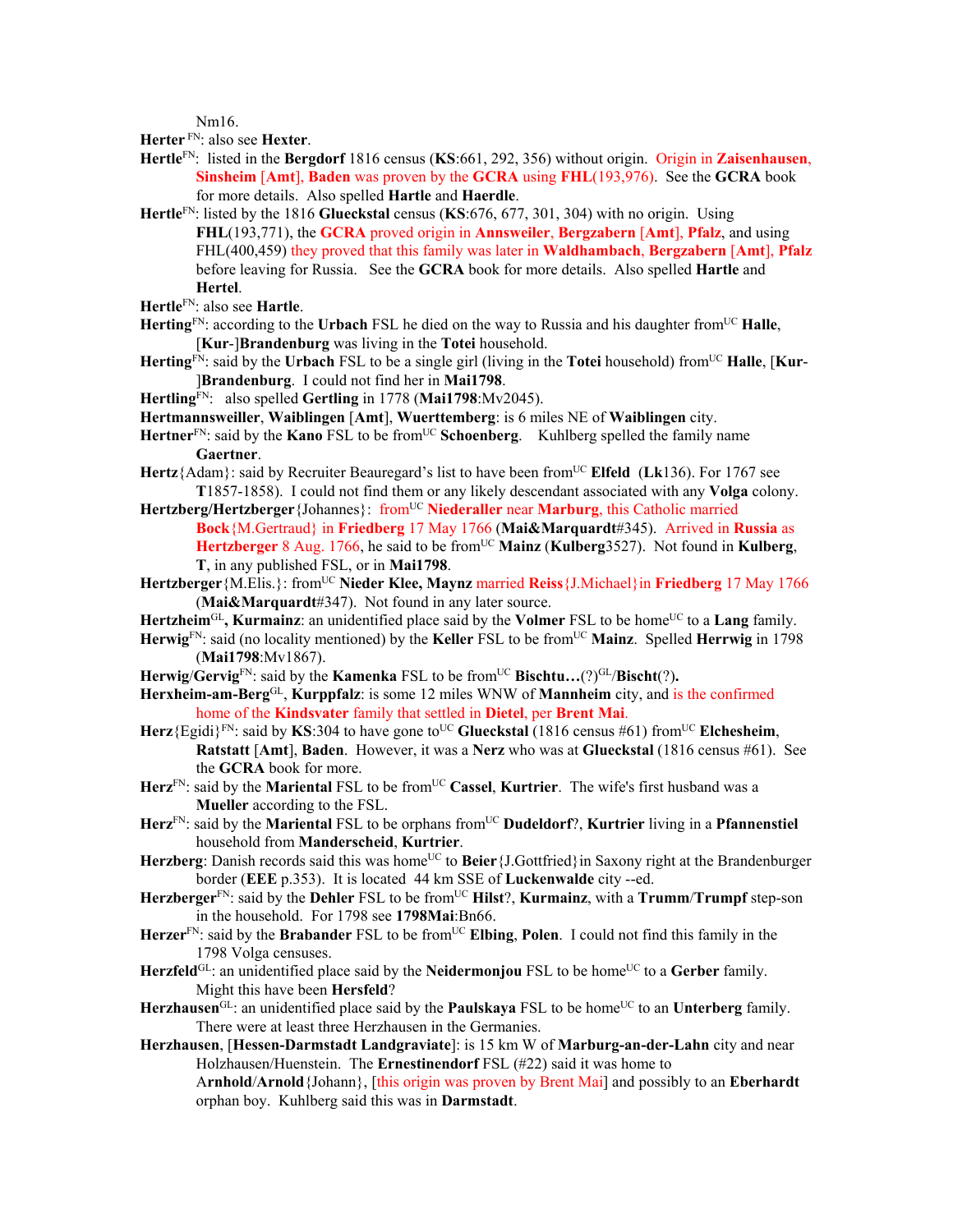- **Herzog**FN{Jakob/Jacob}: by 26 Nov 1767 {Jacob & A.Margaretha} and 7 children had settled at **Balzer** FSL #16, he said to be from<sup>UC</sup> **Kurpfalz** (no locality mentioned) (also **KS**134). For 1798 see **Mai1798**:Bz96, Hk73, Rw4, and Sz4.
- **Herzog**FN: said (no locality mentioned) by the **Degott** FSL to be fromUC **Hamburg** [**Imperial City**].

Herzog<sup>FN</sup> said by the **Frank** FSL to be from<sup>UC</sup> **Fauerbach**, **Hessen-Darmstadt.** 

- **Herzog**FN: said by the **Herzog** FSL to be fromUC **Kronau**.
- **Herzog**FN: said by the 1798 **Kano** census to be the maiden name of frau **Lotz** (**Mai1798**:Kn26).
- Herzog<sup>FN</sup>: said by the **Kukkus** FSL to be from<sup>UC</sup> **Rohrbach, Kurpfalz**.
- **Herzog**FN: said by the **Mariental** 1798 census to be the maiden name of Frau **Rittmann** (**Mai1798**:Mt26).
- **Herzog**FN: listed by both the 1858 **Neudorf** census (#229) and **KS**:305 with no origin. See the **GCRA** book for a bit more.
- **Herzog**FN: said by the1798 **Schulz** census to be the maiden name of frau **Schulz**{J.Gottfried} (**Mai1798**:Sz23).
- **Herzog**FN: said by the **Schulz** FSL to be fromUC **Kindelbrueck**?, [**Kur**-]**Sachsen**. For 1798 see **Mai1798**: Sz15.
- **Herzog**VV (aka **Susly** or **Sussly**)**:** a Russian Catholic German village situated on the eastern side of the Volga. Its FSL has been published in Pleve, Einwanderung …, vol.II, pp.87-96. According to it, the first settlers were from the following places with the family names shown here in parens: from **Amburg, Bayren**: (**Rickel**28);
	- from **Augsburg**, [**Kur**-]**Bayern**: (**Meibeier**16);
	- from **Cham**, [**Kur**-]**Bayern**: (**Pfundner**17);
	- from **Brushsal**: (**Frank**35);
	- from **Busendorf**: (**Anthony**5);
	- from **Ebernburg**: (**Kuhn**32);
	- from **Ebernburg**(?), **Zweibruecken**: (**Becker**6);
	- from **Erlangen, Bayreuth**: (frau **Weigel**[**Bergel**]27);
	- from **Goernitz**(?), [**Kur**-]**Bayern**: (**Haalen**13);
	- from **Gruensfeld, Wuerzburg**: (frau **Gerstner**15 and probably **Herber**15a);
	- from **Kaiserlautern, Kurpfalz**: (**Rome**4);
	- from **Kelheim**, [**Kur**-]**Bayern**: (**Glaser**21, **Ortmann**3, **Richmeier**22, and perhaps **Wallborg**3);
	- from **Kronach, Bamberg**: (**Welscherketz**?[**Goetz**]7);
	- from **Kronau**: (**Herzog**34);
	- from **Mannheim, Kurpfalz**: (**Dinkel**20 and possibly **Beier**20a);
	- from **Memmingen,** [**Kur**-]**Bayern**: (frau **Glaser**21 and probably **Wagner**21)
	- from **Muenchen,** [**Kur**-]**Bayern**: (**Niedermeier**2);
	- from **Mulfingen, Wuerzburg**: (**Koch**9);
	- from **Neuburg,** [**Kur**-]**Bayern**: (**Fossel**14, **Gebhard**24);
	- from **Passau, Ansbach**: (**Weigel**27);
	- from **Pilsheim-bei-Schmidmuehlen,** [**Kur**-]**Bayern**: (**Krastel**18, frau **Pfundner**17 and probably **Arnst**17a);
	- from **Regensburg**: (**Hofstaetter**31, **Kantner**33, **Riedel**11, **Scheck**29, **Schmidtberger**23, **Wittmann**30);
	- from **Roding,** [**Kur**-]**Bayern**: (**Kener**10, **Krenzer**25);
	- from **Schaerflond**(?), **Frankreich**: (**Marmis**26);
	- from **Sinzing,** [**Kur**-]**Bayern**: (**Gerstner**15;
	- from **Stauf, Ansbach**: (**Rurenschop**19);
	- from **Staubing,** [**Kur**-]**Bayern**: (**Billinger**12);
	- from **Steinau, Fulda**: (**Schell**1);
	- from **Velburg, Kurpfalz**: (**Knoll**8);
	- from **Weilburg**: (frau **Schell**1);
- **Herzogsweiler**GL, **Freudenstadt** [**Amt**], **Wuerttemberg**: is 6 miles NE of **Freundenstadt** city, and also kept records for **Kaelberbronn**. Herzogsweiler was home to a **Hornbacher** family that settled in **Gueldendorf, Odessa**, and was proven by the **GCRA** to be home to the **Reutter**/**Reuther**{J.Georg} and the **Weisser**/**Weissert**{Benedikt, Christian, Johannes, Jacob}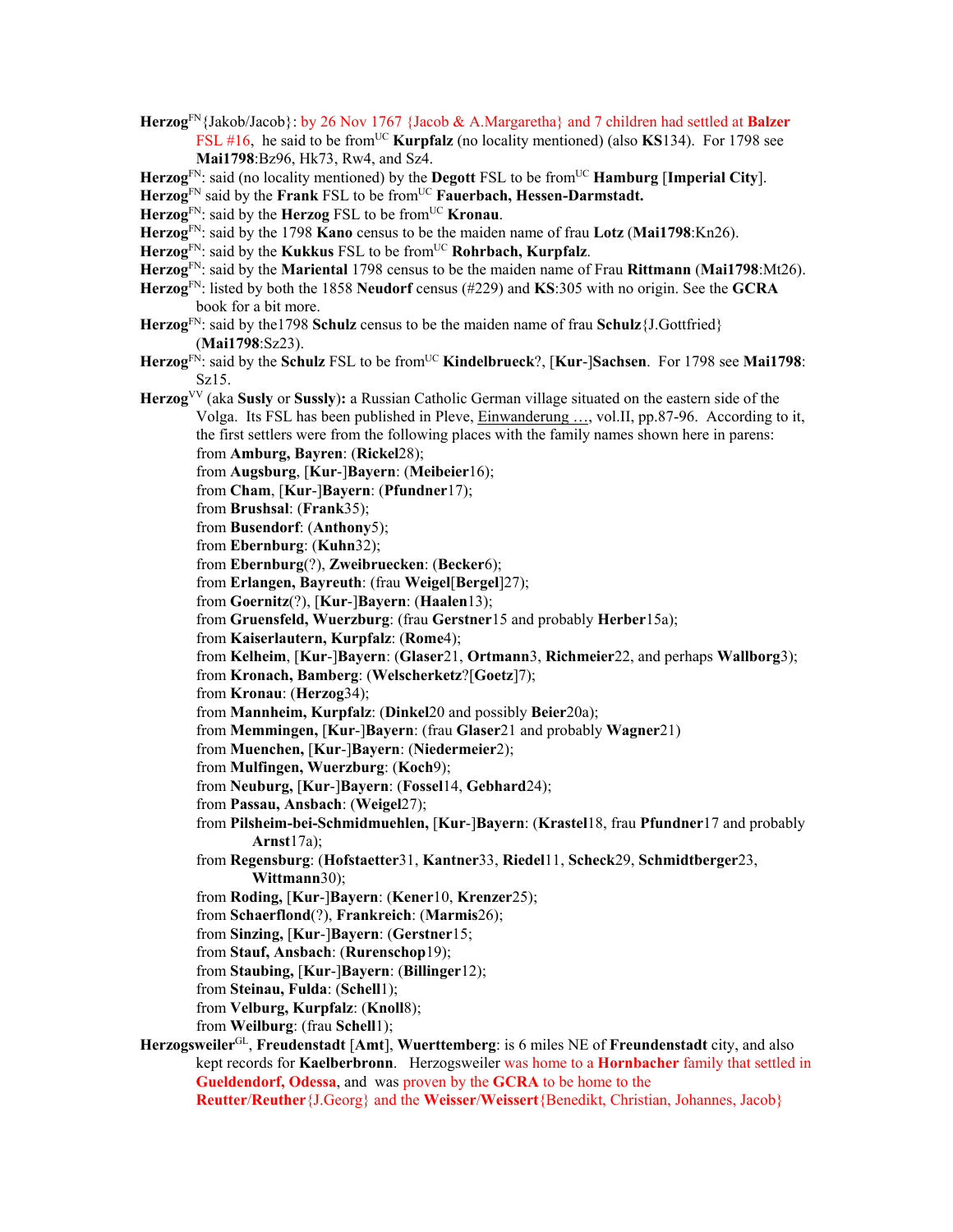## families that settled in **Neudorf**.

**Herzogt**, **Warschau Duchy**: aka **Kuhlhausen** 1808.

**Herzogtum Branzwon**?GS: probably **Braunsweig Duchy**.

**Herzogtum Teschen**?: an unidentified country; see **Theresienheim**.

- **Herzogtum Wuerttemberg**GS: this is **Wuerttemberg Duchy**. Said (no locality mentioned) by the **Rosenheim** FSL to be home<sup>UC</sup> to a **Schaffler** family.
- **Herzogtum Zweibruecken**GS: is the **Pfalz-Zweibruecken Duchy**.
- **Hesdorff, Thuengen** [**Barony**]: is 24.5 km SSE of **Zeitlofs** and 13 km NNW of **Thuengen** town, and was said to be home<sup>UC</sup> to **Hosfeld/Huffelt**{Johannes} whose daughters {A.Barbara} and {A.Catharina} married in **Buedingen** 13 May 1766 (**Mai&Marquardt**#640 & 639).
- **Hese**{A.Sophia}: married **Regler**{J.Friedrich} in **Rosslau** 16 Jan 1766 (**Mai&Marquardt**#881). **KS**134 has {M.Sophia} and the year wrong: 1765. Not found in any later source.
- Hesh<sup>FN</sup>: said by (an earlier version(?) of) the **Warenburg** FSL to be from<sup>UC</sup> Stukert, Stuttgart. This must be a rendering of the **Gos** family name??
- **Hesler/Hessler**<sup>FN</sup>{A.Margaretha}: from<sup>UC</sup> **Ilsdorff, Solms-Laubach** married **Schaeffer**{Johann} in **Buedingen** 17 April 1766 (**Mai&Marquardt**#548). Not found in **Kulberg** or in **T**. By 20 July 1767 {Johannes & A.Margaretha} had settled at **Krasnoyar** FSL #66, he said to be from **Laubach**. Also see **Hessler**.
- **Hesler/Hoesler/Hessler/Kessler/Keller**{J.Hinrich/Heinrich}: married **Reiswig**{Katharina} in **Luebeck** 4 June 1766 **(Mai&Marquardt**#1191). **Hessler**{Heinrich & Catharina} arrived in **Russia** 9 Aug 1766, he said to be from **Isenberg** (**Kulberg**4042). Not found in **T**. **KS**135 has **Hoesler**{J.Hinrich}. By 15 Aug 1767 **Hessler**{Heinrich & Katharina} had settled at **Norka** FSL #72, he said to be from **Isenberg**. In 1798 this **Kessler/Keller** couple was still in **Norka**  (**Mai1798**:Nr10).
- **Hesler**{A.Eva}: from [**Solms-**]**Laubach** her 27 week-old child died 24 April 1766 in **Buedingen (Mai&Marquardt**#1216).
- **Hesler/Hessler/Heszler**{J.Peter}: married **Sachs**{Friederica} 15 July 1766 in **Luebeck (Mai&Marquardt**#178). **KS**134 has **Hessler** and {Friederika}. Later in 1766 {Peter & Friedrica} took transport in **Oranienbaum** for the **Volga** on which trip he died (**T**3974-3975). Not found in any later source.

**Hesler**FN: also see **Hessler** and **Hoesler**.

- **Hess**<sup>FN</sup>: said by the **Belowescher Kolonien** FSL to be from<sup>UC</sup> **Isenburg** (no locality mentioned) and a daughter married **Sander**.
- Hess<sup>FN</sup>{Heinrich}: said by the **Doenhof** FSL #81 to be from<sup>UC</sup> Gelnhausen (no locality mentioned).
- **Hess**<sup>FN</sup>{Jakob} said by the **Goebel** FSL #57 to be from<sup>UC</sup> **Sipsmar**(?), **Breitenbach**. Later spelled **Gess** and his 2nd wife's maiden name is given as **Goetz** (**Mai1798**:Gb15).
- **Hess**{Johannes}: **Kulberg**148 said he was from **Gruenberg**. Not found in **T**. Said by the **Katharinenstadt** FSL (#89) to be from<sup>UC</sup> Gruenberg.
- **Hess**FN{A.Margaretha}: said by the **Koehler** FSL to be the maiden name of frau **Gerber**{Joseph}.
- **Hess**{J.Peter}: from **Fraenk.-Crumbach near Dieburg** (**KS**134), mail received by the contemporary **Fraenk.-Crumbach** pastor indicates he with wife and child made it to **Neu-Saratowka** near **St. Petersburg** (**Mai&Marquardt**#1275). Not found in any later source.
- **Hess/Hass/Hesse**{Ulrich+w+3c}: Lutheran from **Kurpfalz** arrived at **Fridericia, Juetland Royal Province** in May 1760. In Dec 1764 with wife and 2 daughters he received permission to leave **Denmark**. In May 1766 they arrived at **Kronstadt** and in May 1766 in **Oranienbaum** he signed a pledge t settle in **Hirschenhof** colony, **Latvia** (**EEE** p.446). **Kulberg**212 said they came fromUC [**Kur**-]**Pfalz** and went to **Livonia**.
- **Hess**FN{Franz}: said by the **Preuss** FSL to be fromUC **Dalheim**, **Luxembourg**.
- **Hess**FN{Johannes}: said by the **Preuss** FSL to be fromUC **Dalheim**, **Luxembourg**.
- **Hess**FN{David}: said by the **Warenburg** FSL #119 to be fromUC **Lichtenberg**, [**Pfalz**-]**Zweibrucken** [**Duchy**]. For 1798 see **Mai1798**:Wr30 and 27.
- **Hess**{Catharina Barbara}: married **Stumpff**{Philip Hinrich} in **Luebeck** 23 January 1766 (**Mai&Marquardt**#46). **KS**160 has {Katharina}. Not found in any later source.
- **Hess**{Catharina Eleonora}: married **Lenck**{Frantz Christoph} 28May 1766 in **Luebeck**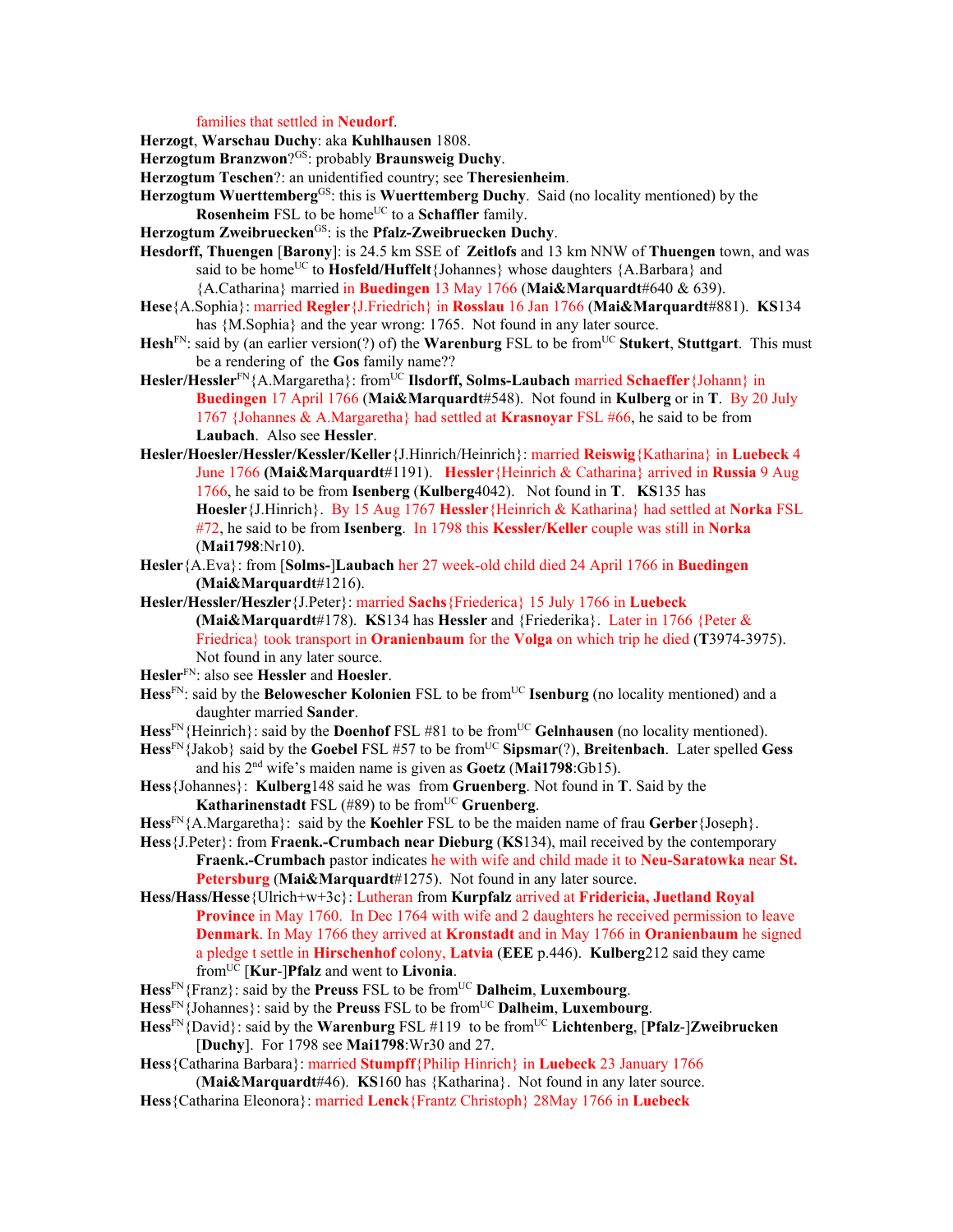(**Mai&Marquardt**#68). Not found in any later source.

- **Hess**{Elisabeth}: fromUC **Friedberg** married **Teuber**{Friedrich} in **Luebeck** 17 July 1766 (**Mai&Marquardt**#259). Not found in any later source.
- Hess {Joseph}: **KS**:82 and 134 say this party of 3 from<sup>UC</sup> **Boem** in 1764 was sent on to the **Saratov** area as part of the group of colonists transported under the command of Captain Paykul and Cornet Rehbinder. I have not found them in any published FSL.
- **Hess**FN: this family name was found recorded in **Winterhausen** marriage records 1760-1769; see **Flegel** trip.
- **Hess**{Elisabeth}: see **Hein**{Elisabeth}.
- **Hess**FN{J.Peter}: this man, wife, and 1 child left **Fraenkisch-Crumbach** in 1766 for Russia (**Gieg1**). So far I have found no trace of them in Russia.
- Hess {M.Christina}: from<sup>UC</sup> Wembach, Hessen-Damstradt Landgraviate married Weber {Martin} in **Friedberg** 5 April 1766 (**Mai&Marquardt**#302). On 4 July 1766 he, wife and 1 child arrived in **Russia**, he said to be from UC **Darmstadt** (**Kulberg**1987). Not found in any later source.
- **Hess**FN: also see **Ges**, **Gess**, **Heck**, **Hepp**, **Hesse**, and **von Hess**.
- **Hessbach**: an unidentified place said by the Recruiter Beauregard's list to have been home<sup>UC</sup> to the **Brant**{Conrad} family (**Lk**141).
- **Hessdorf**GL**, Bavaria**: see **Hesdorff, Thuengen**.
- Hesse<sup>FN</sup>{Michael}: said by the **Brabander** FSL #70 to be from<sup>UC</sup> **Ichenhausen**, **Wuerzburg**. Spelled **Geke** or **Hecke**? in 1778 (**Mai1798**:Mv343).
- **Hesse**<sup>FN</sup>{Peter Karl}: said by the **Grimm** FSL #29 to be from<sup>UC</sup> **Kleinburg**(?) (no locality mentioned).
- **Hesse**FN{J.Ditrich}: said by the **Kano** FSL #158 to be fromUC **Wolfenbuettel**. Spelled **Hess** in 1798 (**Mai1798**:Bb11).
- **Hesse**FN{Dietrich}: said by the **Stahl-am-Tarlyk** FSL#46 to be fromUC **Kiel**, [**Holstein-Gottorp Duchy**]. I could not find members of this family in **Mai1798**.
- **Hesse**GS: a German principality; the **Stahl-am-Karaman** FSL may transliterate it as **Gessen**. See **Hessen**.
- **Hessel**FN{J.Caspar}: not found in **Kulberg** or in **T**. By 20 July 1767 he, wife {A.Maria} and 2 children had settled at **Dreispitz** FSL #28, he said to be fromUC **Gelnhausen**, **Isenburg**. I could not find this family in **Mai1798**.
- **Hessel**{J.Georg}: married **Schnitzer**{A.Maria} 3 March 1766 in **Buedingen (Mai&Marquardt**#358). KS156 has **Schnitzerer**. No further information.
- **Hesselbach**<sup>GL</sup> is 6.6 miles SE of **Erbach, Hessen,** and is said by the **Roethling** FSL to be home<sup>UC</sup> to a **Renndorf** family.
- **Hesseldorff**, [**Isenburg-Waechtersbach County**]: just outside **Waechtersbach** city, and said to be home to **Wilhelm**{AMaria} who married the Catholic **Siebert**{Nicolaus} in **Buedingen** 1 July 1766 (**Mai&Marquardt**#724).
- **Hessemar**FN: said by the **Ober-Monjou** FSL to be a single man in the **Schaller** household. Spelled **Gesmer**? In 1783 (**Mai1798**:Mv2062).
- **Hessen**GS: German for see **Hesse.** In the 1760s the term might apply to any one of several German states, but most likely to either to **Hessen-Darmstadt** or to **Hessen-Kassel**.None of the following references even mention a locality. One or both versions of the **Balzer** FSL says it was the home<sup>UC</sup> of **Dorlosch** and **Herbel** families. Said by the **Belowescher Kolonien** FSL to be home<sup>UC</sup> to **Dell/Dehl?** and **Rossbach** families. Said by the **Boaro** FSL to be home<sup>UC</sup> to **Kleinschmidt** and **Kronewald** families. Said by the Grimm FSL to be home<sup>UC</sup> to Gabel and possibly Sutter families. Said by the **Kukkus** FSL to be home<sup>UC</sup> to a **Albrecht** family. Said by **Kulberg** to be home<sup>UC</sup> to **Tauscher**{Johann+w} of the Reformed faith. Said by the **Kutter** FSL to be home<sup>UC</sup> to Beckel, Boehm, and Engelbrecht families. Said by the Messer FSL to be home<sup>UC</sup> to a Laufer family. Said by the **Moor** FSL to be home<sup>UC</sup> to **Braun**, **Ernst**, and **Gieswein** families. Said by the **Neidermonjou** FSL to be homeUC to **Blass**?, **Burg**, **Schroeder**{Johann}, **Trube**, **Walter**, and possibly **Backmann**? and **Keile**? families. Said by the **Norka** FSL to be home<sup>UC</sup> to **Adam**, **Alt**, **Arnt**, **Bachman**, **Becker**, **Blum**, **Bolender**, **Bour**, **Brenzel**, **Butt**, **Deutsch**, **Dillman**, **Ensel**, **Fehn**, **Fuehrer/Fier**, **Gaas**[**Haas**], **Genser**[**Gentzer**], **Gerchehein**, **Gibhenhein**, **Gnel**, **Gudion**, **Hahn**, **Hammer**, **Helzer**, **Herr**, **Hockman**, **Hohnstein**, **Horst**, **Hossenplug**, **Huck**, **Ifland**, **Kaiser/Keiser**, **Kehde**, **Kern**, **Kessler**, **Kinsel**, **Koch**, **Kraft**, **Kuhlthau**, **Kutverlet**, **Lapp**,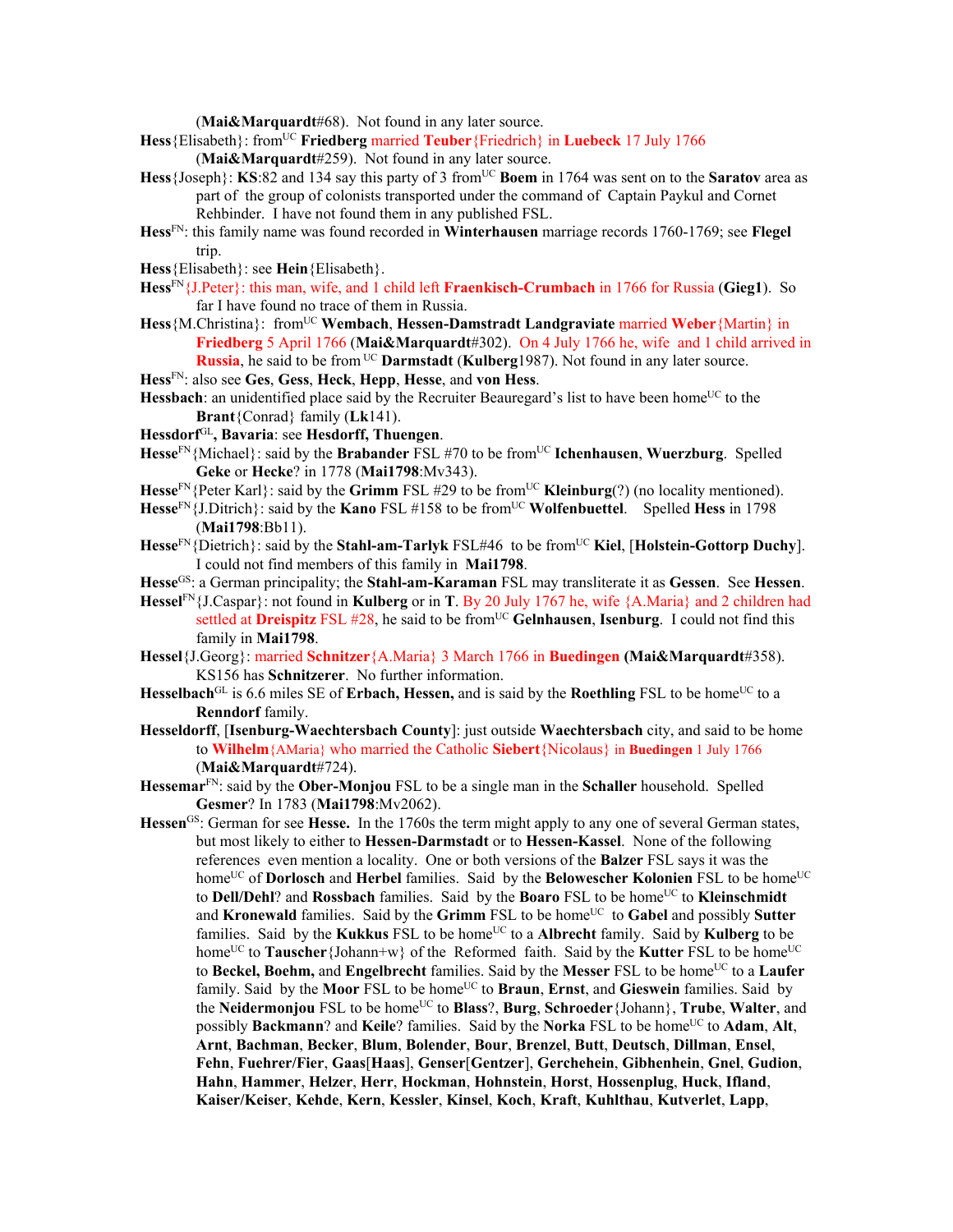**Maier/Meyer**, **Miller/Mueller**, **Moretz**[**Moritz**], **Mossbach**[**Mosebach**], **Nein**, **Nolde**, **Oehs**[**Ochs**], **Pardel**, **Preis**[**Preuss**], **Preister**[**Prester/Proestel**], **Reifschneider**, **Reischer**[**Reuscher**], **Repp**, **Schaefer**, **Scheidemann**, **Schifrit**, **Schilting**[**Schilling**], **Schlitt**, **Schmer**[**Schmeer**/**Schmeher**], **Schneider**, **Schreiber**, **Schroeder**, **Schwarz**[**Schwartz**], **Spahn**, **Stein**, **Vogler**, **Weinberger**[**Weisgerber**?], **Welker**, **Werth**, **Wertz**[**Wuertz**], **Wetlaufer**, **Wolf**, **Zahlherger**[**Zahlberger**], **Zigler**[**Ziegler**], **Zilch**[**Ziel**/**Zilg**], and perhaps **Kener** families. from **Hessen**: (**Tauscher**{Johann+w} Reformed (**Kulberg**159);

- **Hessenbeie**?FN: the **Grimm** FSL says there was a Hessenbeie? step-son living with a **Marquart** family from **Holstein**.
- **Hessenburg**GL: see **Staden**.
- **Hessenburg**GS: this in the **Warenburg** FSL was a mistranscription of **Hackenburg County**.
- **Hessen-Cassel**GS: see **Hessen-Kassel***.*
- **Hessen-Darmstadt** [**Landgraviate**] GS: a Hessen principality seated at **Darmstadt** but which had extensive lands both south and north of **Frankfurt-am-Main**. An extremely good map showing the makeup of the southern portion is in **EEE** at p.67. The Stumpp version of the **Balzer** FSL says it (no locality given) was the homeUC of **Baer** and **Berg** families. Said by the **Kratzke** FSL to be homeUC to a **Kipper**/**Gipper**?/**Giper**? family. Said (no locality mentioned) by the **Neidermonjou** FSL to be home<sup>UC</sup> to **Elsasser**, **Heuse1**, **Jackel**, **Koch**, and **Strauss**. Said by a **Luebeck** ML to be home<sup>UC</sup> to a Gebel woman who in 1766 married a Schluening man; by 1767 this couple was in **Norka** (**Mai&Marquardt**#256).
- [**Hessen**-]**Darmstadt** [**Landgraviate**] GS: no locality mentioned in the following: said by the Neidermonjou FSL to be home<sup>UC</sup> to Albach, Both, Derganz?, Eimer, Emich {J.Nicolaus}, **Forscht**?, **Markolf**?[**Markloff**/**Markaler**], **Merkel**{Anna Katarina}, **Reck**, **Rutzhausen**, **Schaefer**?{Johann}, **Schmidt**{Kaspar}, **Schmidt**{Peter}, **Scholl**?, **Stuertz**{Michael}, **Wahl**, Weiss {Kaspar}, Wolf, and **vonNordig** families. Said by the the **Rohleder** FSL to be home<sup>UC</sup> to a **Pona**?/**Boni** family.
- Hesseneck<sup>?GL</sup>, **Kurmainz**: an unidentified place said by the **Keller** FSL to be home<sup>UC</sup> to a **Werner** family.
- **Hessenhauer**<sup>FN</sup>: said by the **Koehler** FSL to be from<sup>UC</sup> **Fulda** (no locality given). The family name was spelled **Hassenhauer** in 1798 (**Mai1798**:Kl15).
- **Hessen-Kassel [Landgraviate**]<sup>GS</sup>: (aka **Hessen-Cassel**) formed in 1567, in the 1760's was the northern Hessen Duchy seated at **Kassel** which is some 89 miles NE of **Frankfurt-am-Main**. *None of the following references mentioned a locality.* Said by the **Bauer** FSL to be home<sup>UC</sup> to a **Mueller** family. Said by a Luebeck ML to be home<sup>UC</sup> to a Zipp woman who in 1766 married a Bechtold man (**Mai&Marquardt**#264); by 1767 this couple may have been in the **Belowescher Kolonien**. Said by the **Mariental** FSL to be home<sup>UC</sup> to a **Weber** family. Said by the **Phillipsfeld** FSL to home<sup>UC</sup> to a **Schroeder/Schraeder** family. Said by the **Schulz** FSL to be home<sup>UC</sup> to a **Bartazeie**? soldier and to an **Eckhardt** man. Said by the **Stahl-am-Karaman** FSL (#8) to be home<sup>UC</sup> to **Mueller**{Johannes}deceased and his widow {A.Dorothea} now the frau **Jaeger** (J.Melchior). Said by the **Stahl-am-Tarlyk** FSL to be home<sup>UC</sup> to the **Mosebach** family.
- **Hesser**FN: said by the **Keller** FSL to be fromUC **Hattersheim**, **Kurmainz**, with the wife's maiden name given as **Walter**, and with a Jost orphan girl in the household. I could not find the Hesser family in the 1798 Volga censuses.
- **Hessler**<sup>FN</sup>{J.Heinrich}: said by the **Krasnoyar** FSL #14 to be from<sup>UC</sup> **Laubach**.
- **Hessler**<sup>FN</sup>Johannes}: said by the **Krasnoyar** FSL #50 to be from<sup>UC</sup> Dienheim.
- **Hessler/Hoessler/Kessler/Keller**FN{J.Hinrich/Heinrich}: married **Reiswig**{Katharina} in **Luebeck** 4 June1766 (**Mai&Marquardt#**1191). On 9 Aug 1766 {Heinrich & Katharina} without children arrived in **Russia**, he said to be from **Isenburg**. Not found in **T**. By 15 Aug 1767 {Heinrich & Catharina} had settled at **Norka** FSL #72, he said to be from<sup>UC</sup> **Isenburg** (no locality mentioned). Spelled Hessler (Bd58) as well as **Kessler** and **Keller** with the wife's maiden name given as **Reiswig** (Nr10) in 1798.
- Hessler {Gerhard}: **KS**134 says he left<sup>UC</sup> **Lardenbach** near **Gruenberg**. No further information found.
- **Hessler**{J.Georg}: married **Schnitzer**{A.Maria} in **Buedingen** 3 March 1766 (**Mai&Marquardt**#358). Not found in any later source.
- Hessler {Johannes}: **KS**134 says he left<sup>UC</sup> Solms near **Ilsdorf-Alsfeld** in 1766. No further information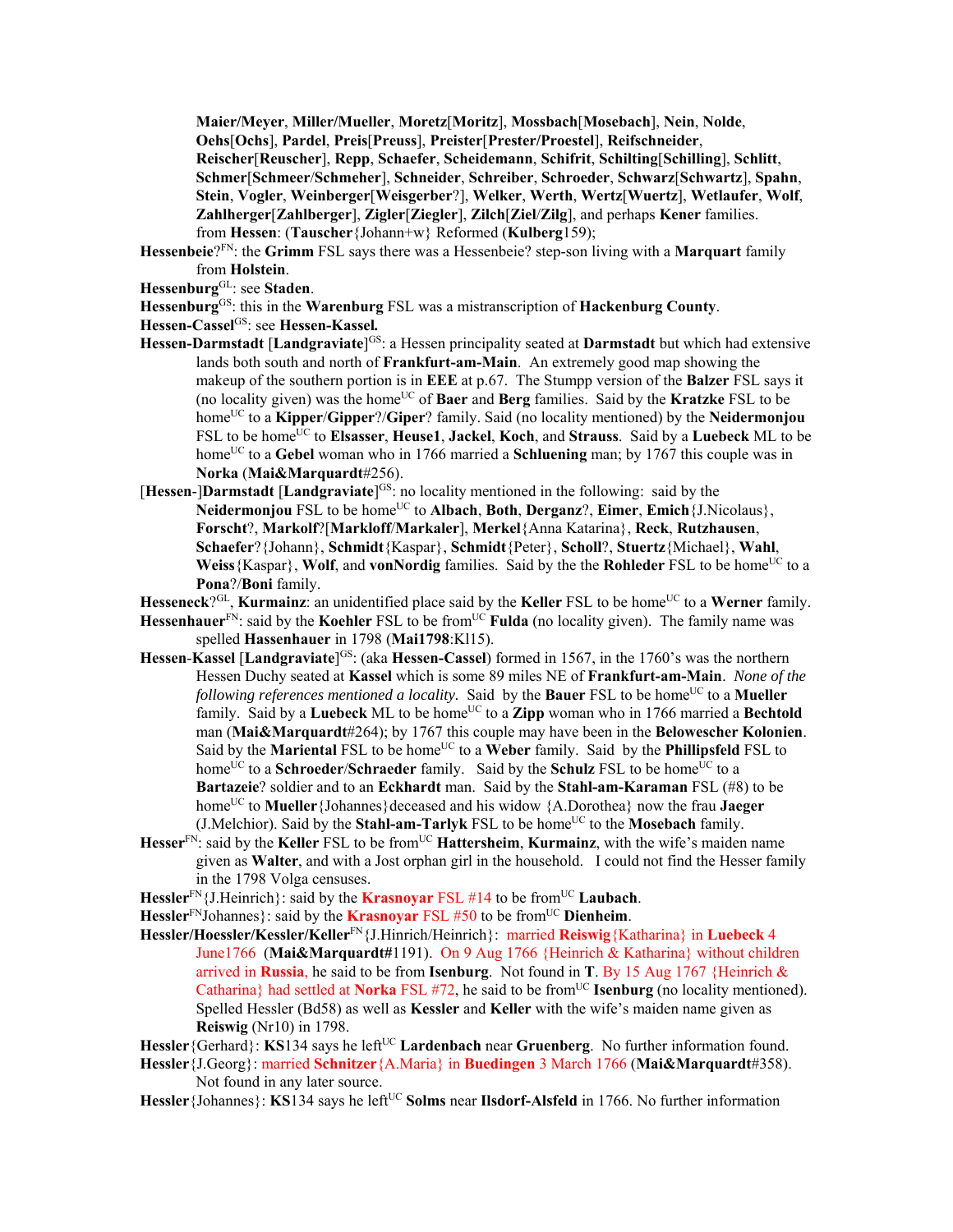found.

**Hessler**FN: also see **Hesler**.

- **Hesslich**FN: said by the **Ober-Monjou** FSL to be an orphan girl in the **Gruendler** household. I could not find this woman in the 1798 Volga censuses.
- **Hessloch, Kurpfalz**: is 8 km E of **Alzey** and was said the **Schuck** FSL (#22) to be home<sup>UC</sup> to **Falkenstein**{J.Philipp}. In his first translation Pleve spelled Hessloch as **Geslokh**. Heßloch, 13.5 km NW of **Worms** is today in the state of **Rheinland-Palatinate**) and has been merged with a neighboring town -- now known as Dittelsheim-Heßloch.
- **Hetmann** or **Heilmann** {Gottlieb}: **KS**:82 and 134 say this party of 3 from<sup>UC</sup> Mechlenburg in 1764 was sent on to the **Saratov** area as part of the group of colonists transported under the command of Captain Paykul and Cornet Rehbinder. **KS**133 mentions the family names. I have not found them in any published FSL.
- **Hetschbach**GL, **Breuberg Barony** and **Hetschbach** near **Hoechst** im **Odenwald**: this actually was **Breuberg Condominium**. **KS**132 says the **Hallstein**[/**Holstein**] siblings {Susanne} and  ${J.Adam}$  left<sup>UC</sup> here.

**Hetter**?FN: see **Getter**.

**Hettich**FN: said by the **Bergdorf** census to be from **Grossingersheim**, **Ludwigsburg** [**Amt**], **Wuerttemberg** which origin was proved by the **GCRA** using **FHL** 1,184,930 and 1,184,928.

Also spelled **Hettig**.

**Hettich**{Johann}: **Kulberg**54 said he was single from **Weimar** and went to settle in **Saratov**.

- **Hettich**FN: also see **Goettich**.
- **Hettig**FN: also see **Goettich**, **Gettikh** and **Hettich**.
- **Hettinger**FN: see **Goettinger**.
- **Hettrich**{Albert}: in 1798 he was the 44-yr old head of household #10 in **Hummel** (**Hm**10)
- **Hettrich**{A.Elisabeth}: of **Orlovskaya** in 1775 married **Kuhn**{Wilhelm} in **Basel** or Zr12? Or Zr20? (**Mv**2134). In 1798 said to be from **Orlovskaya** was age 43 in **Zurich** as wife of **Kuntz**{J.Just} (**Zr**12).
- **Hettrich**{A.Maria}: in 1798 in **Beauregard** having come from **Paulskaya** she was the 37-yr old wife of **Storberg**{Gottlieb} (Bo14).
- **Hettrich**{Anton}: by 16 Aug 1767 he and wife {A.Maria} had settled at **Paulskaya** FSL #96, he said to be from **Horderig-bei-Mindelheim**. In 1798 **PS**66 says he was a 66-yr old widowed head of this household living with the 27-yr old widow of **Bott**{Paul} named {M.Anna}.
- **Hettrich**{Christian}: in 1778 moved from **Orlovskaya** to **Hockerberg** #5 (**Mv**2142). In 1798 he was the 44 yr-old head of household #5 in **Hockerberg** (Hb05).
- **Hettrich**{Heinrich}: in 1798 he was the widowed 56-yr old head of household #19 in **Hockerberg**  (**Hb**19).
- **Hettrich**{J.Albert}: in 1774 moved from **Orlovskaya** to **Hummel** #10 (**Mv**2127).
- **Hettrich**{Katharina}: in 1798 having come from **Paulskaya** she was in **Beauregard** #31 the wife of **Mattern**{Wilhelm}.
- **Hettrich/Gedrich**?/**Hedrich**FN{Stephan}: with wife {Sophia}and 5 children (Johann 24, Maria 20, Albert 17, Christian 14, Anna 12), **Hedrich** arrived in **Russia** 12 Sept 1766, he said to be from **Nassau**  {**Kulberg**5418). Not found in **T**. By 3 Aug 1767 {Hettrich}, wife {Maria} and 3 children had settled at **Kano** FSL #154 although in 1768 one son moved to **Orlovskaya** while another moved to **Hockenberg**, {Stephan} said to be from<sup>UC</sup> **Gerzerom**?. In 1798 the family name was given as **Hettrich,** son {Albert}was in **Hummel**, son {Christian} was still in **Hockenberg**, and daughter {A.Elizabeth} was in **Zuerich**, the wife of **Kuntz**{J.Just} **(Mai1798**:Hm10, Hb05, Zr12).
- **Hettrich/Hedrich**{Jacob}: with wife {Catharina} and infant {Maria}, he arrived **Russia** 12 Sept 1766, he said to be from **Nassau** (**Kulberg**5419) No further information?
- **Hettstaedt**?GL, [**Kur-**]**Sachsen**: evidently nka Hettsedt is some 22 miles NW of **Halle** and said by the **Jost** FSL to be home<sup>UC</sup> to a **Fuchs** family.
- Hettstedt, Mansfield[sic?]: said by the Urbach FSL to be home<sup>UC</sup> to a Kelhorn family. This must be the same place as the previous entry. Hettstedt itself seems to have been in **Kursachsen** on the northwestern border of **Mansfield County**.
- **Hetzbach**?<sup>GL</sup>: an unidentified place said by the **Kano** FSL to be home<sup>UC</sup> to a **Weidemann** family. This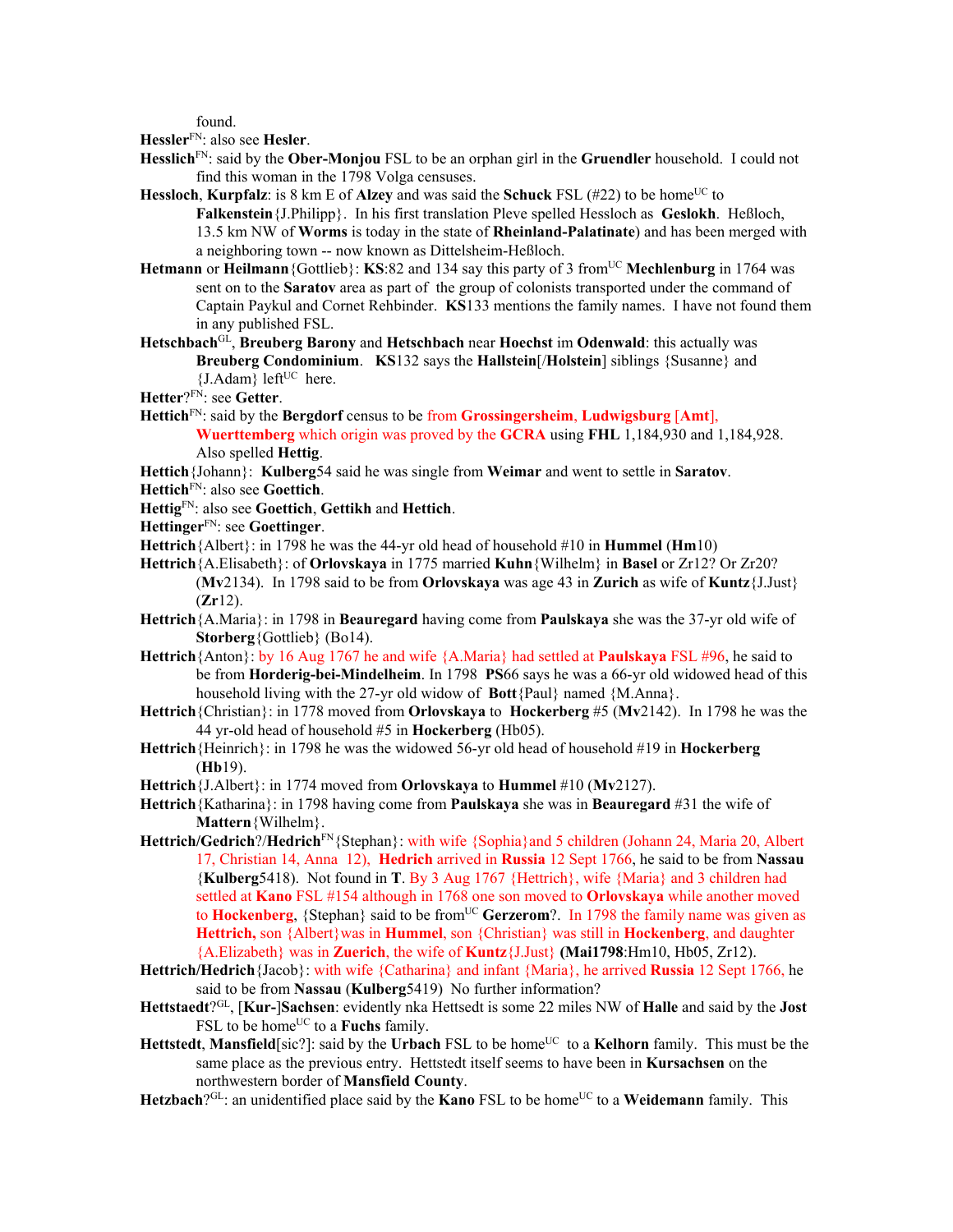may have been in **Erbach County**, some 7 km S of **Eberbach** city.

- **Hetzbach**<sup>GL</sup>: an unidentified place said by the **Phillipsfeld** FSL (#43) to home<sup>UC</sup> to a **Haar** family. **Kulberg**5304 said this was in **Hessen**, if true, that rules out the only Hetzbach that I can find which is 3.5 miles S of **Erbach** city and was then in **Erbach County**.
- **Hetzbach**GL, **Breuberg Condomium**, near **Erbach**: This surely was **Hetschbach** in **Breuberg Condominium** …which was 14.5 miles N of Hetzbach, **Erbach County**, 4 km W of **Breuberg**  city, and some 15 miles ESE of **Darmstadt** city. Said by the Kromm version of the **Jagodnaja Poljana** FSL to be home<sup>UC</sup> to **Hollstein/Holstein** and **Luft** families. In the case of the **Luft** family; he also said (evidently mistakenly) that Hetzbach was near **Nidda**. [There seems to be considerable confusion as to which place was meant – ed.]
- Hetzel<sup>FN</sup>: said by the Dietel FSL to be from<sup>UC</sup> Neumuehl, Darmstadt. For 1798 see Mai1798:Dt32, 26. In 1792, 1795 and 1798, spelled **Etzel** (**Mai1798**:Mv404, 422, Hs44, 79, Hk48)
- **Hetzel/Hezel**FN: arrived in South Russia in 1819 and later settled in **Gueldendorf, Odessa**; family records found by **Curt Renz** in **Sigmarswangen, Sulz Oberamt,** and in **Erpfingen, Reutlingen Oberamt,** both in **Wuerttemberg**. Stumpp, p.599, mistakenly gives the family name as **Hegel**.
- **Hetzel**FN, also see **Getzel**.
- **Hetzerode**?[sic], **Hessenburg**[sic]: said by the **Warenburg** FSL to be home<sup>UC</sup> to **Mauer**{J.Adam} and {J.Peter}. There was no country called **Hessenburg**. There was a **Hetzerode** in Hessen-Kassel Landgraviate.
- **Heubuden**GL, **Marienburg Amt**: is now Stogi, **Poland**, and was some 3 miles NW of **Marienburg** city. Said by the **Orloff** FSL to be home<sup>UC</sup> to a **Sowatsky/Sawatsky** family. Said by the **Rosenort** FSL to be home<sup>UC</sup> to an **Ensz** {Isaac} family.
- **Heuchelheim**, **Bergzabern** [**Oberamt**], **Rheinpfalz**: is 4.5 miles NE of **Bad Bergzabern**, and was proven by the **GCRA** to be home to the **Schreiber** family that settled in **Bergdorf**, **Glueckstal**, and **Neudorf** as well as to the **Diehl**/**Dehl** {Philipp} family that settled in **Kassel**. The **GCRA** also proved the **Hieb** family that settled in **Neudorf** lived here for a time before going to **Russia**. See the **GCRA** book for more, but note that they consistently incorrectly label this as Heuchelheim in either **Frankenthal Amt** and **Ludwigshafen Oberamt** which are totally different places; for instance see entry below.
- **Heuchelheim**[**-bei-Frankenthal**], **Ludwigshafen** [**Amt**], **Rheinpfalz**: is 6 miles NW of **Ludwigshafenam-Rhein-Oppau** and some 9 miles NW of **Mannheim** city.
- **Heuchelmanskirchen**<sup>GL</sup>: said by the **Buedingen** ML to have been home<sup>UC</sup> to the **Schmidt** bride of a **Ruhl** man who may have gone to **Kraft** (**Mai&Marquardt**#646).
- **Heuchstaetten**GL, **Heidenheim** [**Amt**], **Wuerttemberg**: is some 7 miles WSW of Heidenheim-an-der-Brenz, and proven by **GCRA** to be home to the **Hagstolz** and **Koelle** families that went to **Glueckstal**.

**Heuer**: go to **Hoher**.

- **Heugard**{Brigitta Christina}: married **Giese**{J.Claus} 16 June 1766 in **Luebeck** (**Mai&Marquardt**#95). **KS**130 said the year was 1765. I did not find them in any FSL or in **Mai1798**.
- **Heumaden**GL, **Stuttgart parish**, **Wuerttemberg**: is a name for the SE suburbs of Stuttgart, and was home to a **Schultes** family that settled in **Gueldendorf, Odessa**.
- Heumann {Susanna M.}: from<sup>UC</sup> the **Pfalz** married **Hernemann** {Johann} 1 Sept 1765 in **Danzig** (**Mai&Marquardt**#763 & **KS**164). Not found in any later sources.
- **Heun** {Margaretha}: according to the **Buedingen** ML she was from<sup>UC</sup> **Romers** and on 12 May 1766 married **Gutmann**{J.Martin}. The ML also said Hasselbach was in the area of the barony of **Weyher** (**Mai&Marquardt**#633); however, **Weyher** was not a barony but was a town in the **Free Noble Province of Ancient Knights** which may sometimes have been refered to as **Weyher**  which was sometimes used in the family name of the dominant family in that small entity. {Margaretha} and {J.Martin} settled in **Frank** FSL (#112). **KS**132 says she was a **Heuss** fromUC **Rommers** near **Fulda** in **Hessen**.

**Heun**FN: also see **Hein**.

**Heupel**FN: see **Geibel**.

**Heuring**: see **Seyring**.

**Heus**{J.Heinrich}: son of the former {J.Martin}of **Buedingen** married **Hosfeld**{A.Catharina} in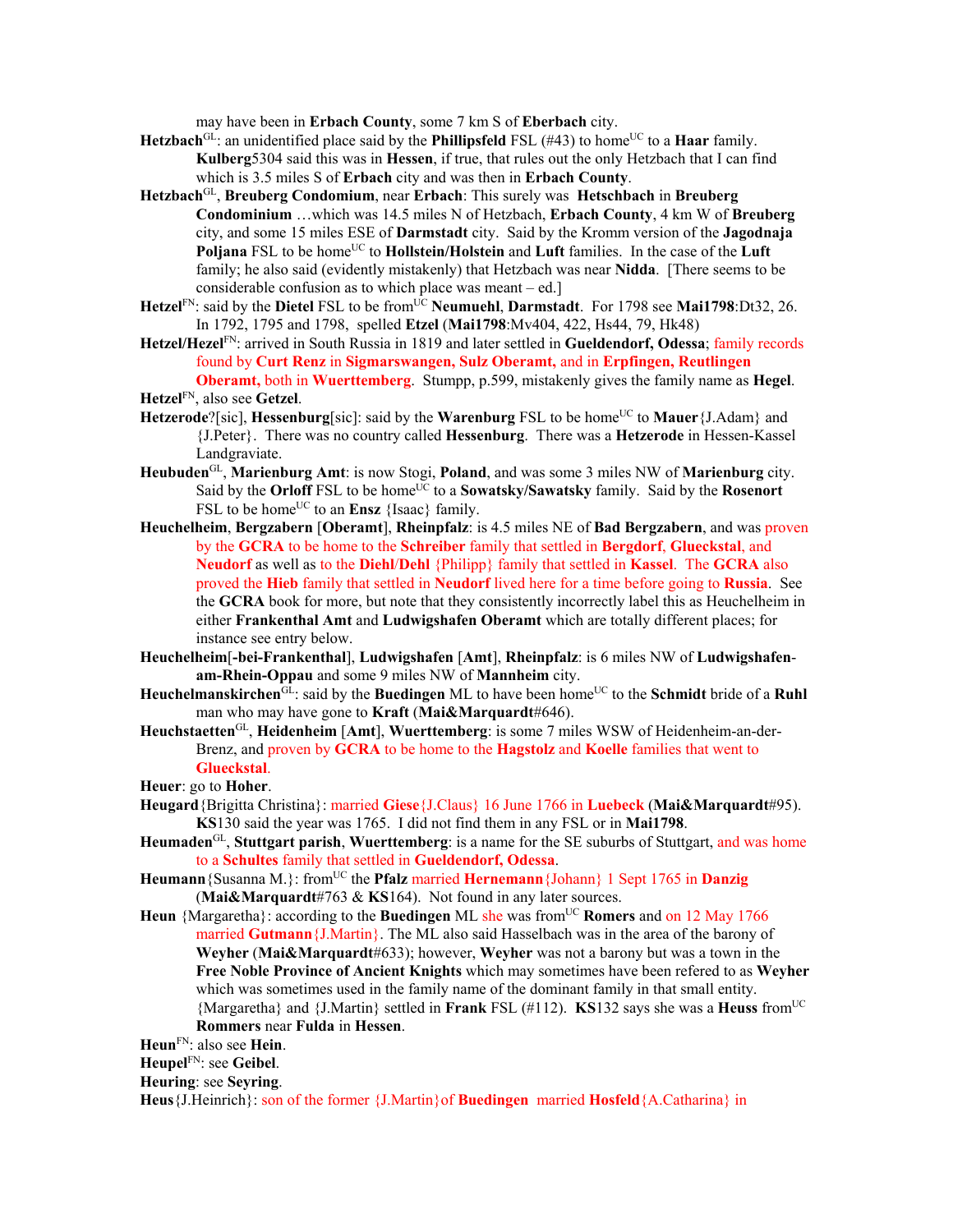**Buedingen** 13 May 1766 (**Mai&Marquardt**#639). Not identified in any later source.

Heuse1<sup>FN</sup>: said (no locality mentioned) by the **Neidermonjou** FSL to be from<sup>UC</sup> Hessen-Darmstadt. I could not find this man in the 1798 censuses.

**Heusel**FN: also see **Heisel**.

- **Heuser**FN: said by the **Jost** FSL to be a step-son living in the **Hauch** household.
- Heuser<sup>FN</sup>: said by the Norka FSL to be from<sup>UC</sup> Hessen (no locality mentioned). Spelled Heiser in 1798 when the wife's maiden name was given as **Brauch** (**Mai1798**:Nr113 and 122).
- **Heuser**FN: this family name was found recorded in **Herborn** marriage records 1762-1767; see **Flegel** trip. **Heuss**FN: see **Heun**.
- **Heussel**FN: see **Heisel**.
- **Heutingsheim**GL, **Ludwigsburg** [**Amt**], **Wuerttemberg**: is some 2 miles N of **Ludwigsburg** city, and was proven by **GCRA** to be home to the **Bader** family that went to **Glueckstal**. See the **GCRA** book for more detail.
- **Heuzert**GL, **Sayn-Hackenburg County**: is some 8 km NW of **Hackenburg** town which was the seat of this county. Heuzert was most likely home<sup>UC</sup> to both **Mauer** men who settled in **Warenburg**.
- **Hewel**<sup>FN</sup>: said by the **Norka** FSL to be from<sup>UC</sup> **Darmstadt** (no locality mentioned). She does not appear in the 1775 **Norka** census, nor can I find her in the index to the 1798 censuses.
- **Hexter**{J.Christian Frantz}: married **Ehlers**{A.Dorothea} in **Luebeck** 15 April 1766; and it is suggested that his name may have been **Herter** (**Mai&Marquardt**#49 & **KS**135). Not found in any later source.
- **Hexter/Herter?**{M.Margaretha}: married **Schloessel**{Hinrich} in **Luebeck** 15 April 1766; and it is suggested that her name may have been **Herter** (**Mai&Marquardt**#50 & **KS**154). Not found in any later source.
- **Hey**FN: said by the **Bergdorf** 1816 census (**KS**:661, 306) to have been from **Doerrenbach**, **Bergzabern** [**Amt**], **Pfalz**. This origin was verified by the **GCRA** using **FHL**(193,201). See their book for more detail.
- **Heyd**<sup>FN</sup>: said by the **Lauwe** FSL to be from<sup>UC</sup> **Ecklefstein** (no other place mentioned). In 1798 the family name was given as **Heidt** (**Mai1798**:Lw6,7).
- **Heyd**FN: also see **Haidt**.
- **Heydecker**FN: see **Heidecker**.
- **Heydenblut**{A.Charlotta}: was godmother at the baptism of a son {J.Diederich} to **Mast**{J.Diederich} and his **Bersck** wife in **Luebeck** 18 July 1766 (**Mai&Marquardt**#1308).
- **Heydle**FN: see **Heidle**.
- **Heyer**{Catharina}: was a godparent at the 7 June 1766 **Luebeck** baptism of the twin sons of **Hahn**{J.Nicolaus} (**Mai&Marquardt**#1319). No further information.
- **Heyer**{Christina Sophia}: Using LDS Film #1340328, **Brent Mai** proved that she was the daughter of {J.Peter} and his wife Metzler{A.Catharina} and on 26 July 1763 in **Babenhausen**, [**Hessen-Darmstadt Landgraviate**], married **Gerlach**{J.Reinhard}. For a bit more information go to http://cvgs.cu-portland.edu/origins/g/gerlach\_dobrinka.cfm.
- **Heyer**{Wilhelm}: **KS**135 says he left **Markoebel** near **Hanau** in 1766.

**Heyl**{Philipp}: **KS**135 says he left from **Fulda**.

- **Heyl**FN: this family name was found recorded in **Schlitz** marriage records 1762-1767; see **Flegel** trip. **Heyl**FN: also see **Veil**.
- **Heyler/Heisler**{Philipp}: **KS**135 says he had a wife and 5 children. **KS**:82 says this party of 7 in 1764 was sent on to the **Saratov** area as part of the group of colonists transported under the command of Captain Paykul and Cornet Rehbinder. I have not found them in any published FSL

## **Heymann**{Daniel}: **KS**135 says he left **Manderbach** near **Dillenburg**.

**Heyn**FN: go to **Hein**.

**Heyne**FN: go to **Heine**.

**Heyst/Heisst/Heist**{Wilhelm}: **KS**:82 and 133 say he was fromUC **Fallsee** [Pfalz?] and in 1764 was sent on to the **Saratov** area as part of the group of colonists transported under the command of Captain Paykul and Cornet Rehbinder. I have not found them in any published FSL.

**Hezel**FN: see **Hetzel**.

**Hhaag**<sup>GS</sup>: my guess is this was the **Haag, Netherlands**, said by the **Buedingen** ML to be home<sup>UC</sup> to the